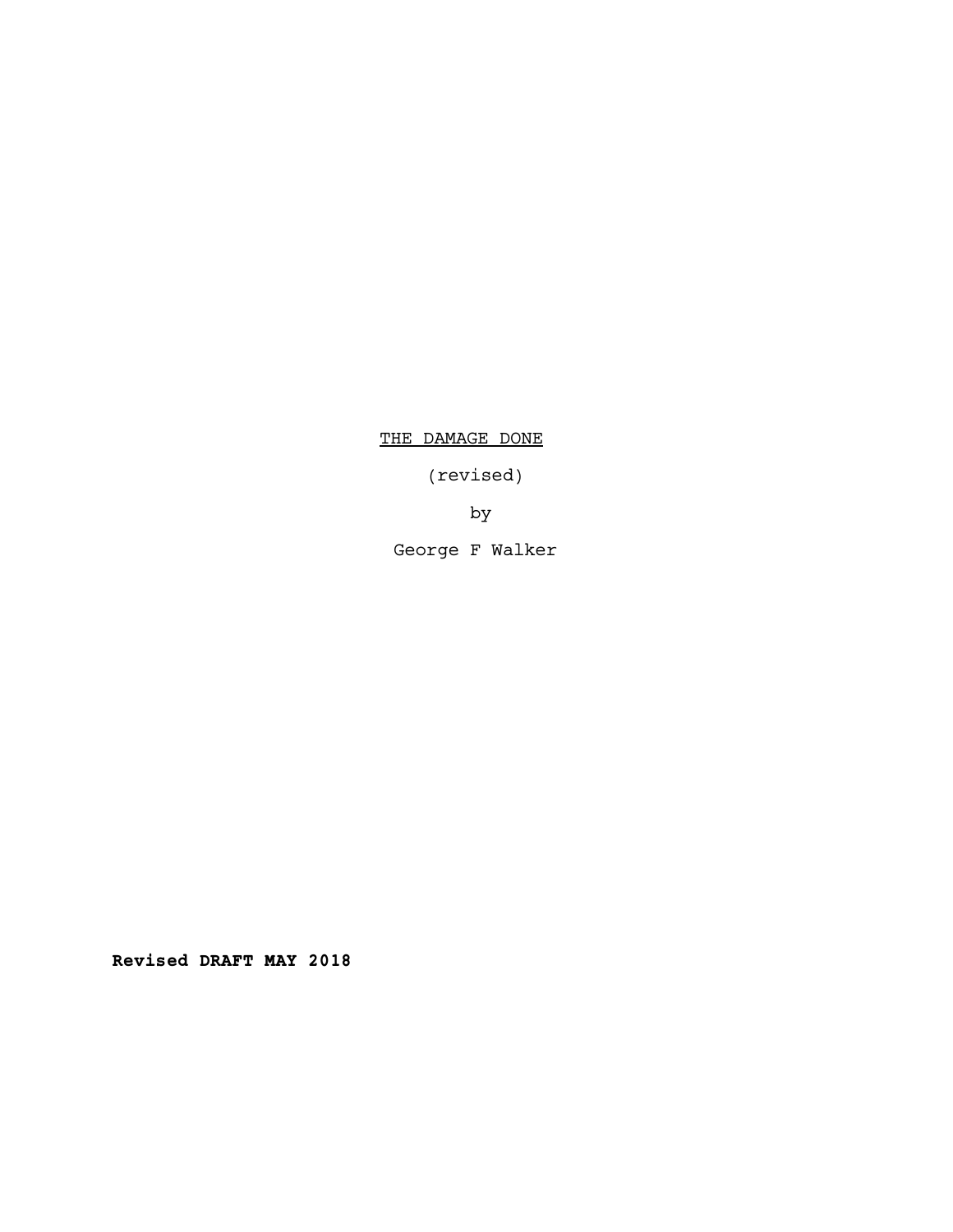A city park. One bench. (Or a picnic table) Maybe a trash can.

Bobby is sitting on the bench. There is a cane leaning against the bench near him. He is wearing jeans and a t-shirt

Tina comes on. She is better dressed. Nothing fancy though.

TINA Okay. You're here.

BOBBY Yeah... Like I said I'd be. It's been awhile, eh.

TINA Two months. You were at Holly's birthday party two months ago.

# BOBBY

I mean it's been awhile since we met here. So this is kinda like old times.

TINA Well let's hope not.

BOBBY Come on, it wasn't all--

TINA It was in this park, maybe even on

that bench where it dawned on me.

BOBBY

What?

TINA That it was never going to work out.

BOBBY

Really.

TINA Yeah. I mean I didn't leave you right away because--

BOBBY Because you decided to try anyway,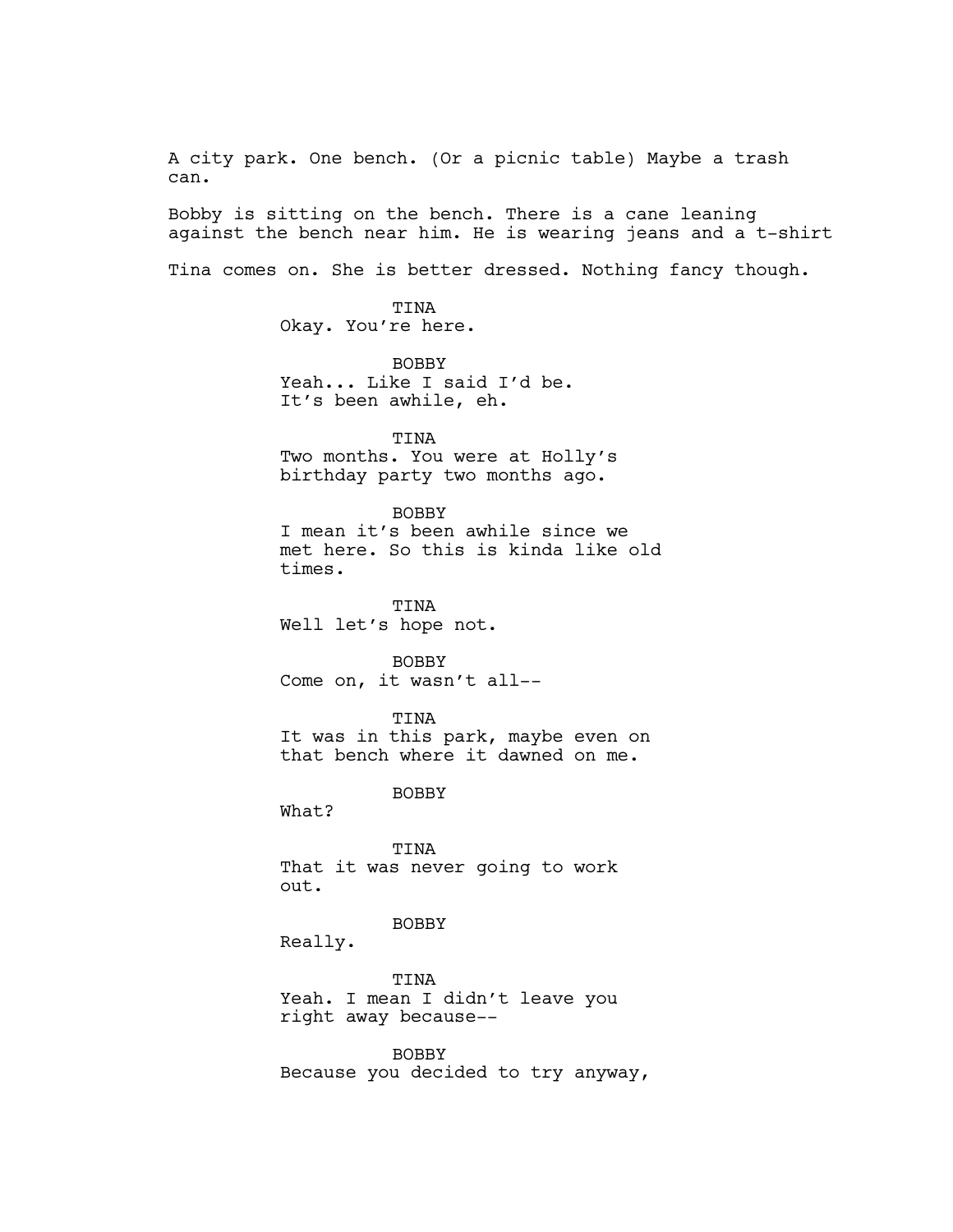TINA Yeah, well that's what I do. I try anyway. (off cane) Someone leave that here? BOBBY No it's mine. TINA What's wrong? BOBBY I fell out of the forklift. TINA Fell out? BOBBY Fell getting out. TINA And? BOBBY Busted up my ankle. You know, from how I landed. TINA How bad is it? BOBBY Not sure. I need to get x-rays. (off cane) But in the meantime...I got this. TINA And that helps... BOBBY Yeah... I mean it's still-- TINA Let's see. BOBBY What? TINA Let's see how you use it. BOBBY

Really?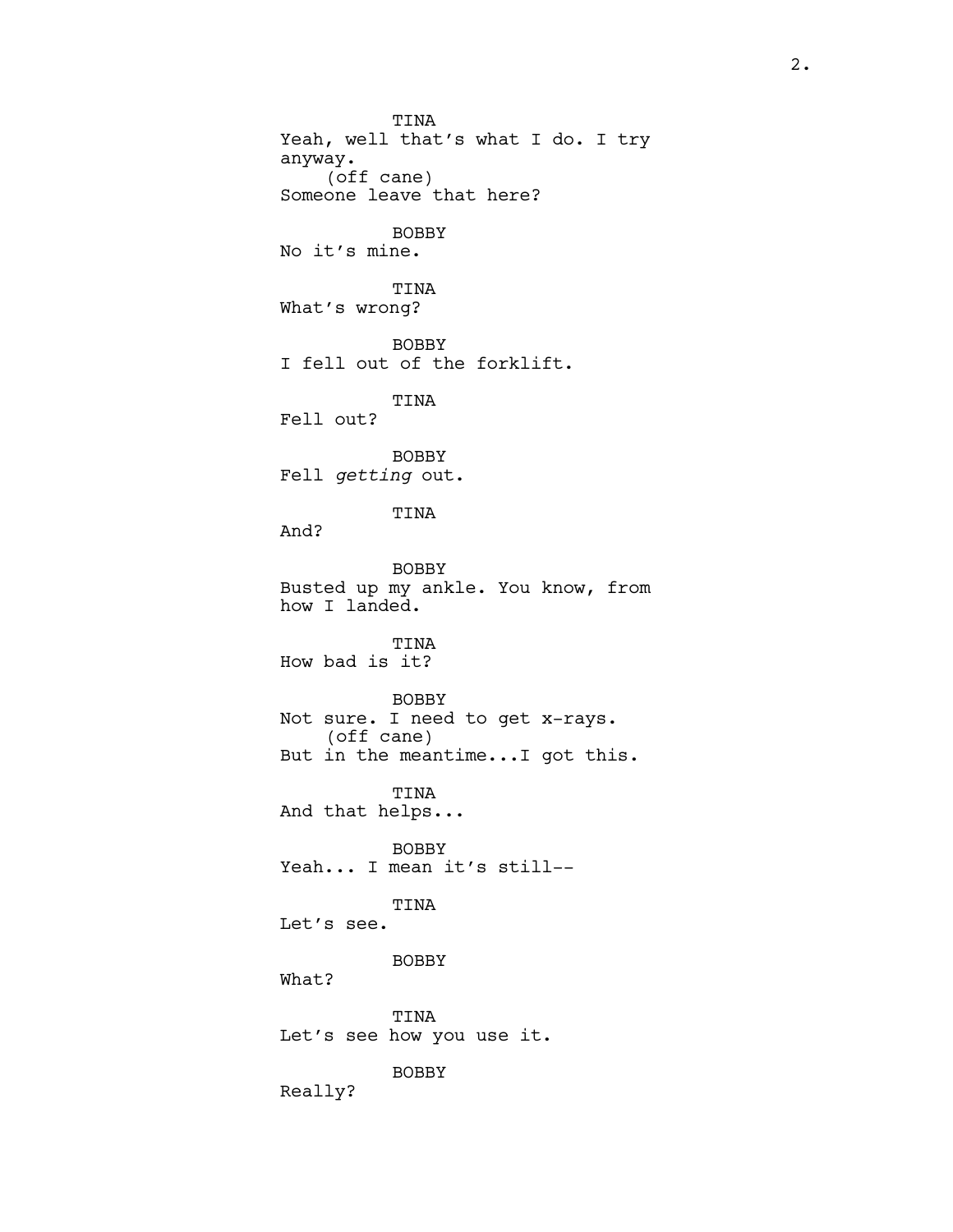TINA Yeah... BOBBY Okay. I mean it's just a basic thing, right. So... He stands and takes few steps with the cane in his left hand TINA Which ankle is it? BOBBY (points to left) This one... TINA And that helps? What you're doing now helps. BOBBY Yeah... TINA Funny... BOBBY Why? TINA Because it should be in the other hand. BOBBY Oh... TINA Yeah, "oh." Bobby switches hands for the return to the bench. BOBBY Yeah this feels a lot better. TINA It shouldn't. BOBBY Why not. TINA Because you're still doing it wrong. (MORE)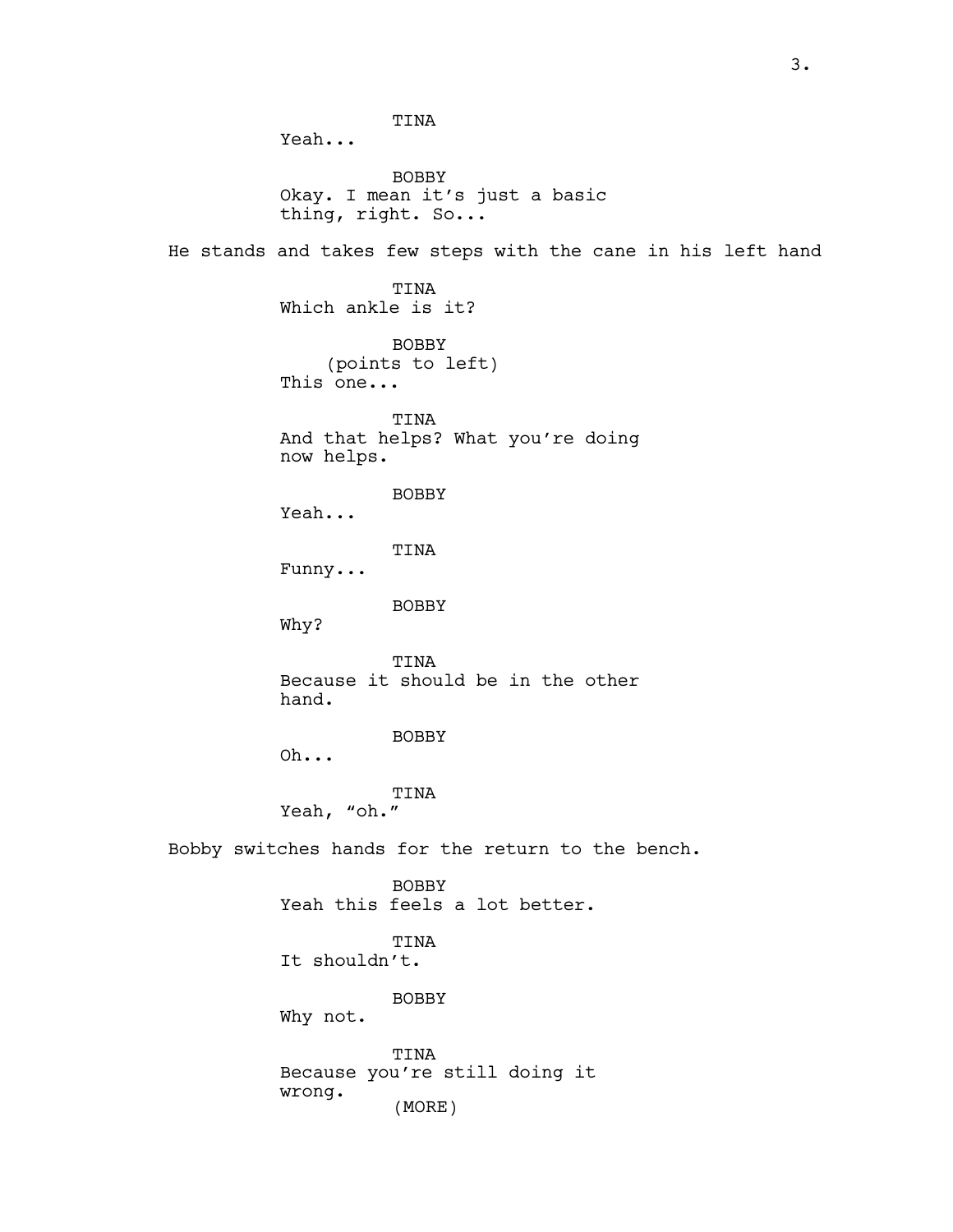The cane and the foot with the injured ankle should hit the ground at the same time. TINA (CONT'D)

BOBBY

Oh...

TINA

Yeah...

BOBBY

I guess I was just imagining that it was better before. Like wishful thinking or something.

TINA Or something...

BOBBY

(sitting) How'd you know that.

TINA Kyle busted his ankle a few years back.

BOBBY Yeah I remember one of the girls telling me that. How is Kyle?

TINA He's fine. I'll tell him you asked.

BOBBY Like he cares. Or does he? Does he all of a sudden give a shit what I say about anything?

TINA I really don't know. Your name only comes up in connection to your daughters.

BOBBY About what a disappointment I am you mean.

TINA Not always. And not much at all for quite awhile now. (MORE)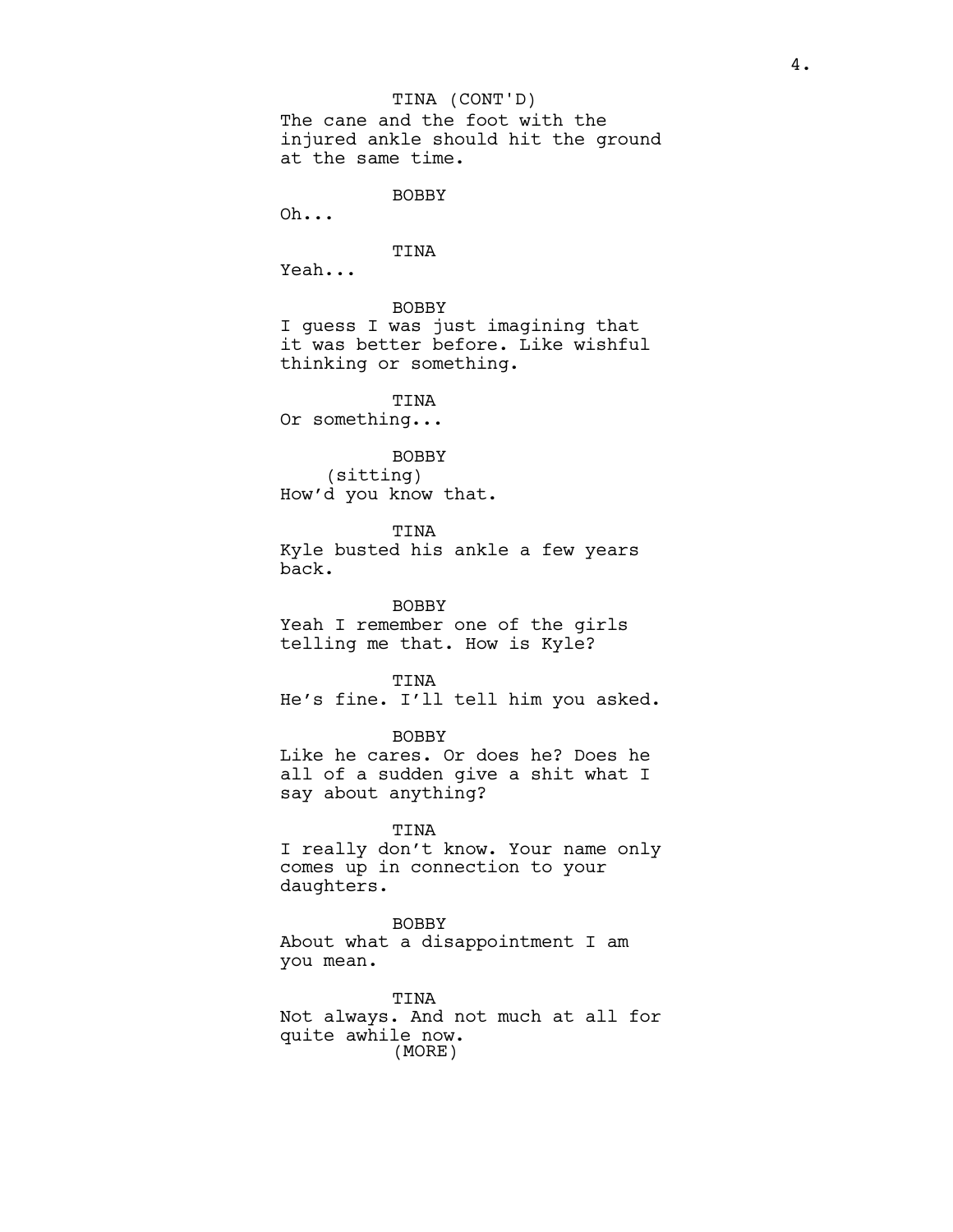# TINA (CONT'D)

When they were younger and he saw one of them crying because you hadn't turned up to take them somewhere when you were supposed to... We both had a lot to say about you then.

BOBBY

I'm better about that now.

# TINA

Are you?

BOBBY

Sure. Oh. Has Holly said something? I mean I missed her final hockey game but--

#### TINA

Why Holly?

BOBBY

What?

TINA Why do you always assume it's Holly that had a problem with--

## BOBBY

Because Alison never complains about anything.

### TINA

Right. And why do you think that is?

BOBBY Because she probably gave up on me a long time ago.

TINA Or maybe she just cuts you more slack. Because she knows.

BOBBY

Knows what?

TINA That you need it. What else? She's a very understanding young woman.

BOBBY

Yeah...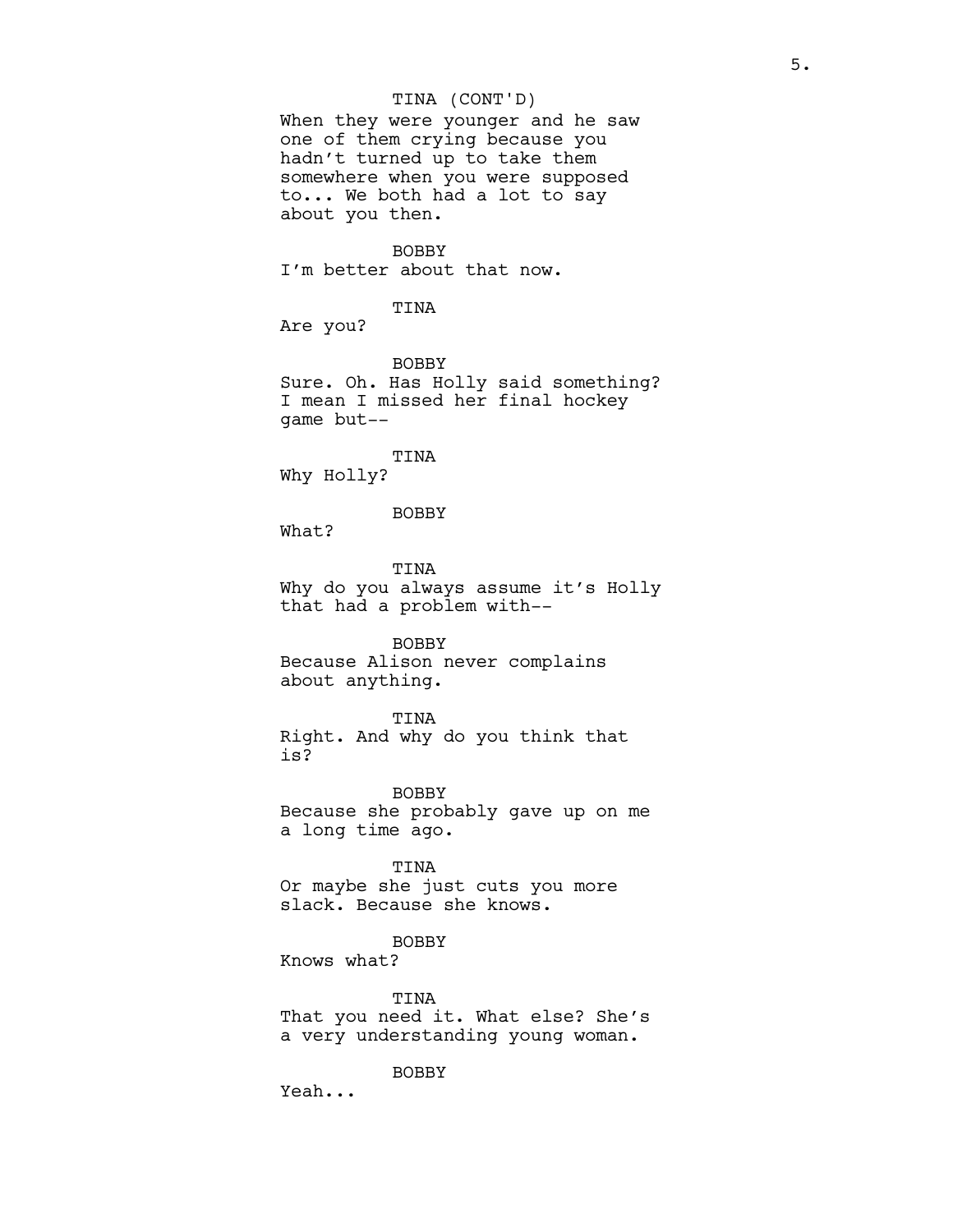TINA Anyway it was a shutout. Holly's last game she got a shutout.

BOBBY I know. I feel bad about missing it.

## TINA

She's the only goalie in the league to get one. Ever. It was historical. It was fucking... monumental. And you missed it because--

**BOBBY** Well I had a lot going on then and--

TINA

You forgot. You just forgot, Bobby.

BOBBY

Yeah. But if I'd know she was going to get a shutout--

TINA

Oh. You mean if you could see into the future and notice that big fat zero on the scoreboard and then watch her make that stupendous save in the dying seconds of the game to preserve the shutout then you would have definitely been there. (she looks at him) I'm sorry. I promised myself I wouldn't do that.

BOBBY You mean beat up on me...

TINA I mean stress the negative.

BOBBY Or dwell on the past.

TINA Well the past is all we have so... (sitting) So... you're a licensed forklift operator now.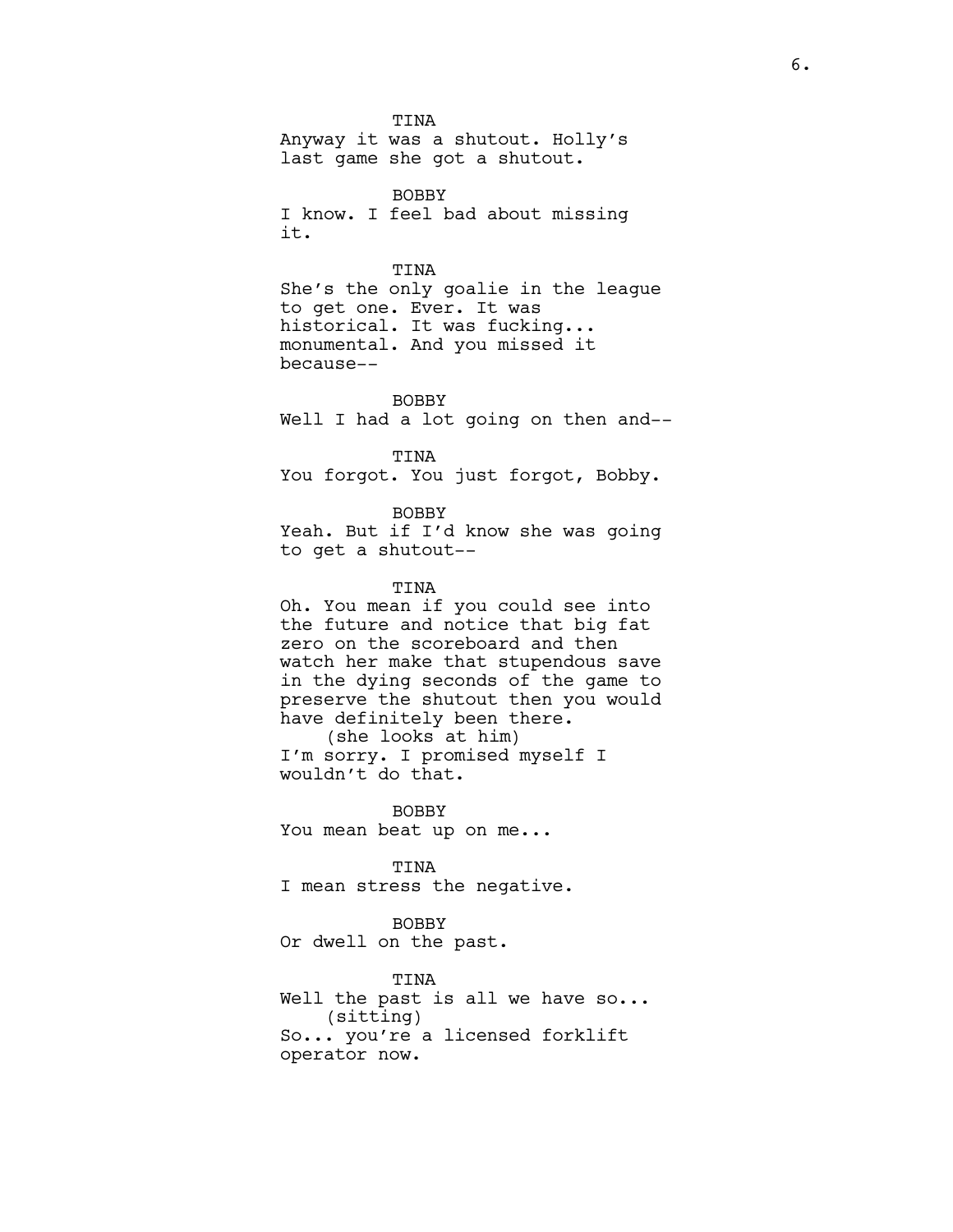BOBBY

Yeah. Well definitely on the way. I mean I still need to be observed.

TINA I bet you do. (off the cane) You know what? I think you should lose the cane.

BOBBY No it's probably way too early to--

TINA Why haven't you had the ankle xrayed yet?

BOBBY I'm still looking for a doctor.

TINA You mean a certain kind of doctor. One who'll "doctor" the x-rays for you. People get put in jail for what you're doing, Bobby.

He is just looking at her.

## TINA (CONT'D)

Lose the cane. Drop the application to workman's comp. Go back to work tomorrow like you've had a miraculous recovery. And avoid the jail time you might get for insurance fraud.

**BOBBY** For a first offence?

TINA What are you talking about?

BOBBY You mean they'd count those breakins I was part of?

TINA Why wouldn't they?

BOBBY I was basically a child.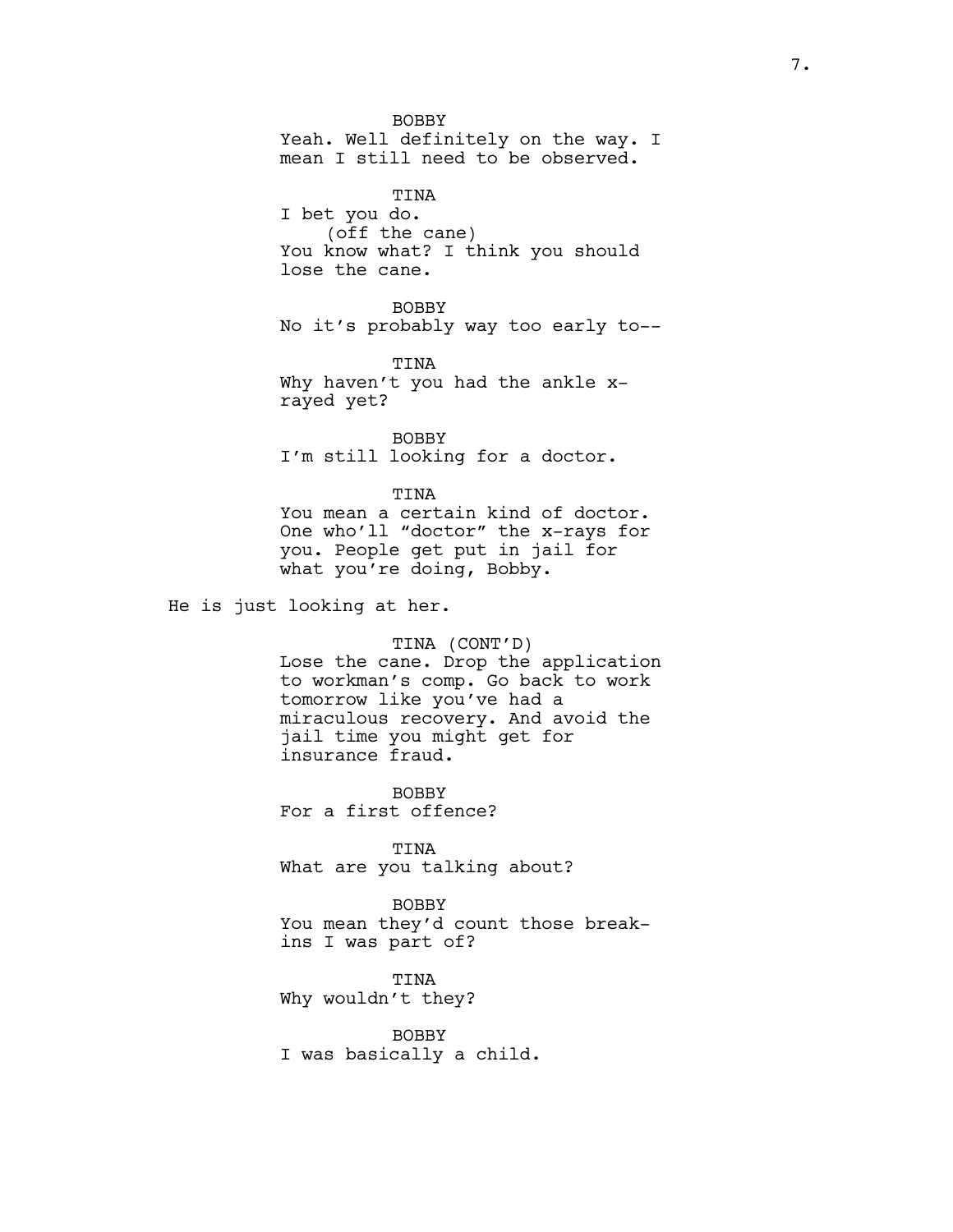TINA They don't go by level of maturity. You were 20.

BOBBY A messed-up 20 who was being pressured by his peers.

## TINA

That defence didn't really work the first time.

BOBBY Well a three month sentence wasn't bad. It could have been a lot more.

TINA

And it will be this time. Lose the cane.

## BOBBY

Okay. Yeah... I was feeling pretty bad about it anyway. I'm just trying to buy myself some time to pursue my other interest. It's really hard to get any writing done when you're always working the late shift. And I'm not senior enough  $to--$ 

#### TINA

Wait. Back up a little. Writing? You're trying to write something?

BOBBY Yeah. I thought Ally would have told you. I'm writing again.

TINA

Again as in you were... writing before?

**BOBBY** You knew that. When we were together I wrote stuff sometimes. You knew that, T.

TINA

No I didn't.

BOBBY

Yeah you knew. You told me to stop.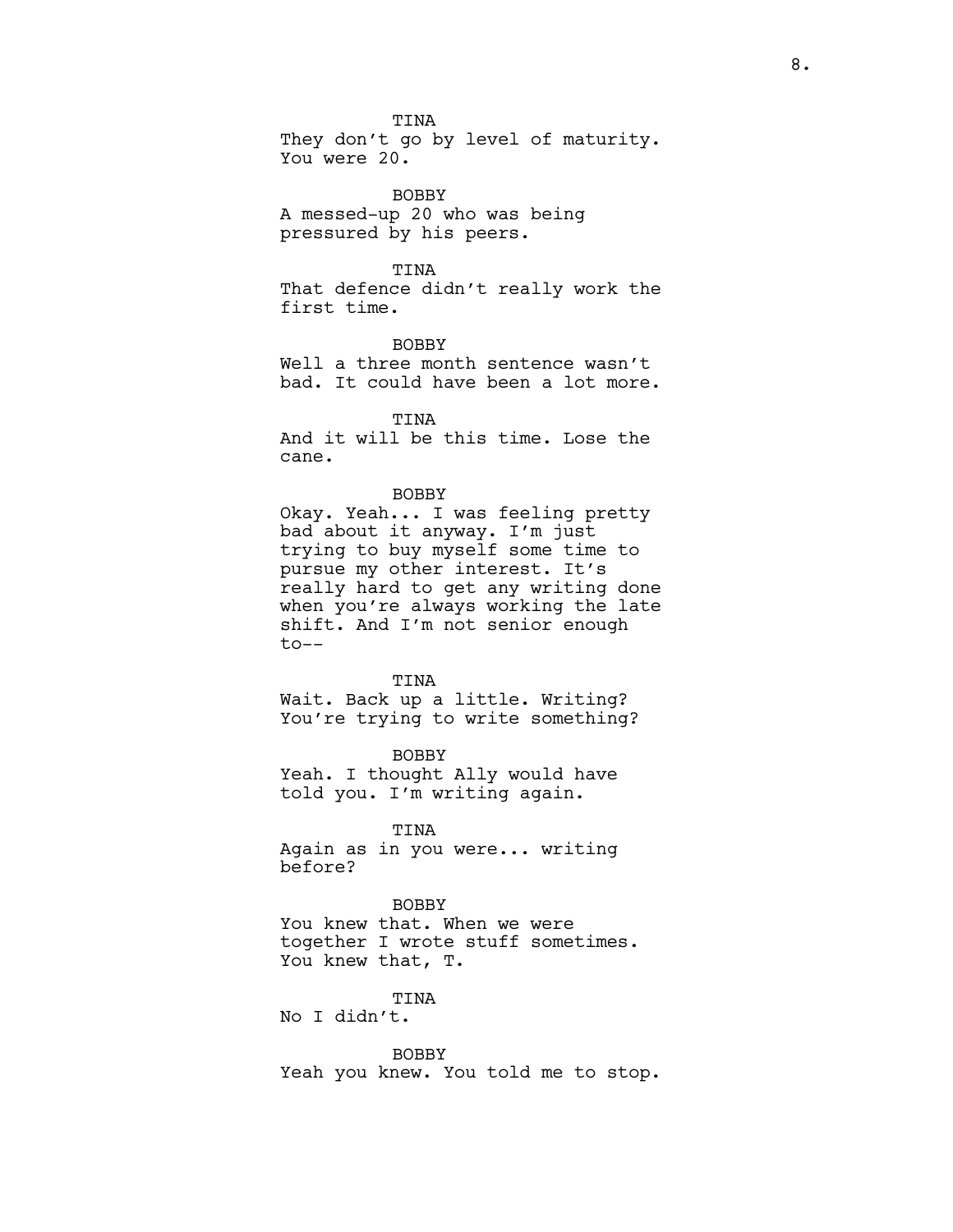TINA No I didn't. Why would I tell you to stop something I didn't know you were doing in the first place?

# BOBBY

You told me to stop whatever it was that was keeping me from getting a job and keeping it.

#### TINA

And that was writing.

BOBBY You knew that,

# TINA

No I didn't!

# BOBBY

I fucking showed you some of it.

# TINA

Some of it. What? You mean that poem? That one poem you wrote.

BOBBY You said you liked it.

#### TINA

Well I might have said it was pretty good but--

# BOBBY

You said you really liked it. And ever since then I've had this dream about doing a lot more. And you know, making a go of it.

TINA (looks at him) Are you retarded?

## BOBBY

Hey. Come on. First of all no one uses that word anymore. Even I know that, and you being this big shot social worker who probably has to deal with people who might be... be...

TINA Challenged?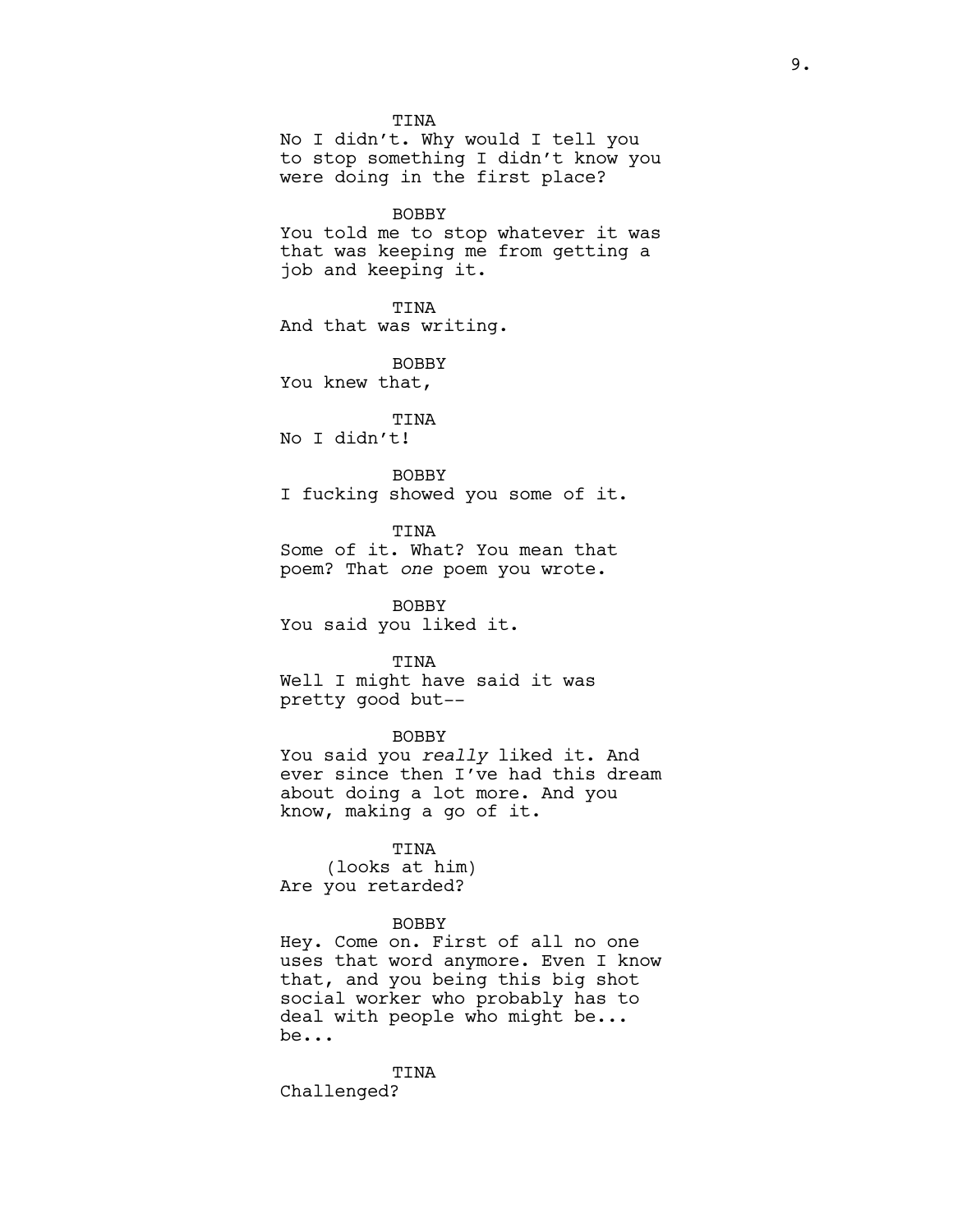BOBBY

Yeah challenged in that way, well you should definitely not use it.

TINA I don't. I never use it. It's offensive.

BOBBY

Right.

TINA

Right. But are you? Are you fucking retarded, Bobby?! You write one poem 17 years ago or something, I say it's okay and you--

BOBBY Not okay. Really good. You said it

was really good.

TINA Whatever!! That's the thing that made you secretly want to be a writer all these years? Are you fucking kidding me?

BOBBY It wasn't a secret. I just never mentioned it.

TINA What's the difference?

BOBBY Well if you'd have asked I would have told you.

# TINA

Asked. Why would I feel I needed to ask that, Bobby. Think back for a minute. We're doing whatever we were doing all those years ago. Shopping, having sex, arguing, moving from one crappy place to another. And in the middle of all that I was just supposed to stop and ask you..."Hey. How's the writing coming along anyway"?!

## BOBBY

No. But it might have helped if you had.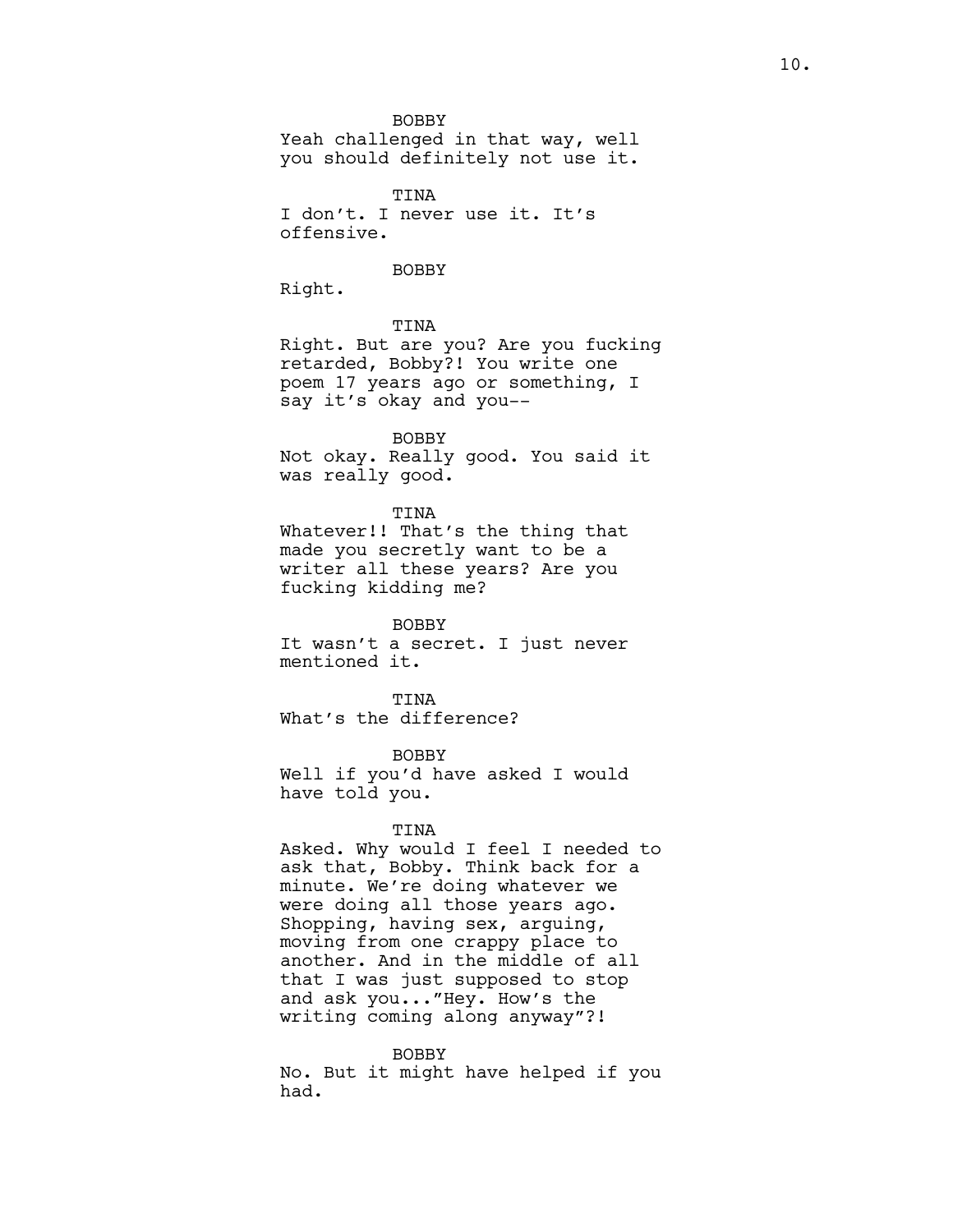TINA Jesus... (muttering) Retard... BOBBY I heard that. TINA Good. BOBBY Yeah. Anyway now is different. TINA I'm sorry? BOBBY I'm almost finished? TINA Finished what? BOBBY My first book. TINA You first what? BOBBY Book. You know a... TINA A novel. You're writing a novel? BOBBY No not a novel. It's real. The story is real. TINA What story. BOBBY Our story. TINA Our story. You mean it's about you and me. BOBBY And everyone else. All our friends. Our parents.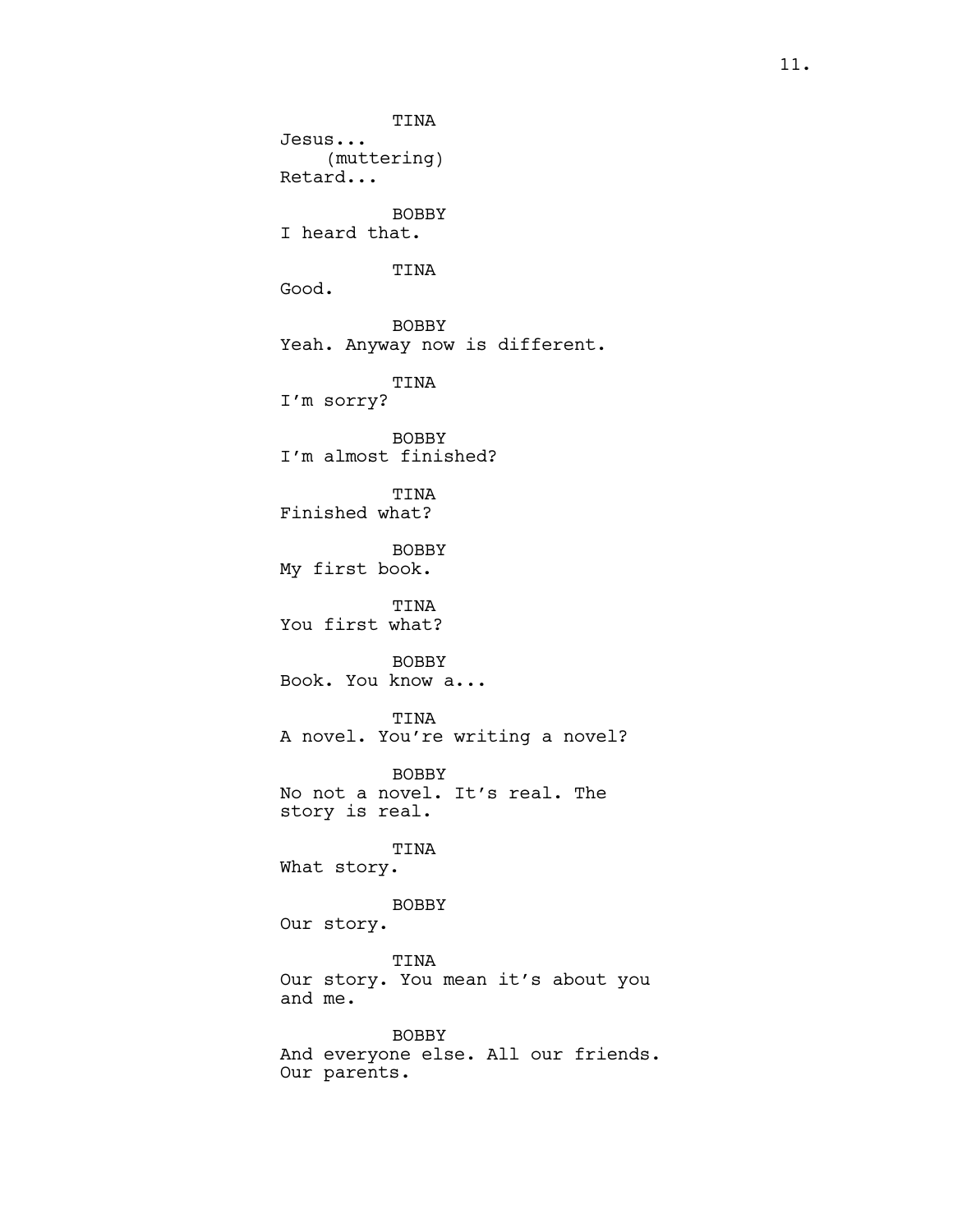TINA Our parents? Jesus. You can't do that.

BOBBY Why not. They're part of the story.

TINA

Yeah but--

BOBBY Don't worry. I changed their names.

TINA You changed their names.

BOBBY Yeah so they wouldn't get upset.

TINA

So that means you changed our names too.

BOBBY No. Why would I do that?

TINA Because people would still know who they were if you didn't.

BOBBY No problem. I made us both orphans who don't know who their parents are.

TINA But... our names are the same.

BOBBY

Yeah...

TINA So anyone who knows us will know that that's a lie.

BOBBY It's not really a--

TINA I thought this story is supposed to be real.

BOBBY

It is.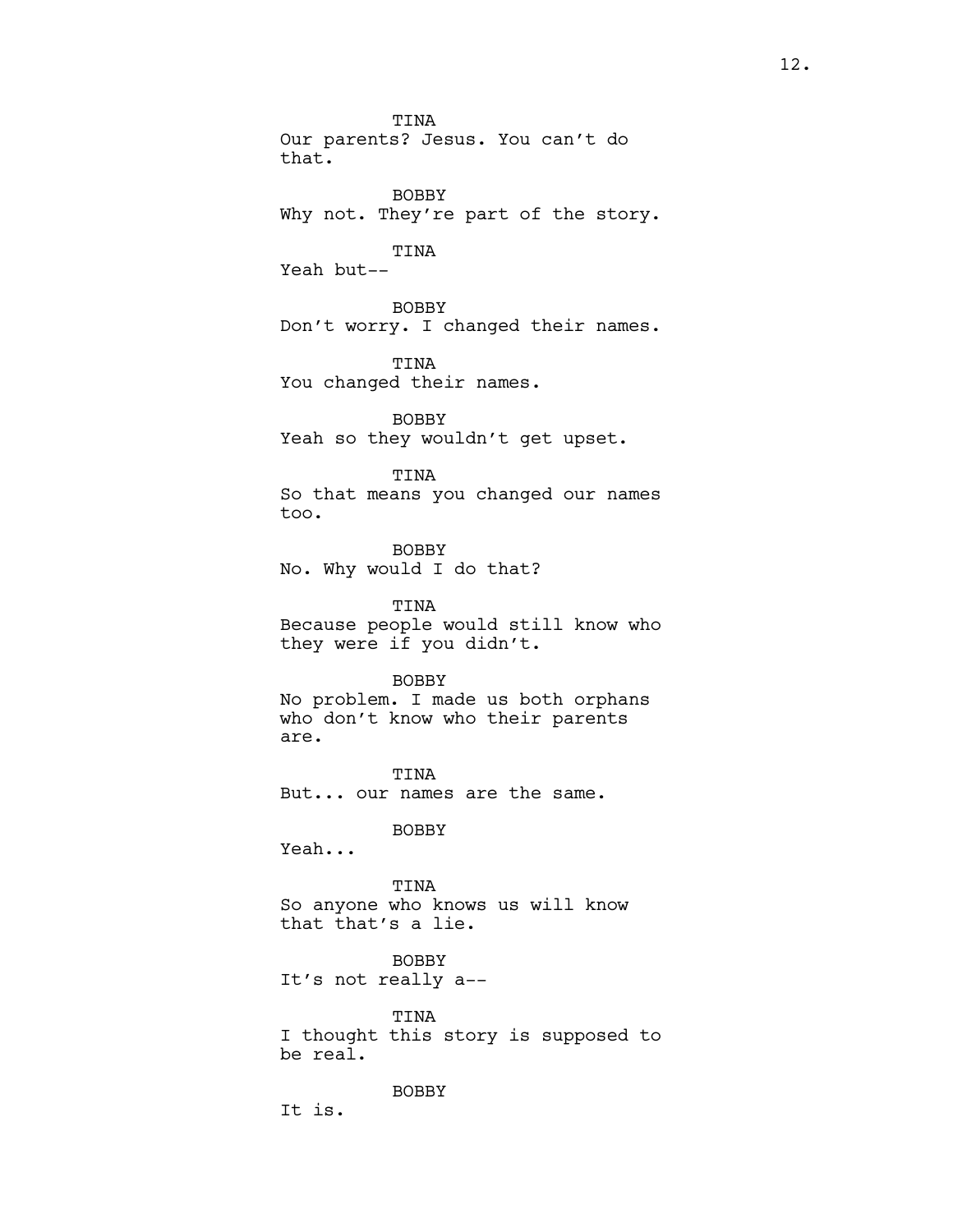TINA Then that's a fucking lie.

BOBBY No I'm taking liberties. That's what writers do.

TINA And that's what you are.

## BOBBY

Absolutely. And so far it's going pretty good. I read some of it to Willie and he--

TINA Oh. Willie liked it, did he. Was he wasted at the time?

## BOBBY

He said he wasn't. And he let me keep reading it to him for quite awhile.

TINA How long is quite awhile?

BOBBY

Twenty minutes?

## TINA

He was able to concentrate for all that time, eh.

# BOBBY

Yeah...

# TINA

Well okay then. You're on your way. Your ex-con druggie pal who's never read anything in his life and still, pushing 40, only goes to super hero movies... he can be your guiding light. Your muse.

# BOBBY

You don't need to be sarcastic about it. He's not my "muse." Wouldn't that have to be a woman?

TINA Maybe. I don't know...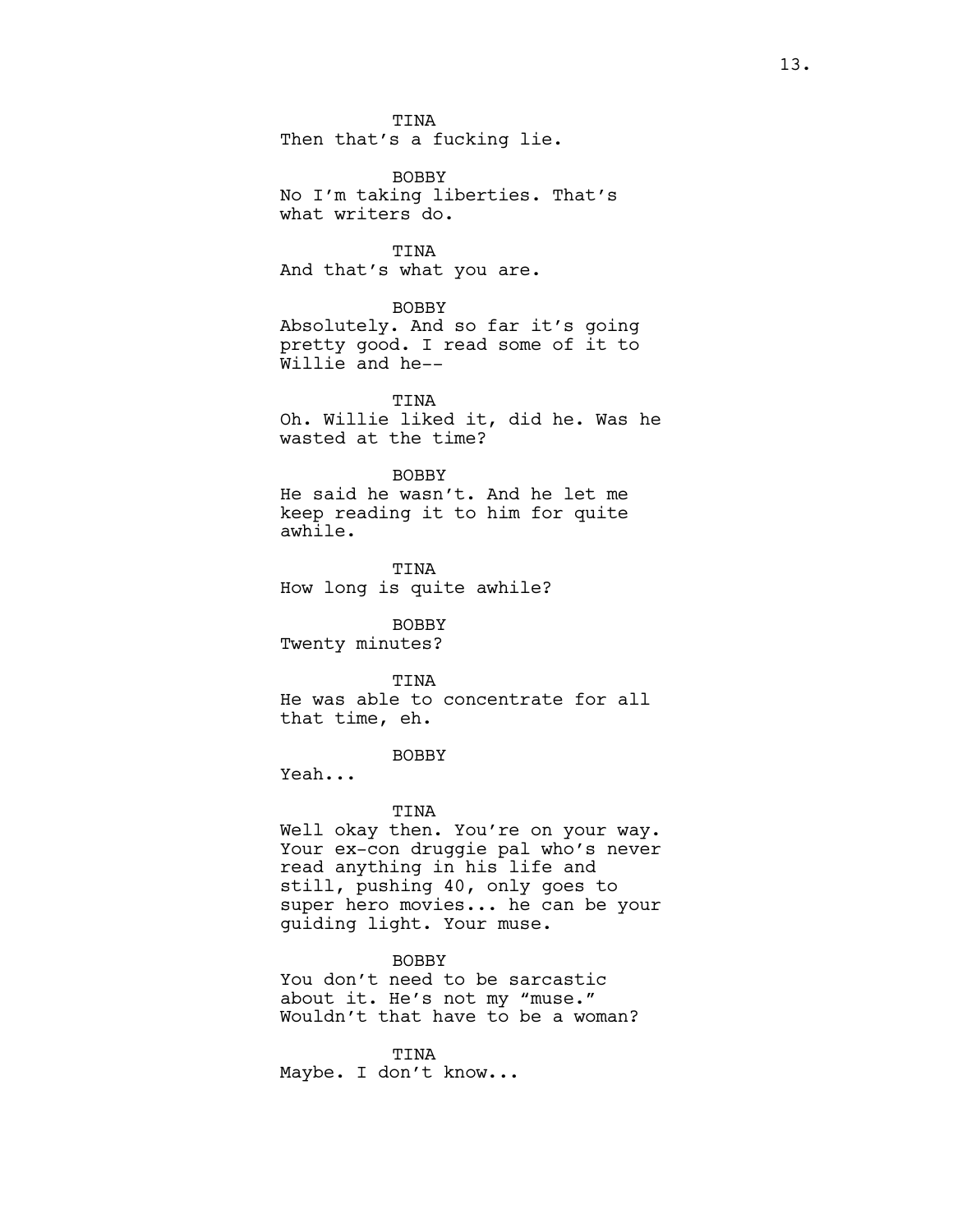BOBBY Well that's not what he is anyway. He's just an example of a reader TINA A reader who doesn't read. BOBBY Well not yet. But maybe he'll start with my book TINA Lets's bet on it. I bet no fucking way. And I bet the lives of our children. BOBBY Hey that's not-- TINA He's never read a goddamn thing in his life, Bobby BOBBY Well that could change if there was something that interested him. TINA And what would that be? BOBBY My book. My has already interested him. TINA And why's that? BOBBY Because some of it is about him. TINA Jesus... BOBBY Well not him exactly. Just people like him. TINA You mean idiots. BOBBY He's not an idiot. He's just had a lot of bad luck. (MORE)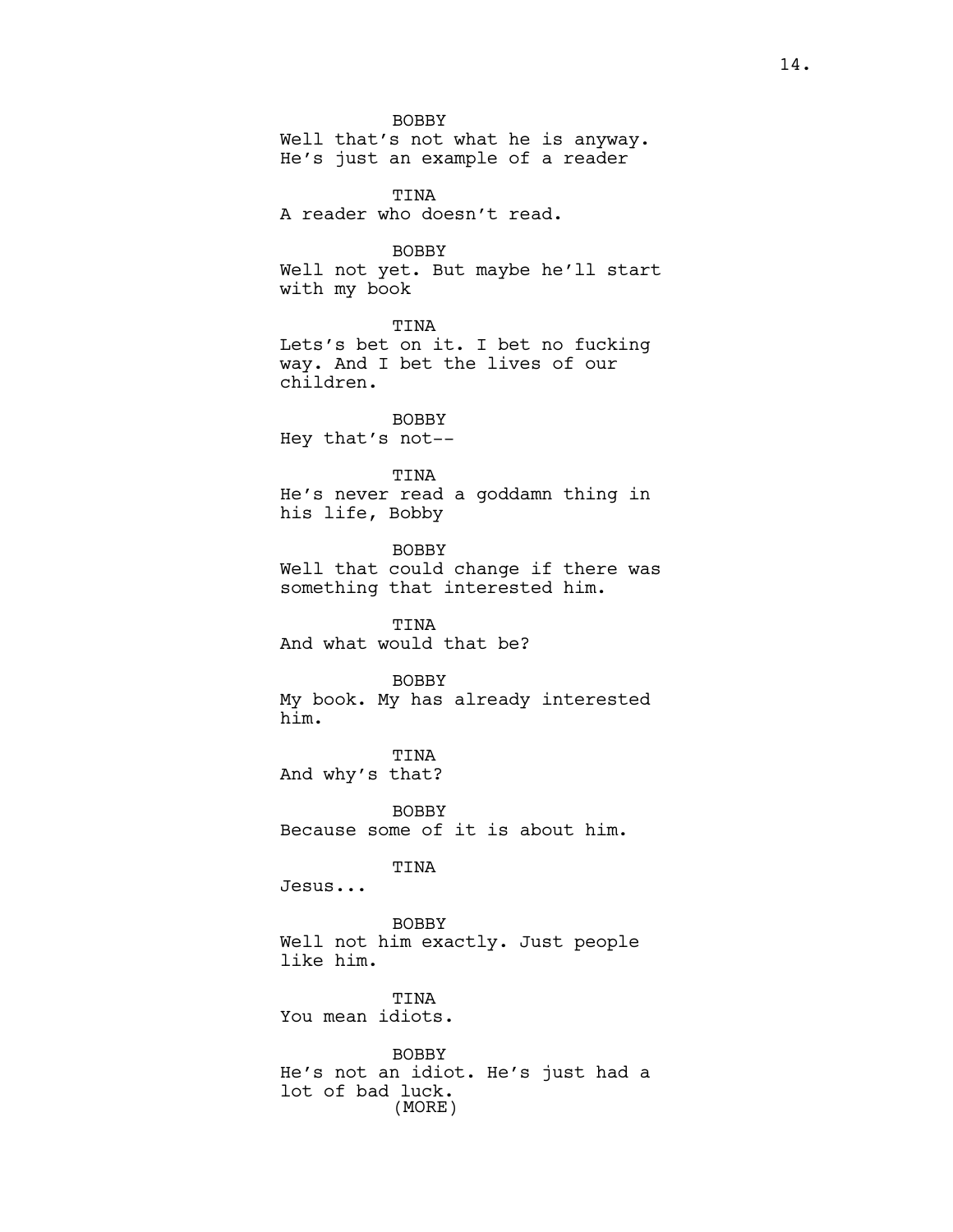# BOBBY (CONT'D)

And no one was around to show him another way to do things.

TINA So it's his parents' fault that he turned out the way he did.

BOBBY

Well they didn't help.

# TINA

Is that what your book's about? All the ways parents fail their children. Is that why you've changed their names?

# BOBBY

Maybe.

## TINA

Well what about you? Is there someone like you in your book?

BOBBY Whatya mean by someone like me?

TINA

Someone who--

BOBBY

Yeah.

TINA

Yeah what?

BOBBY What you were about to say...

# TINA

Which was?

# BOBBY

Someone who was never around enough his kids enough. And when he was... he wasn't patient enough or concerned enough or--

## TINA

I would have stopped at not there enough.

BOBBY

Yeah?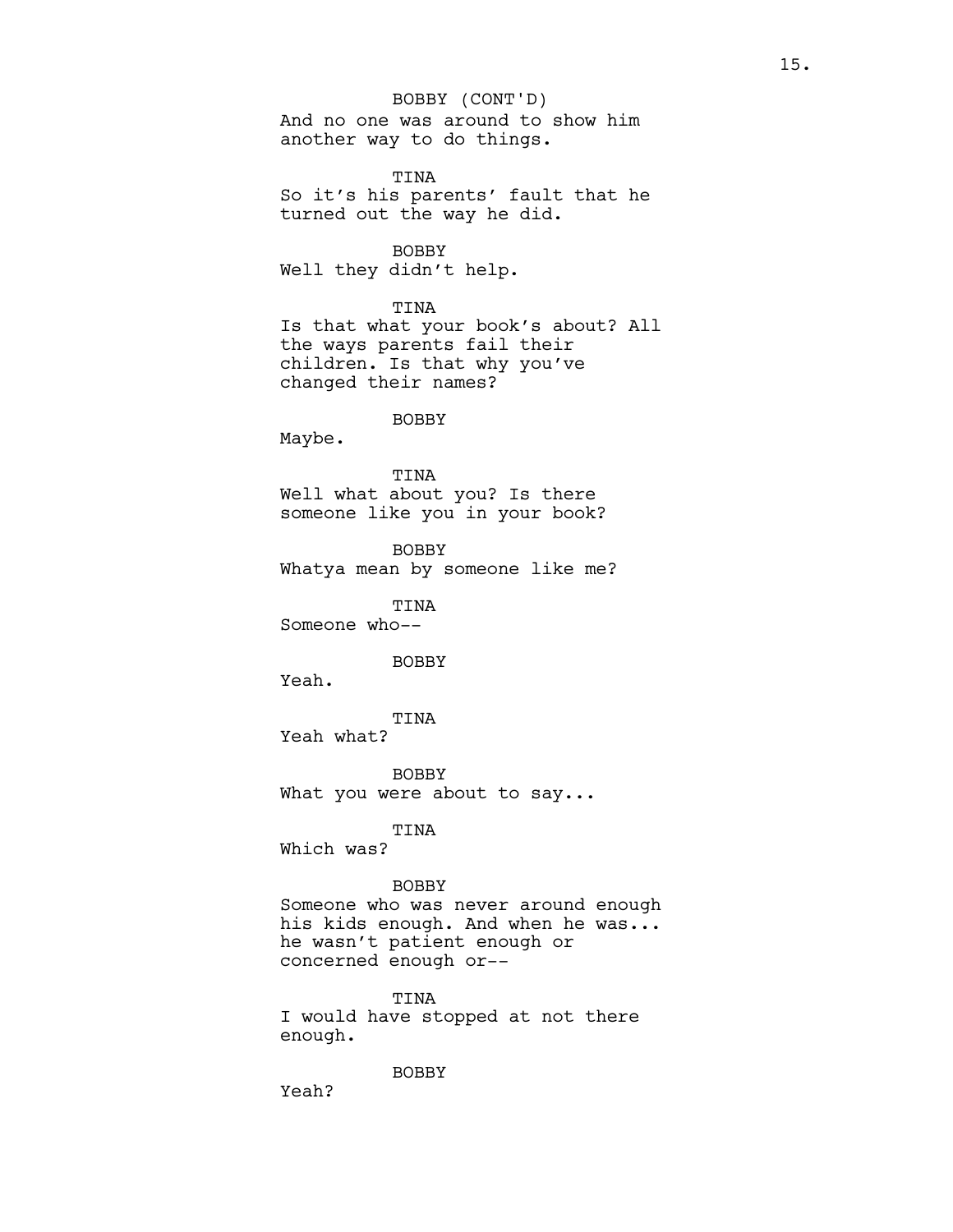TINA

You were always concerned. Even if it was from a distance. And you had your moments of impatience but not always.

BOBBY

That just sounds like you're making excuses for me.

TINA

Yeah? Well I quess it's a habit I can't totally shake.

BOBBY

Are still doing that. I mean when you talk to the girls about me.

## TINA

Sometimes. I mean they still want to know what happened with us, so I have to them that--

BOBBY

That there was a lot I couldn't deal with? That I was pretty much in shock from the time I found out you were pregnant the first time?

TINA

Yeah...

#### BOBBY

And stayed pretty much in shock right up to when you left me for your idiot boss while you were pregnant the second time. It's okay. All that's true.

TINA You were too young.

BOBBY Were you too young?

TINA

I grew up fast. Too fast.

# BOBBY

And I couldn't. Not even if I went slow. The truth is, I think I went backwards. Having kids made me feel younger. Dumber. Almost useless. (MORE)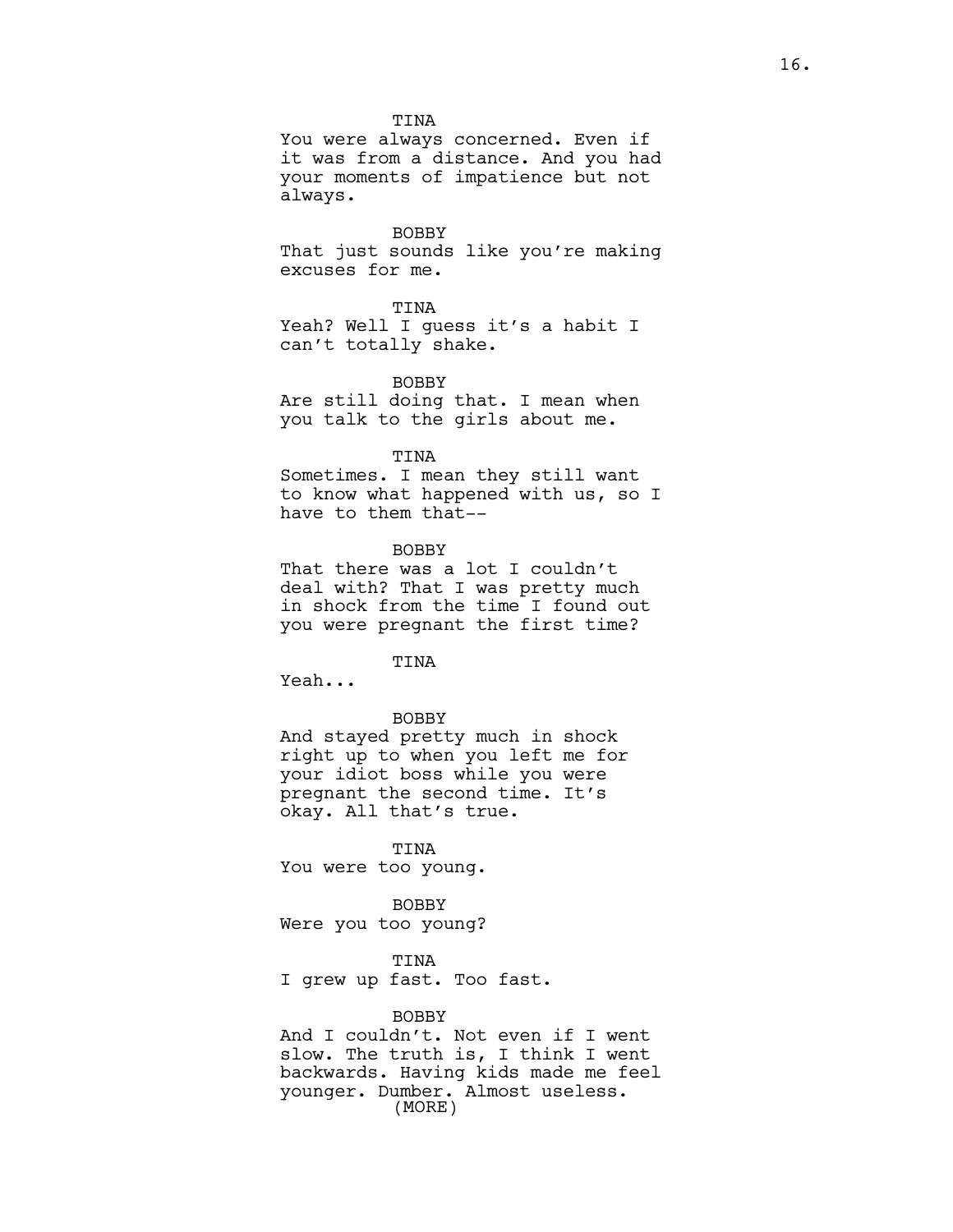## BOBBY (CONT'D)

I was always trying to figure out... what my responsibilities were.

TINA You mean besides holding on to a job.

## BOBBY

Yeah besides that. I mean I knew there was a lot more to it, and I was thinking about that all the time, and then all of a sudden you were gone. And living with someone else just because he could support you.

#### TINA

Which seemed like a pretty good reason at the time.

## BOBBY

Yeah, okay. I get that now. But it was another shock, right. Then I was still working out being an... "absent" father and trying to do that the best way I when wham!... You leave the idiot boss and you're with some big shit lawyer. And now he's their every day dad and I'm like what the fuck, I might as well be dead. So yeah. There I was in shock all the time. And not really understanding what was going on... or even if it mattered. Because it looked like it didn't. Not to you. Or even to the kids. Or maybe not even to me.

## TINA

(a long look at him) How come we always get sidetracked onto your problems?

# **BOBBY**

I dunno. It kinda seemed like I should explain why--

TINA I mean almost right away.

#### BOBBY

Yeah.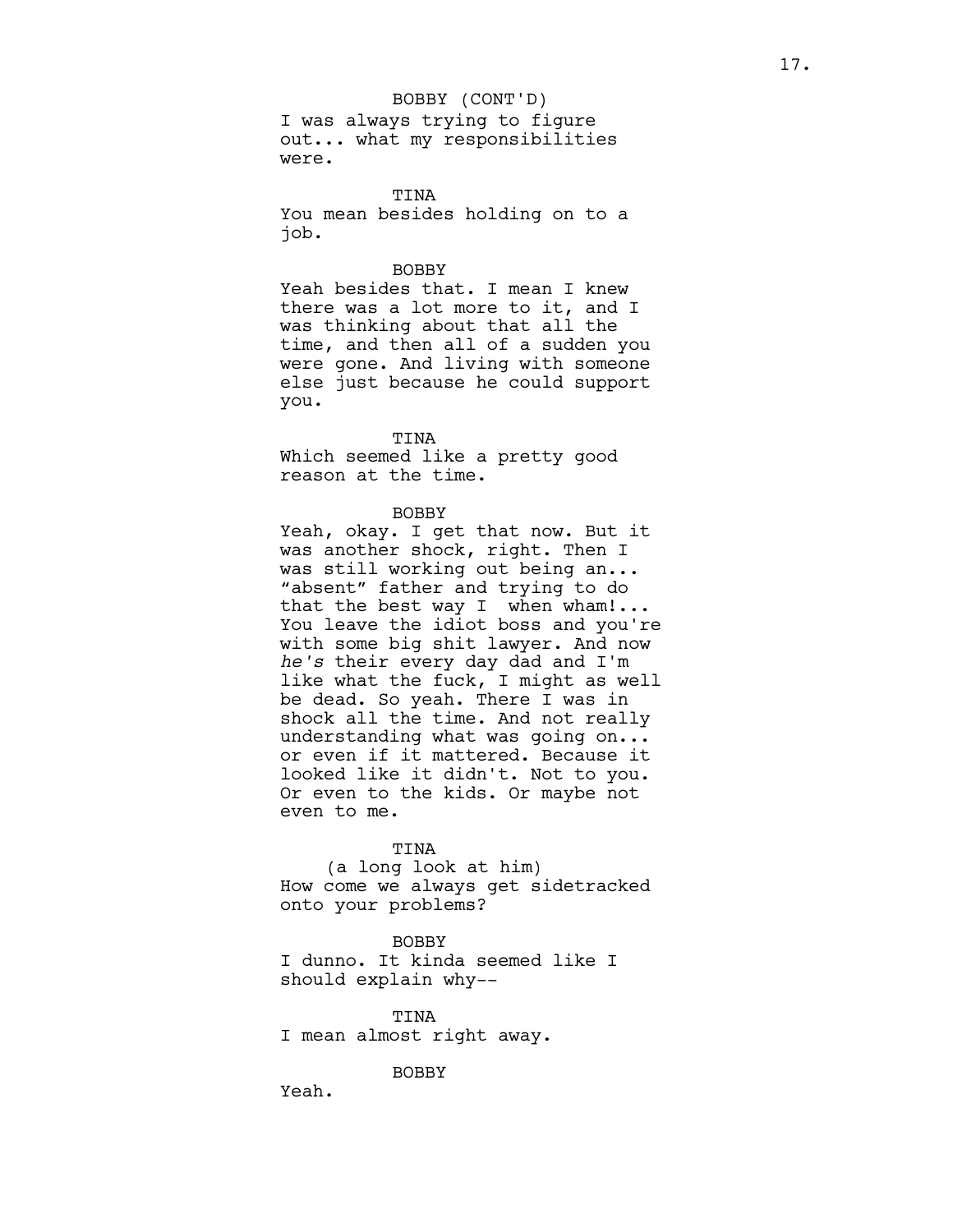TINA I ask to meet you, and you show up with a cane you don't even know how to use.

BOBBY Yeah that got us off on the wrong--

#### TINA

And that's not why we're here. I didn't want to meet, just so I could--

# BOBBY

Try to knock sense into me one more time.

# TINA

Right. But there you were in the middle of something that I knew wasn't going to turn out well. And what am I supposed to do. Just let you jump off the cliff again?

# BOBBY

Yeah. I get it. But not to worry I was just--

# TINA

Trying to buy time to work on your life's dream.

BOBBY Come on. I never said it was--

TINA Yeah I'm sorry. Habit.

## BOBBY

Yeah. I screw up. You think it's still your job to straighten me out.

TINA Yeah. But it isn't, is it. I'll leave that to Tracy.

#### BOBBY

Stacy...

TINA Right. Sorry. Have you shown her what you've written?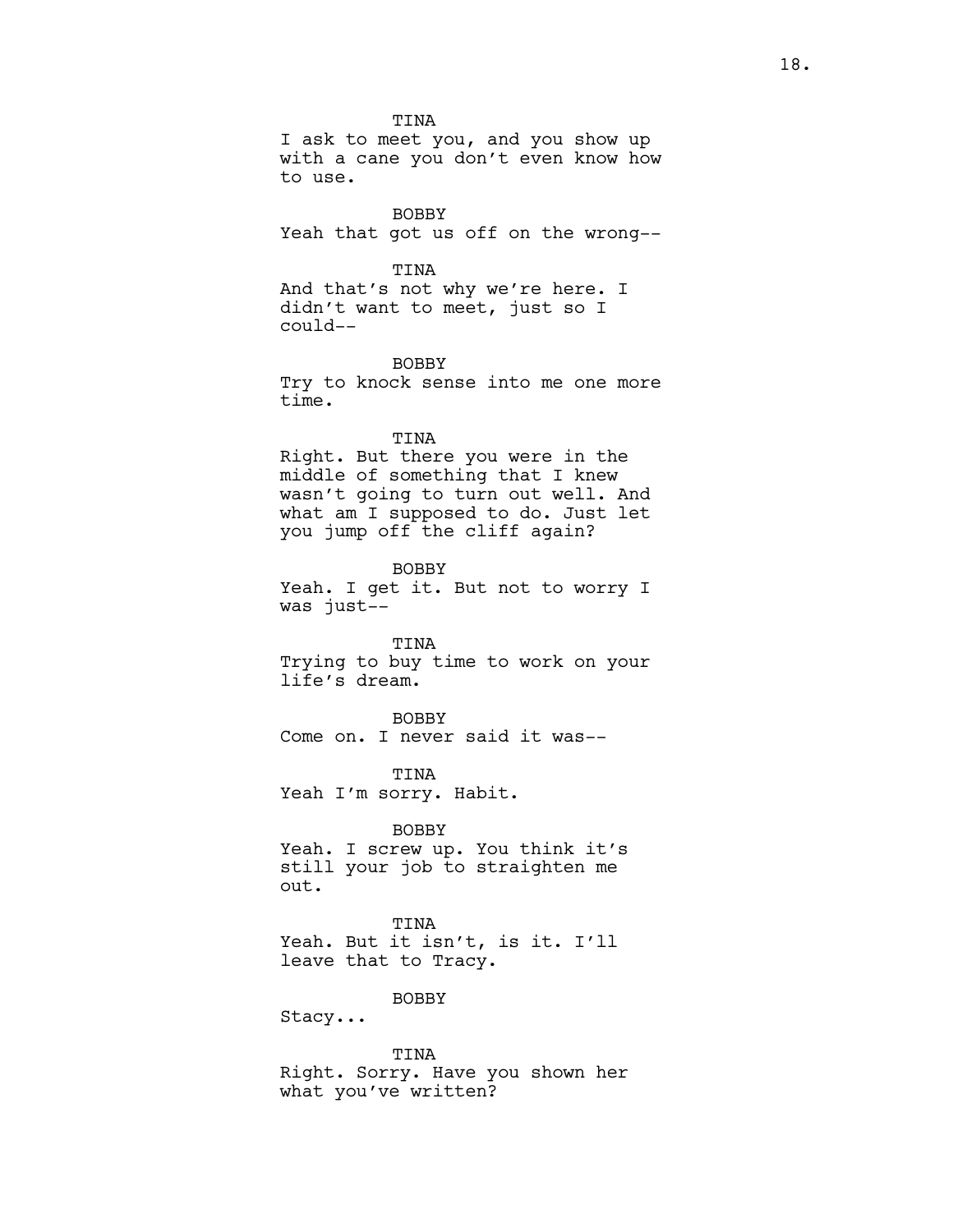**BOBBY** 

No. I don't know how she'd deal with it. She's still not over the fact that I never played hockey.

TINA

What? You played. I came to your games, Bobby.

BOBBY

I played for fun. I stopped when the coaches started yelling at us. Talk about taking things too seriously. Who needs that shit. But the thing is, her whole family are fanatics about the game. And her dad says he saw me play once, so he's always going on at me about how I could have been a prospect. I think he's got me mixed up with someone else.

TINA

So do I. I mean you were okay but--

BOBBY Whoa. Now you're an expert too? I was more than okay.

TINA Yeah but you were no Billy Johnson.

BOBBY

No. But-- You noticed? You noticed how good Billy Johnson was?

TINA

We all did.

BOBBY Whatya mean, you all?

TINA All the girlfriends. He was our favourite.

**BOBBY** 

He was?

TINA Yeah. Where is he now anyway?

BOBBY

He's dead.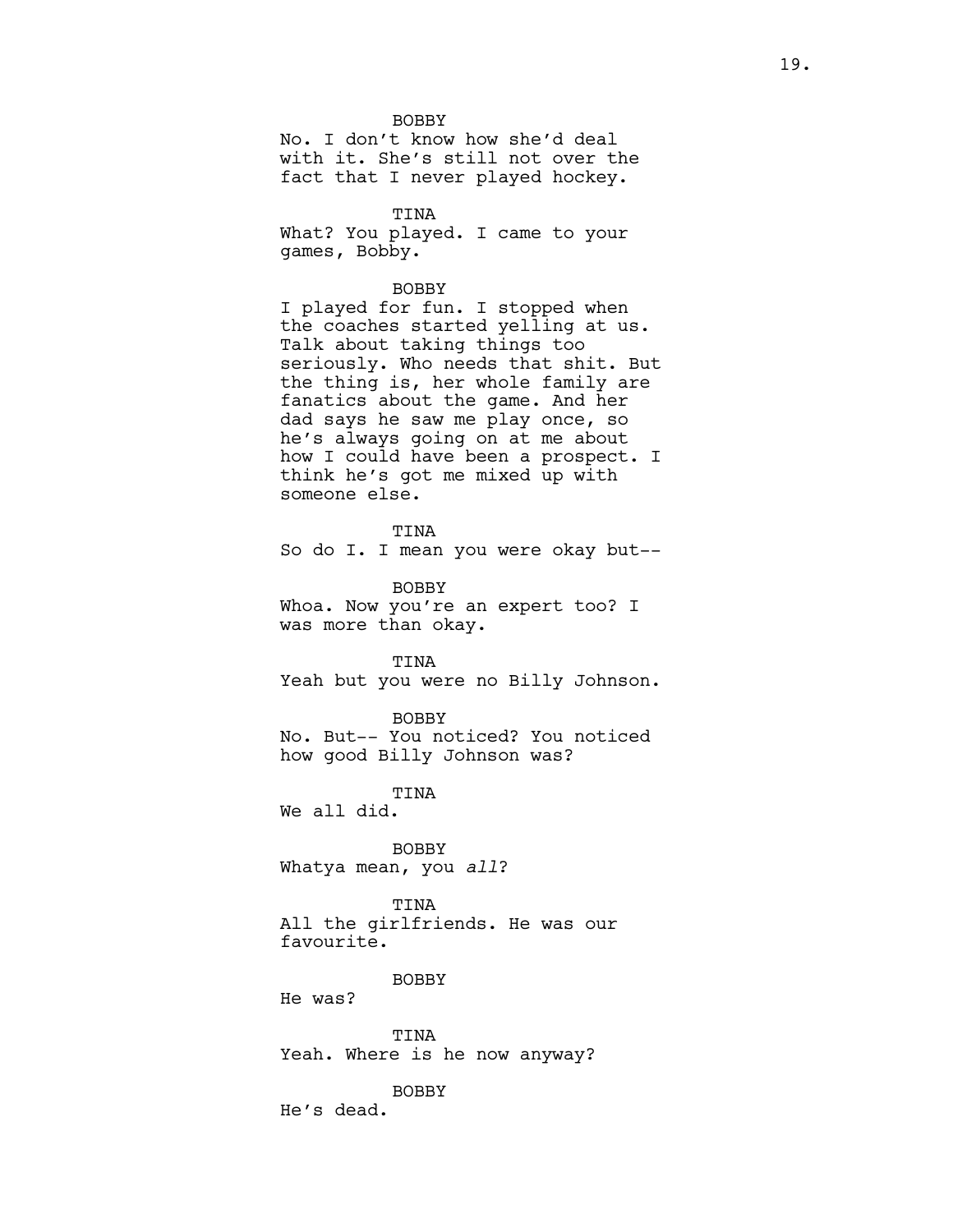TINA

No way.

BOBBY Yeah so much for that super-stardom you all expected, eh. He drank himself to death. Plus people say he had other problems.

TINA Besides dying?

BOBBY Besides drinking.

TINA

Drugs?

BOBBY

Yeah. A lot of them. And he was HIV positive. So was his wife.

TINA Yeah? Who was she?

BOBBY We didn't know her. He met her in rehab. She was on the national figure skating team

TINA And is she still around?

BOBBY No. She died too.

TINA Wow. All that talent and then...

BOBBY

What?

TINA Nothing. It all turned to nothing. He might as well have been nothing right from the start.

BOBBY Do you mean that?

TINA No. Yes. I don't know. Look here's the thing. The reason we're here. (looks at him) (MORE)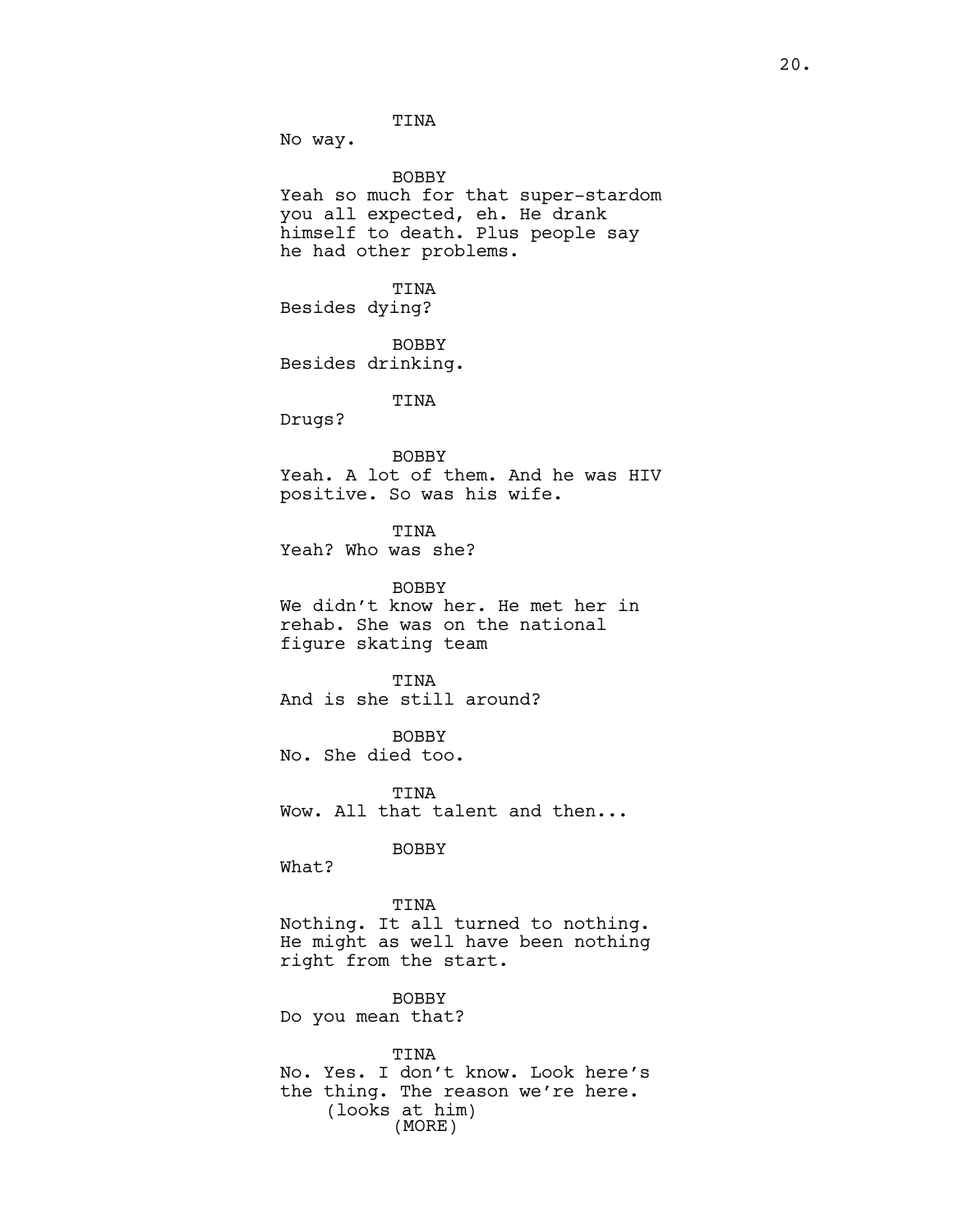I want you to connect with the girls.

BOBBY What's that mean? I'm already pretty--

# TINA

I mean really. Really connect. Become as close as you can to them. They need more than one person in their lives that they can talk to.

BOBBY

About what?

# TINA

Everything. Get as close to them as I am. They'll need you to do that.

BOBBY

They will?

TINA They do. They will. Whatever. Can you try to do that?

BOBBY Be like you, you mean?

# TINA

Yes.

# BOBBY

No. I mean I don't think so. You're like this amazing mother who can do all these amazing things with them, and I'm just. Well I'm not.... I mean I wanna be but... to be like you is almost--

#### TINA

Calm down. I'm just asking you to be someone they can tell absolutely anything to.

BOBBY They can do that now, can't they.

# TINA

No. They can't.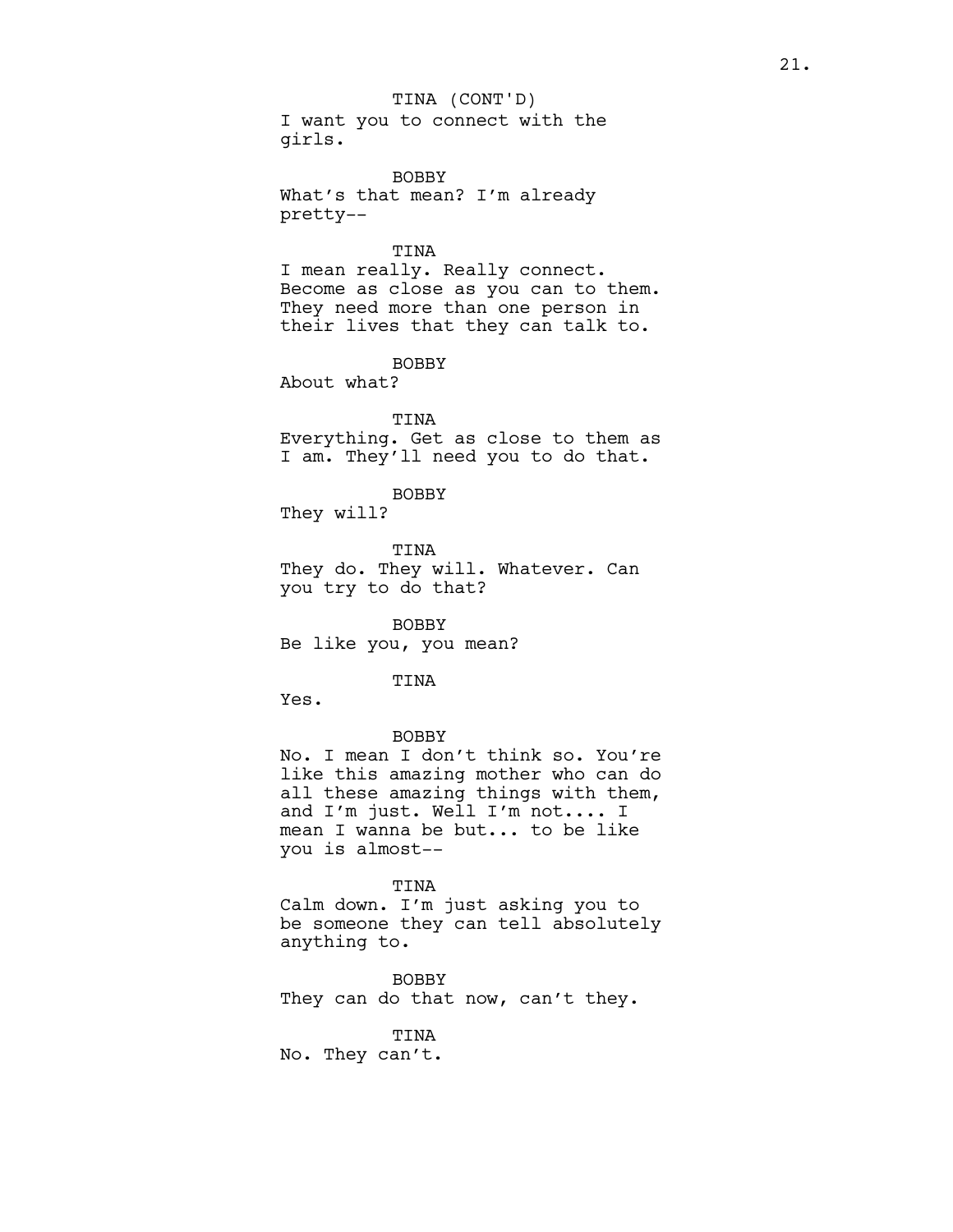BOBBY Okay but they can tell me pretty close to everything. They can tell me a lot and I-- What's this about? She just looks at him. BOBBY (CONT'D) Tina? TINA I have to go away. **BOBBY** What? Go away where? TINA I need to... improve my situation. BOBBY I don't get it. What situation? TINA Too many people are above me. BOBBY Where? TINA At work. I need to go away and get more... I need to get a Masters. BOBBY You mean go back to school? TINA Yes. BOBBY Because too many people are telling you what to do. TINA Yeah. My "superiors" who know way less than I do... who just don't get what the people I deal with are going through. But they're in charge so... Anyway, there are a few places where you can get a Masters of Social Work in a year. I need to go to one of those.

> BOBBY Where are they?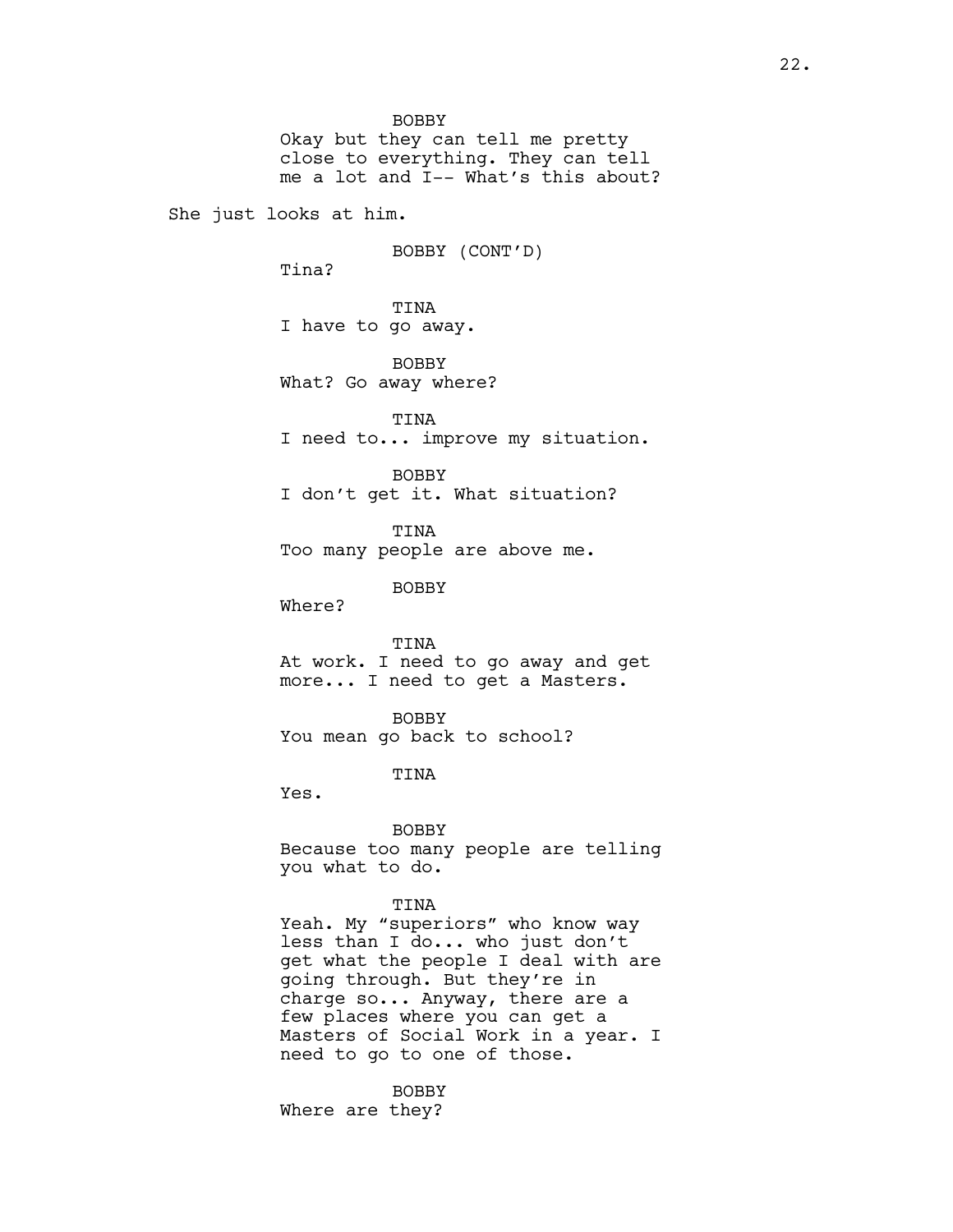TINA Scotland. California. Australia. I like the sound of the one in Australia. BOBBY Jesus. You'd go to Australia for a year. TINA Yeah. So that's why-- BOBBY You can't do that. You can't leave the girls. TINA Well I can't take them with me. Holly's a year away from-- BOBBY Yeah she graduating from high school, and you're planning to-- TINA And Alison wouldn't want to leave Holly so-- BOBBY Would Kyle go with you? TINA Kyle's not in the picture. BOBBY Not in what picture? The picture with you going to Australia or the picture where he stays and the girls live with him. TINA Neither. BOBBY I don't-- TINA

He's just gone. We separated three months ago.

BOBBY

Really?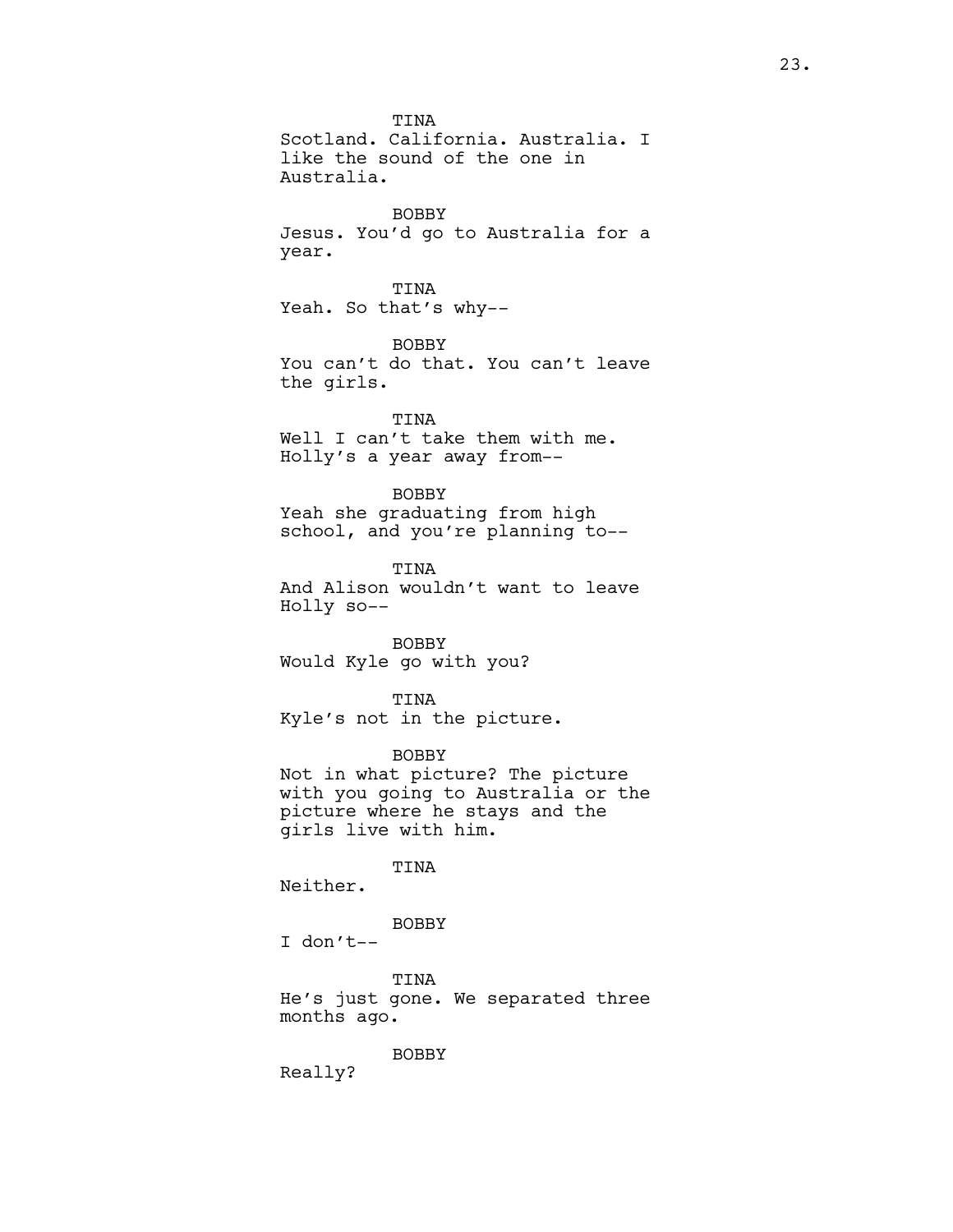TINA Yeah. I asked the girls not to tell you. BOBBY Why? TINA Because I didn't want you to know. BOBBY Why not? TINA Because I didn't want you to get your hopes up. BOBBY What are you saying, T? TINA What do you think I'm saying? BOBBY You think I'd be hoping there'd be a chance we could get back together. TINA Which there is isn't. Bobby. It's been 15 years. BOBBY 17. TINA 17 since I gave up on you. 15 since the actual divorce. BOBBY Yeah but it's the giving up on me that I celebrate. (off her look) Just kidding. TINA Right. Good. Anyway do you know what that means? All that time passing? BOBBY Well I know what it means to me.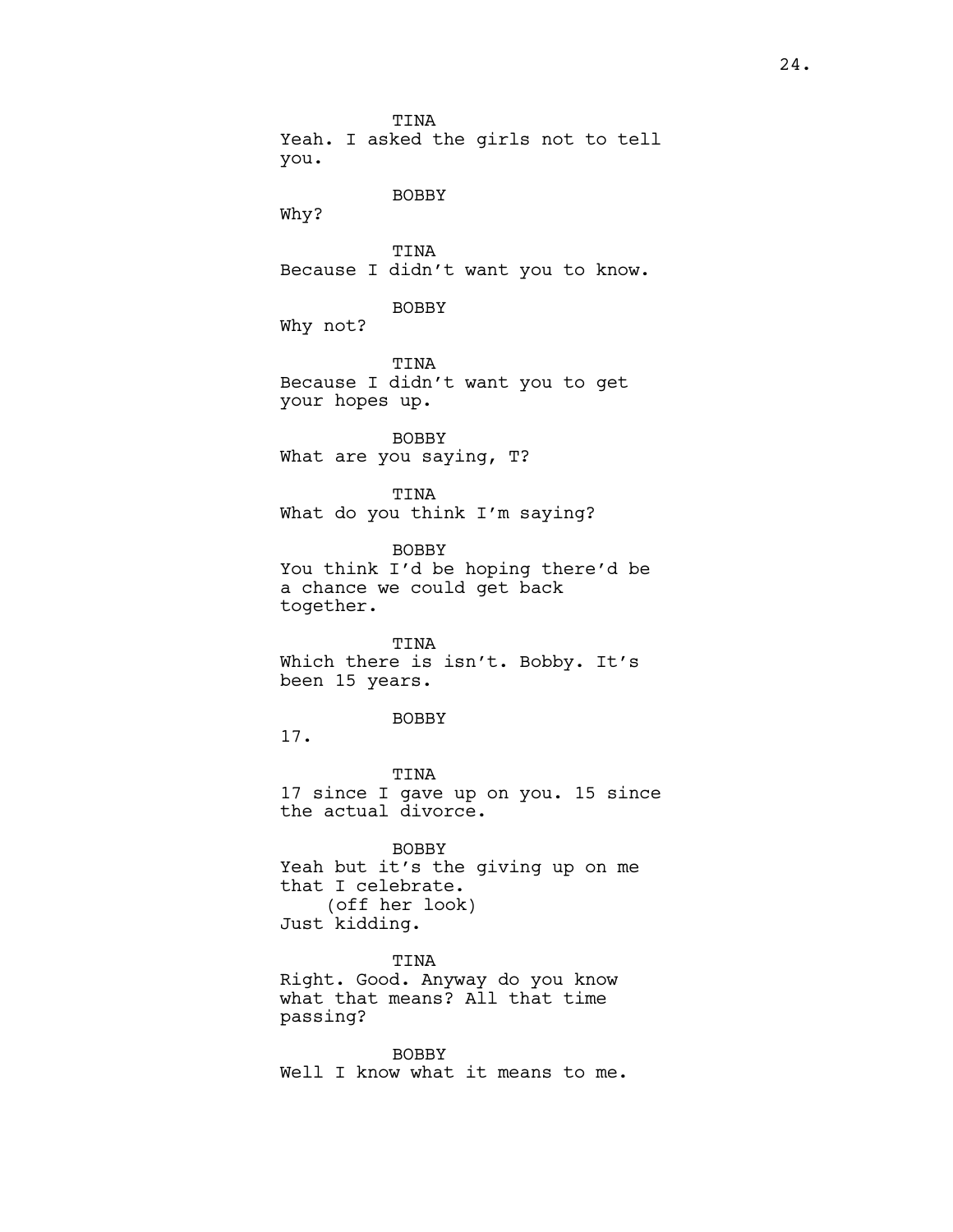TINA And what's that? BOBBY It... means that for 15 years I've been... TINA What? BOBBY Never mind. TINA You've been what? BOBBY Missing you. Missing being with the only person I ever wanted to be with. TINA Really? BOBBY Yeah. Sad, eh. TINA What about Tracy? BOBBY Stacy. It's not the same. TINA Or the one before her. Trudy. BOBBY Judy. Why do you do that? TINA Do what? BOBBY Always pretend to get their names wrong? TINA I'm just teasing you. BOBBY You're not jealous? TINA No.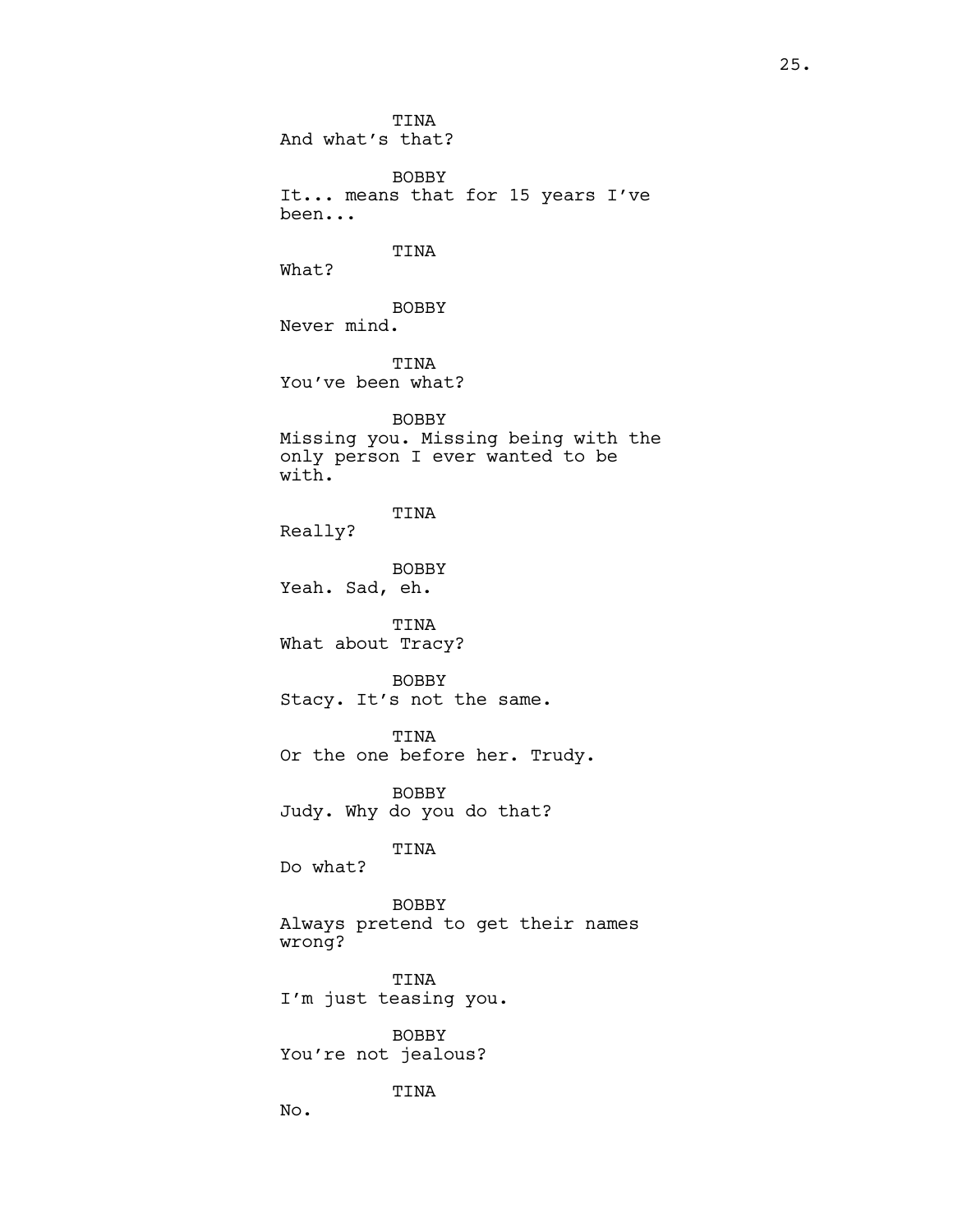You sure?

TINA

Yeah. After all this time? That would be nuts. I still care about you Bobby, but there's no way I'd ever want to--

BOBBY What happened between you and Kyle?

TINA

I think it just... ran its course.

BOBBY What's that mean? Ran its course.

TINA

It means that we--

BOBBY I think it means you always knew it wouldn't last forever.

TINA No it means... It doesn't matter what it means. We need to talk about how you're going to get yourself closer to your daughters.

BOBBY If you go away.

TINA When I go away.

BOBBY So it's for sure.

TINA I just don't know where yet.

BOBBY

Do you want me to move into your house?

TINA I don't know. Maybe. Probably.

BOBBY I'd have to ask Stacy.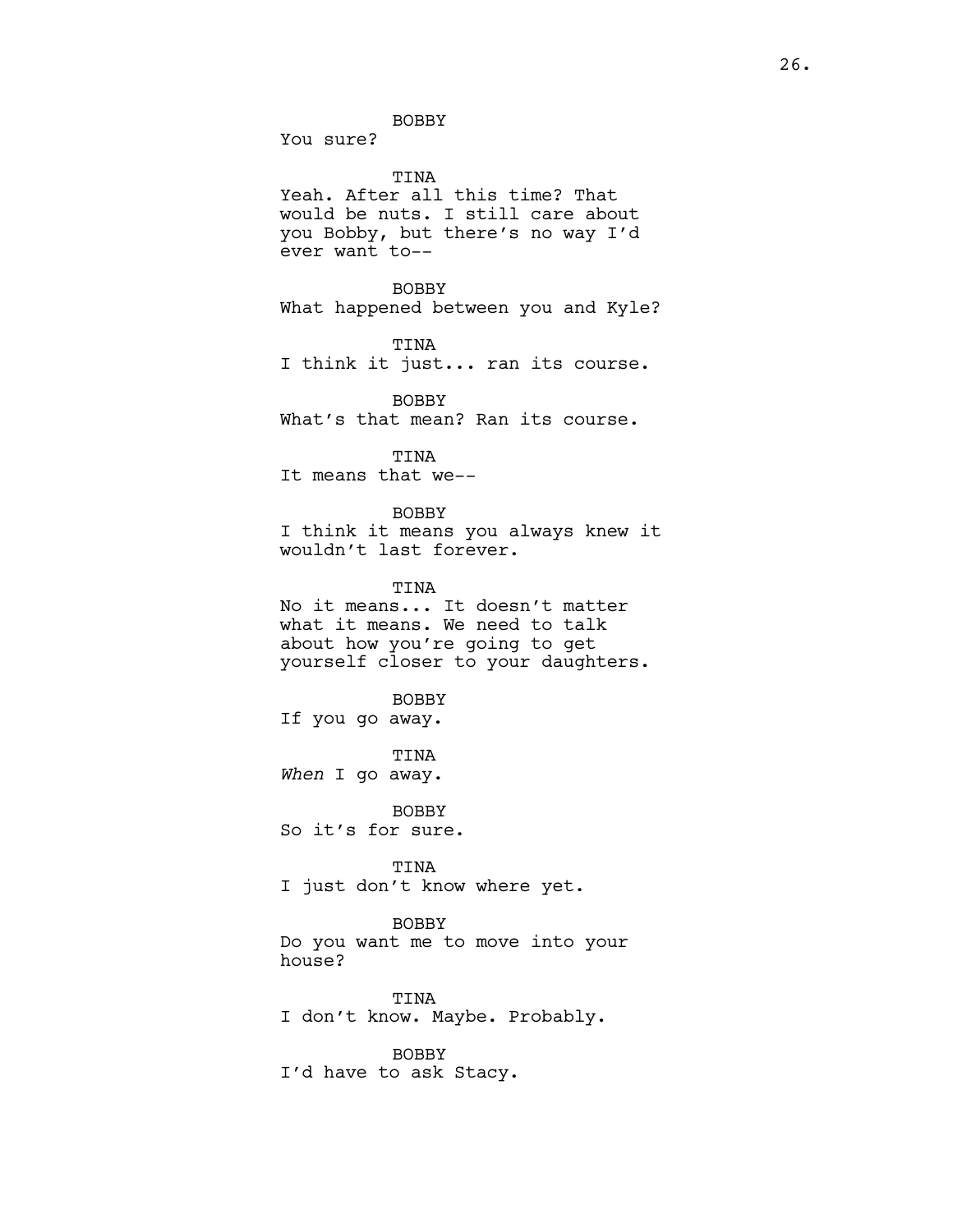TINA Why? BOBBY Well she really likes our apartment. TINA That's okay. She can stay there. BOBBY I can't do that. TINA Sure you can. BOBBY No I just can't leave her like that. TINA She can visit. BOBBY I don't know how that would go down. I mean-- TINA No, you have to do this! You have to for once put your kids first, okay!? I don't want to fucking hear about whatever it is that might make this "difficult" or... "inconvenient" for you. BOBBY Yeah. Okay. But I've done that before. Put them first. TINA Not really. BOBBY I think I have. TINA But you haven't. You've done it when it was easy for you. BOBBY

Not always.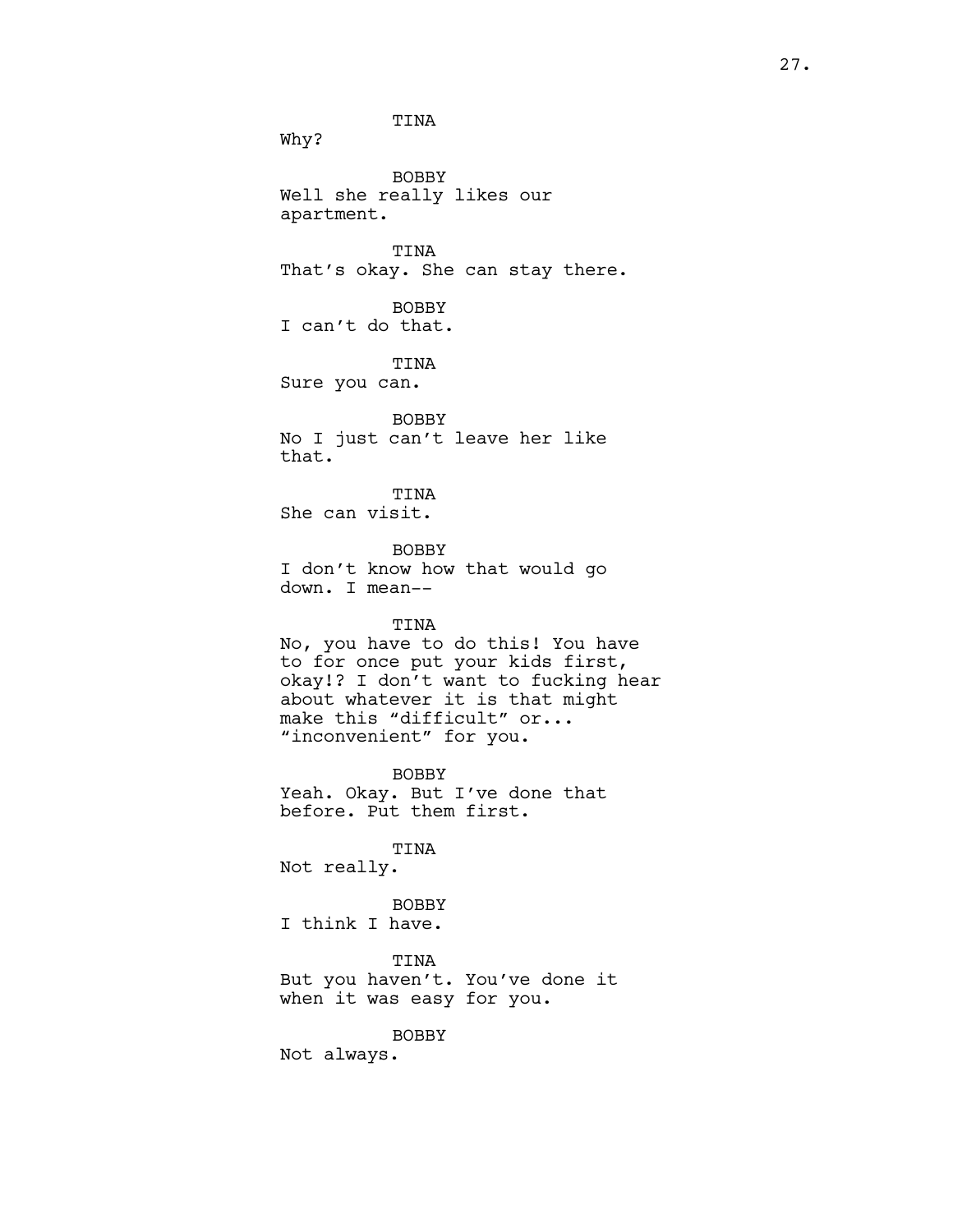TINA Most of the time. And now that you have the beginnings of a big writing career who knows how that's going to affect-BOBBY That's not fair. TINA You don't think so? BOBBY No. I don't. TINA Okay. But I wasn't trying to be fair. I was trying to make a point. BOBBY Well I could make a point or two myself? TINA Yeah? About what? BOBBY Kyle. TINA What about Kyle? BOBBY It's actually about you and Kyle and my daughters. TINA He was good for them. BOBBY In some ways. TINA In what ways, wasn't he? BOBBY He pushed them. TINA Pushed them... BOBBY Yeah you know to--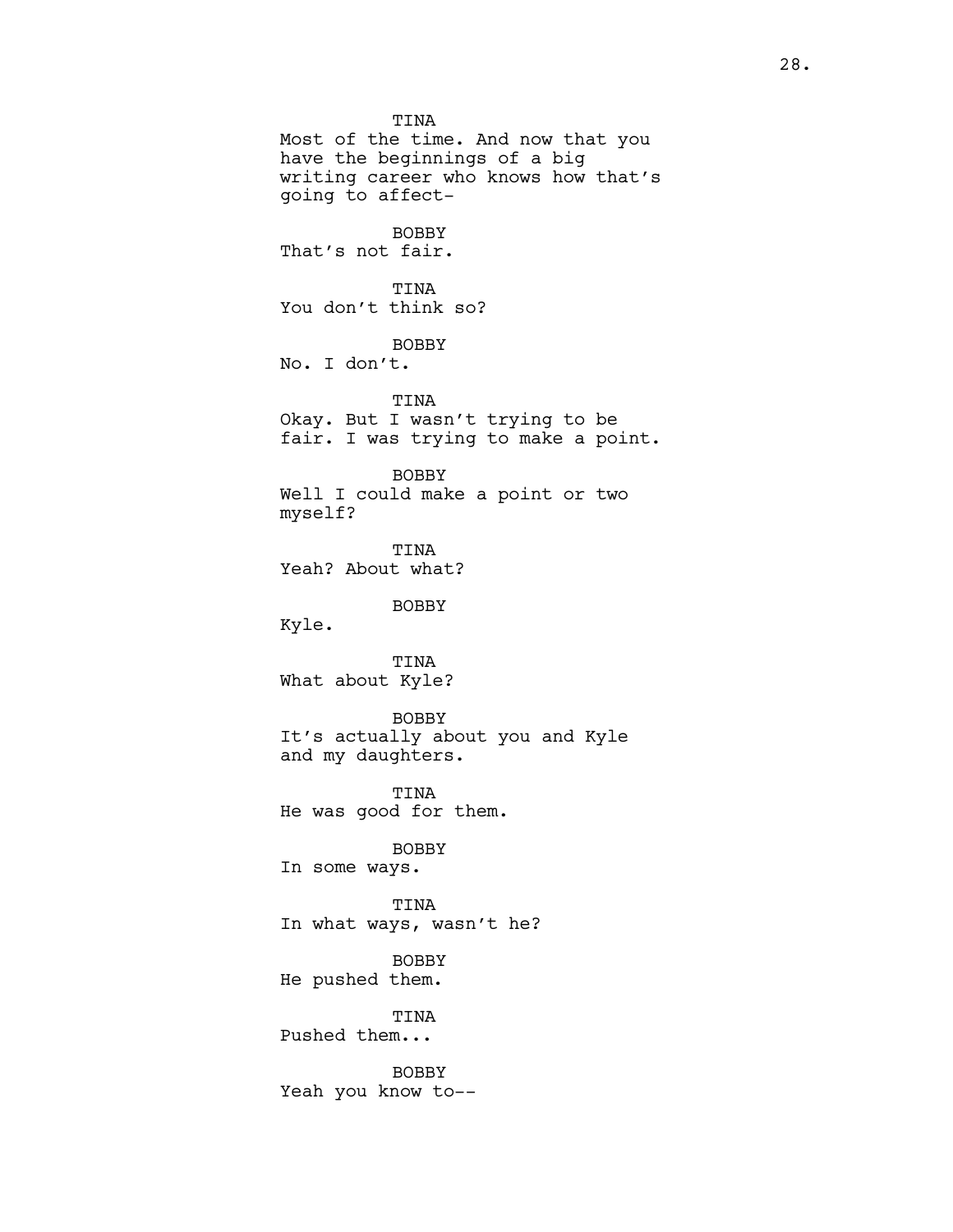Do well in school?

## **BOBBY**

Not just in school. In everything. Why do you think Ally quit the swim team. Kyle was always on her about her backstroke. He wanted to get her extra lessons.

## TINA

And that made her not like swimming anymore.

#### BOBBY

It made it too important. Same with Holly. She mentions once that she might like to be a lawyer, and he drags her down to his office, so she could see what it was like. That backfired on him though, didn't it. Four hours with his money hungry partners was all it took to turn her off ever--

TINA

That was exactly what he wanted her to see.

#### BOBBY

Sorry?

## TINA

How empty and stupid corporate law is... so that hopefully she'd head in another direction. Maybe into human rights law or--

## BOBBY

He did that to turn her away from what he does?

# TINA

He's a very interesting guy in that way. He does what he does for the money, but he has no illusions about what it means. What you're saying about him sometimes pushing them too hard is true but overall--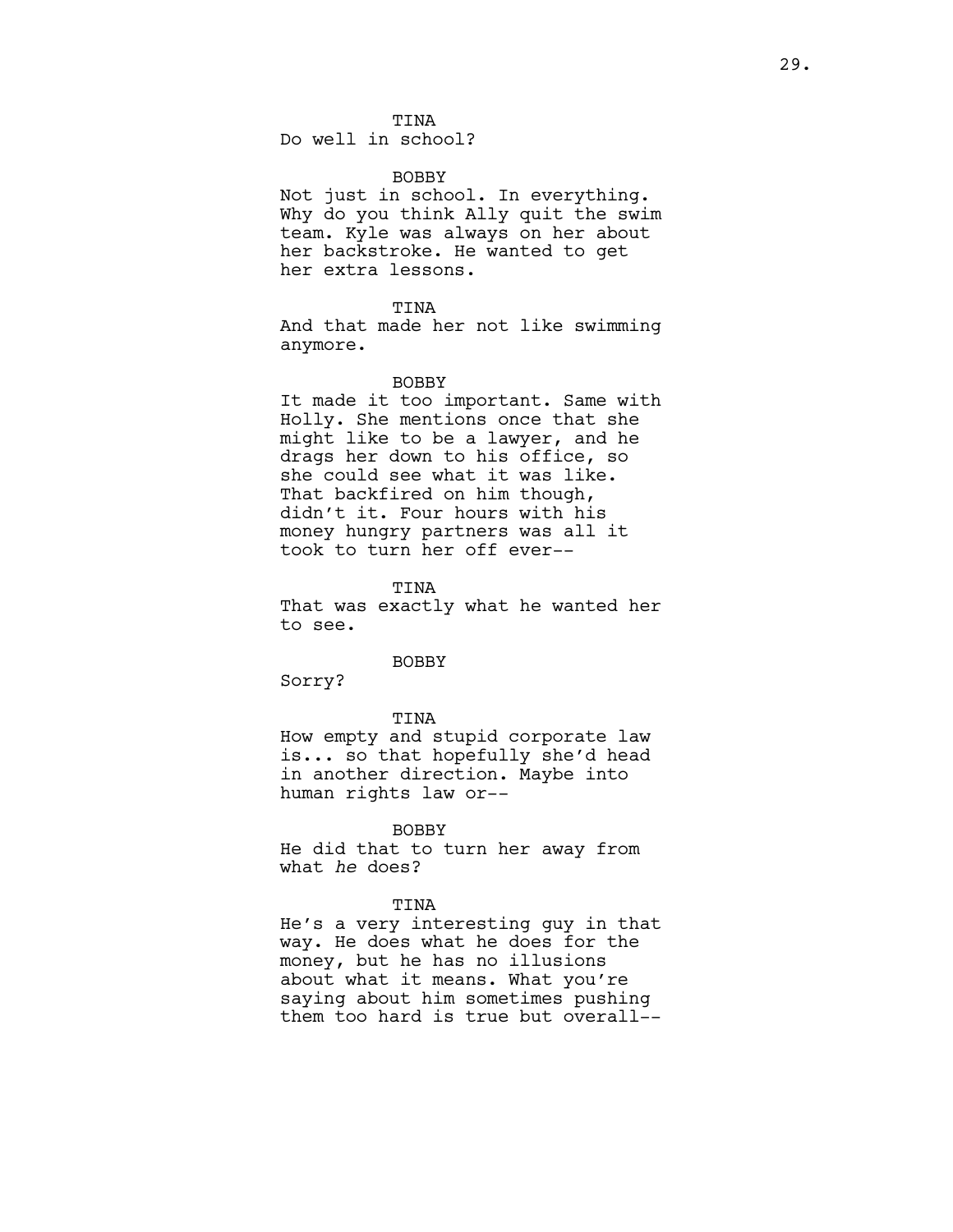BOBBY You wanted to be a family. You wanted you and the girls to be part of a safe family. That's all it was about.

TINA Yeah. Maybe that's true. So?

BOBBY He was never their dad.

TINA They knew that.

BOBBY I don't think that's true.

# TINA

It is.

# BOBBY

So how come I heard Alison on the phone once calling him Dad.

TINA She did that a few times when she was younger. I asked her to stop.

#### BOBBY

When I heard her say that... I felt like killing myself.

TINA

Come on...

BOBBY No. It was maybe the worst thing that's ever happened to me.

## TINA

She was just a kid. She didn't know what to make of the situation. We were together in that house. We ate breakfast together every morning.

BOBBY Yeah just like a real suburban family.

TINA Well we were in the suburbs so...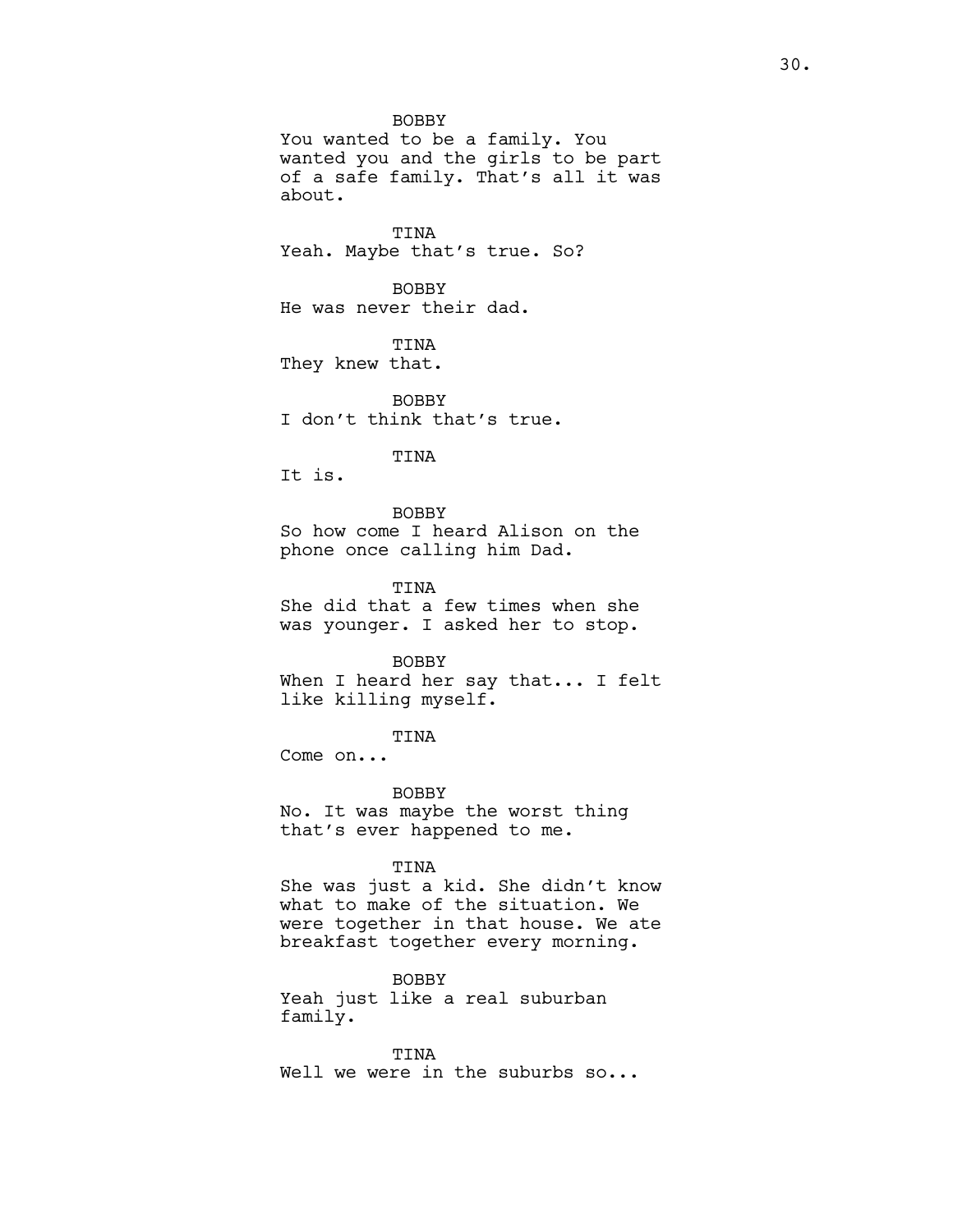BOBBY Right. Have to fit in. And you had barbeques.

TINA A few. Big fucking deal. Plus you were keeping your distance, Bobby.

# BOBBY

Yeah well I didn't what to make of the situation. I didn't like how it made me feel. Stacy calls me Bob by the way.

TINA

So what?

BOBBY I'm just saying...

## TINA

Sure whatever. Would you like me to call you Bob, Bob? Would that make you feel more...

BOBBY

More what?

## TINA

Well how does it feel when ... whatsername calls you that?

## BOBBY

I don't know. I was just saying...

TINA More adult? More capable?

# BOBBY

Maybe. But you can call me Bobby. It's okay.

## TINA

No. She might be on to something. Maybe she gets a better response from you when she uses Bob. It was her that got you into the forklifting business, wasn't it. Maybe she should try moving on to Robert and see how that works. Maybe you'll even start your own forklifting company.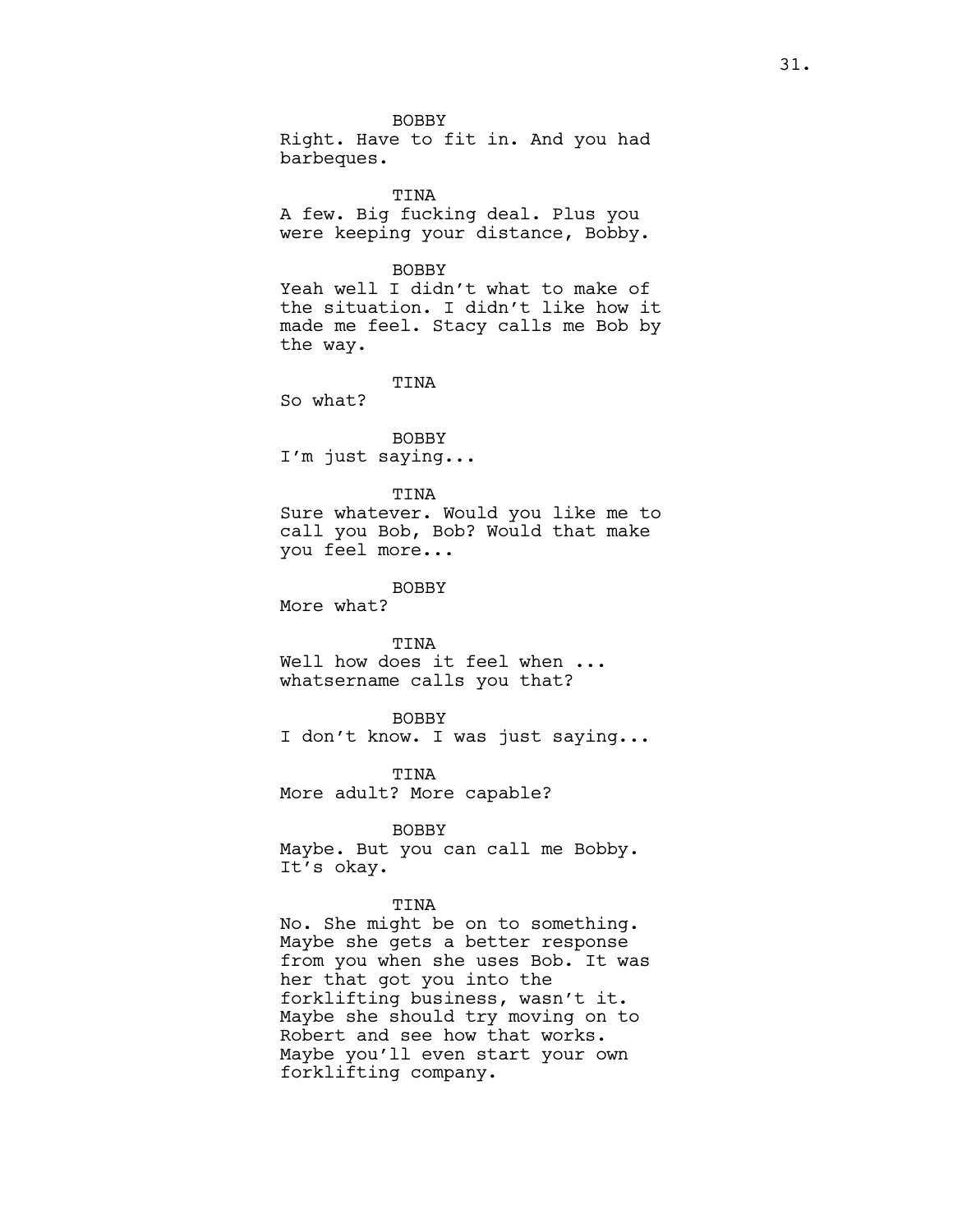BOBBY Anyway... TINA Anyway what, Bob? BOBBY He's gone. Kyle's "not in the picture" anymore, right. TINA No. He's not. BOBBY Not at all? TINA No... BOBBY He cheated on you, right? She just looks at him. BOBBY (CONT'D) Well did he, or didn't he? TINA Yeah... BOBBY Just once? TINA What's it matter? BOBBY So not just once. With different people? TINA Yeah. Three of them. BOBBY Right. TINA Right. And how do you feel... hearing that? BOBBY Honestly?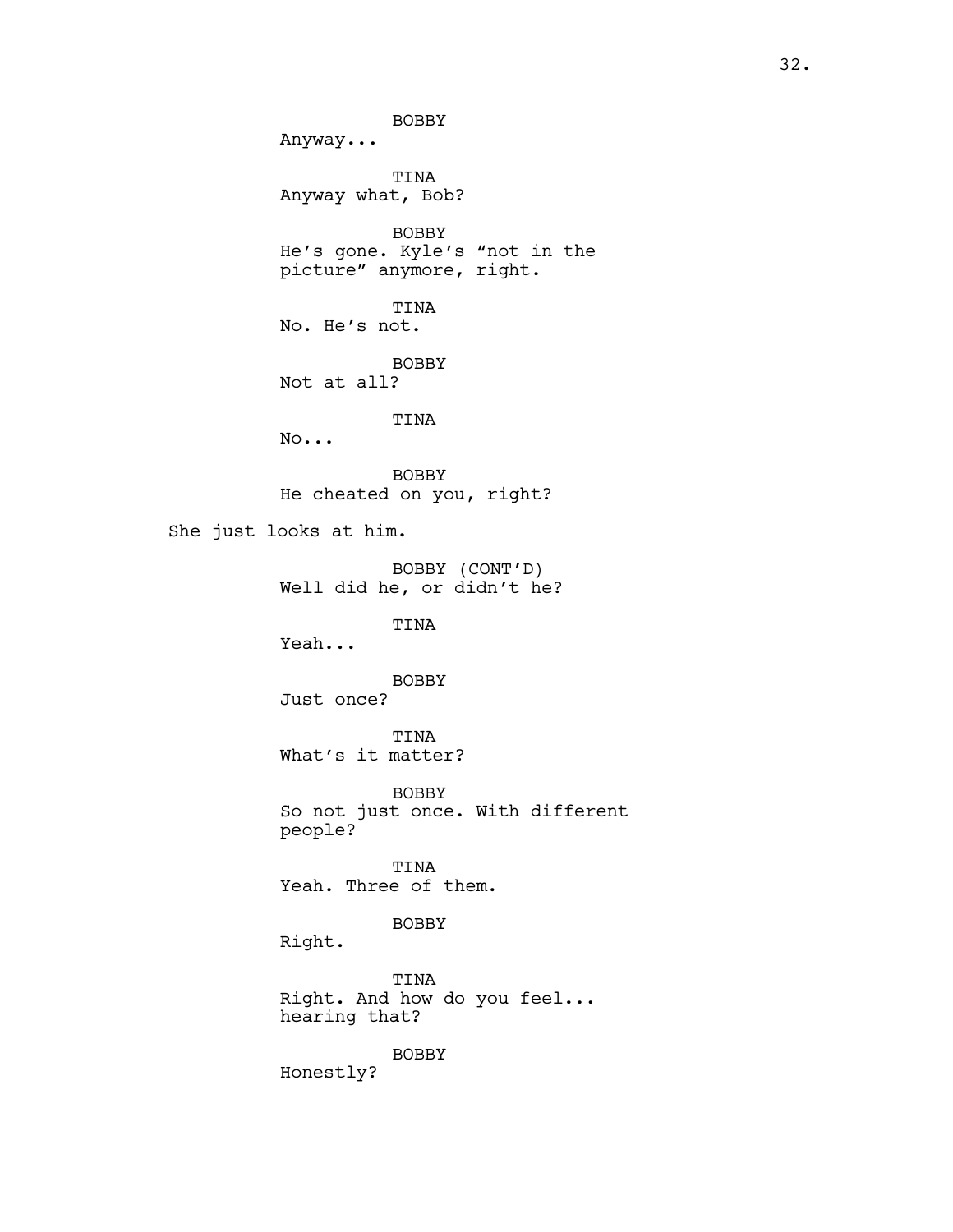TINA Of course. What's the point in adding one more lie to our life story.

BOBBY I feel very fucking happy to hear it.

TINA Happy? Is that really the word you want to use?

BOBBY Yeah. Happy is just fine. After all these years you get to feel a little bit of how I felt.

## TINA

Because it's the same, right. What I did was the same as when you did it.

BOBBY Cheating is cheating.

TINA

No it's not.

BOBBY Oh it's different when you do it.

## TINA

I didn't do it to have a sexual adventure. I did it to get away from you!

**BOBBY** What the fuck...

# TINA

To untie myself from you. And to get out of that fucking useless life I was leading in a basement apartment with two little girls and a guy who couldn't get us out of there because almost everything he did, every job he had... turned to shit.

## BOBBY

So you slept with your boss. You slept with him because he had money. You know what that made you?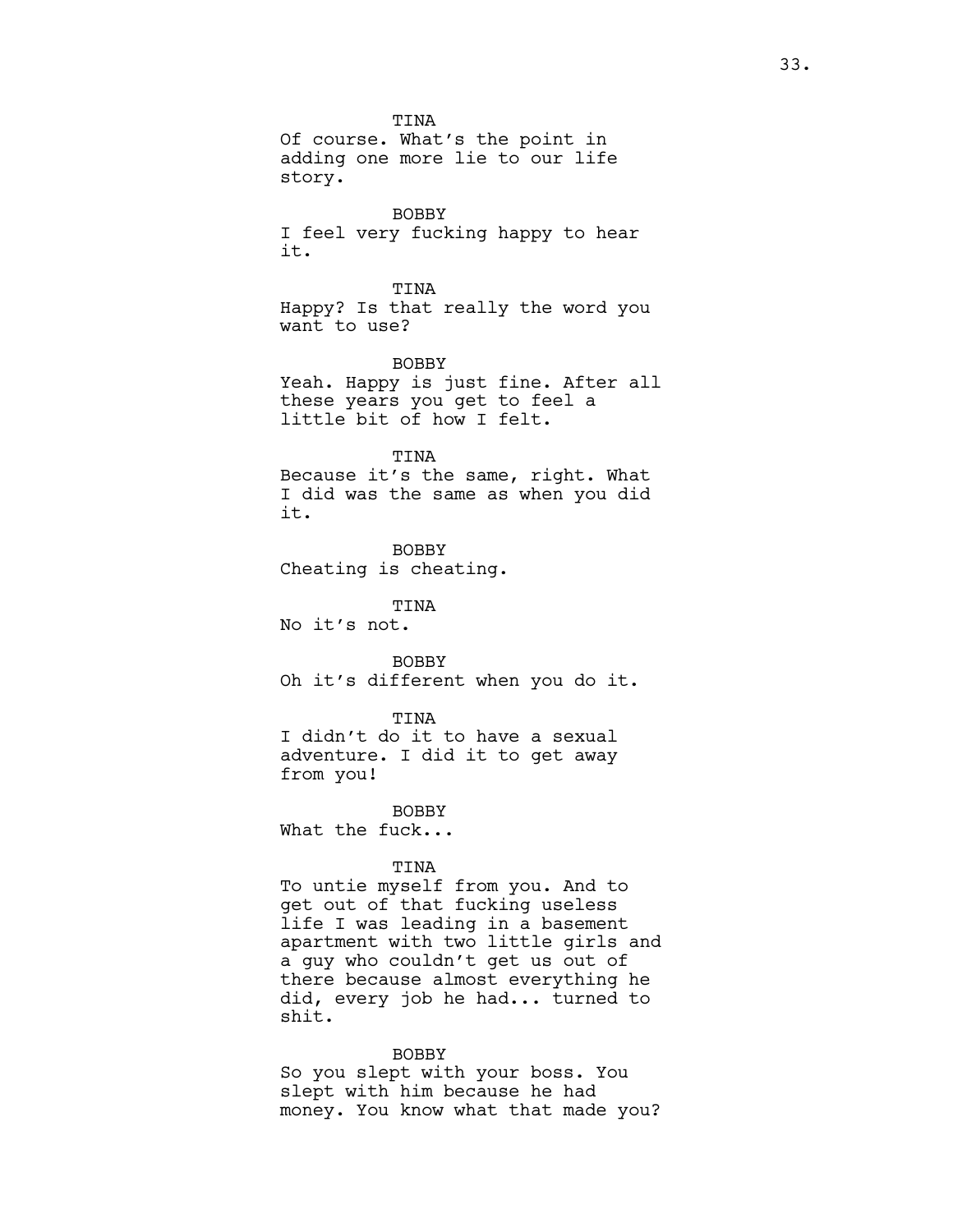# TINA

Yeah. Smart. Because the three years I spent with him allowed me and the girls to get out of that useless life. It allowed me to go back to school. Become self... sufficient.

# BOBBY

And then move on...

TINA

Yeah.

BOBBY Because you'd gotten everything you needed from him.

TINA You did your share too.

BOBBY Of what? My share of what?

TINA Using people.

# BOBBY

For what?

#### TINA

Sex. Mostly sex. And whatever else you needed. Support. Pity.

## BOBBY

Pity. What the...

## TINA

Yeah. Or are you going to tell me you were in love with those dozen or so women you fucked.

BOBBY Not all of them.

TINA Not any of them.

BOBBY How would you know?

TINA Well tell me then. Who'd you love?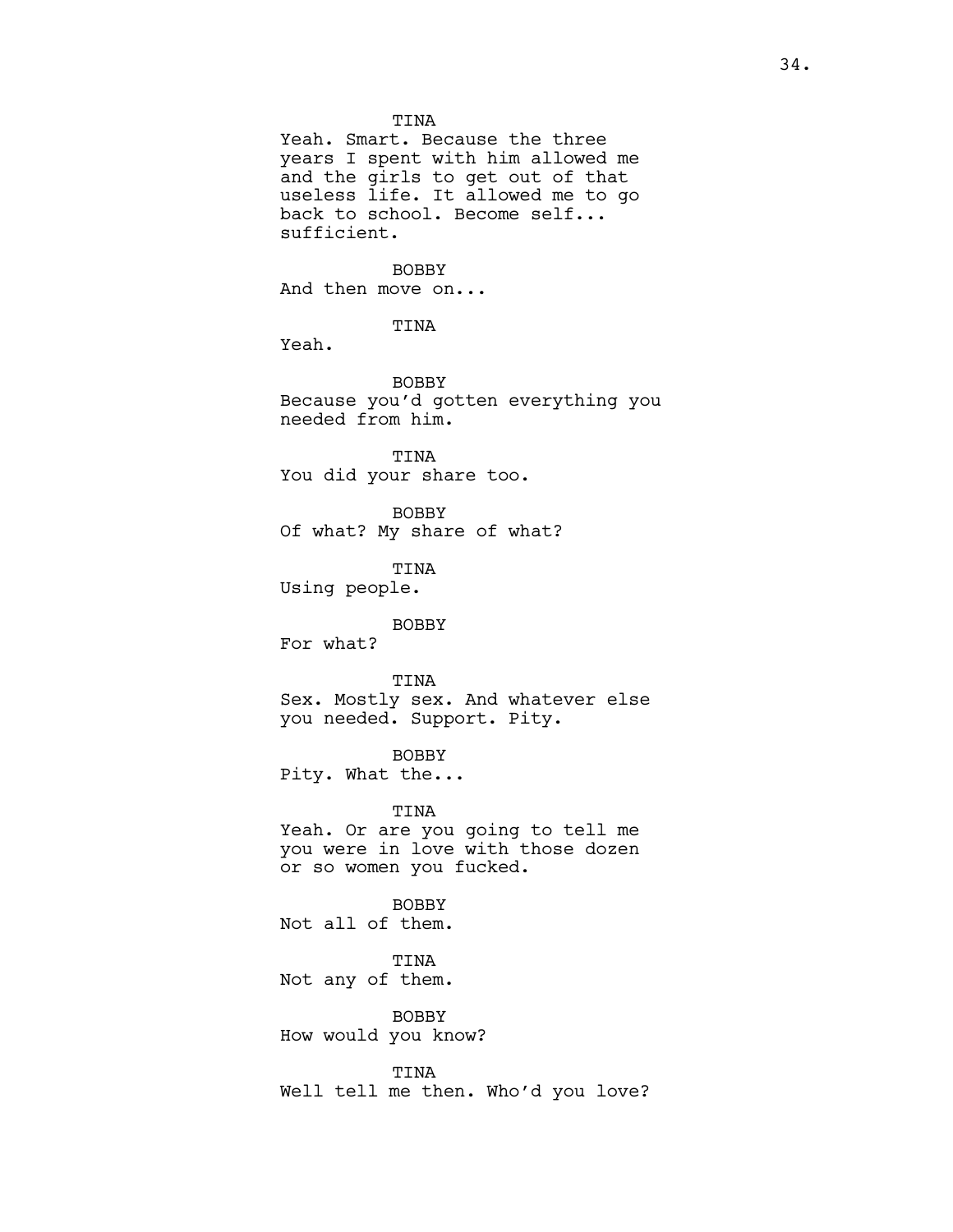BOBBY This is bullshit! TINA Do you love Tracy? BOBBY Stacy! Her name is Stacy! TINA Who the fuck cares? Did you love Judy? BOBBY Trudy! No that's right... Judy. And no, not really. TINA Not really what, Robert? BOBBY I don't... didn't really... love them. TINA Any of them? BOBBY Probably not. TINA And do you know why? BOBBY Because I only ever loved you! That's why! TINA Bullshit! I could buy that for the first few years maybe, but after that it was... well you just couldn't be bothered to put in the effort with them BOBBY The effort. Jesus. TINA Yeah you just couldn't be bothered to care that much.

They look at each other.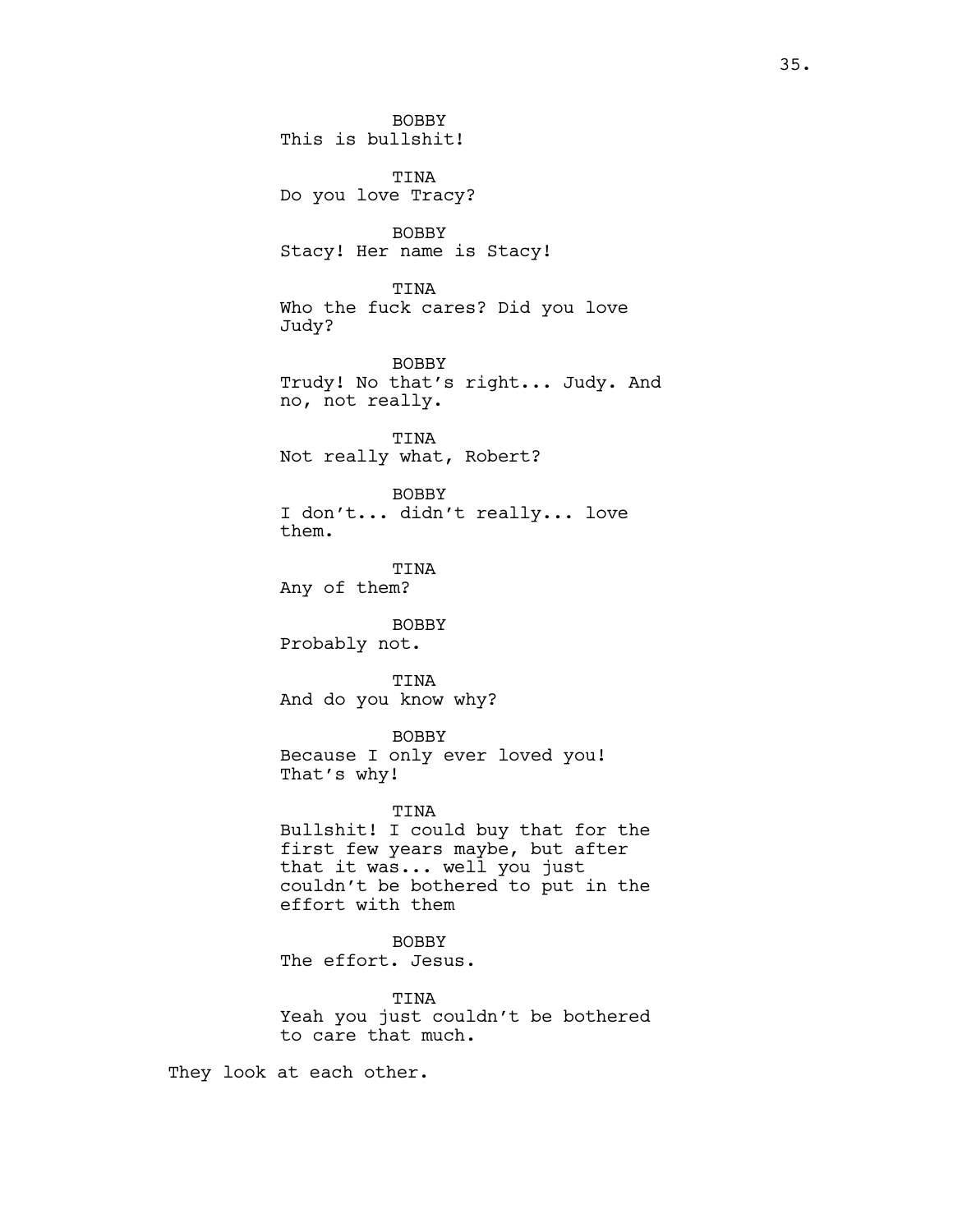BOBBY So... are you okay? I mean with the Kyle thing.

TINA Yeah. Like I said it ran its course.

BOBBY And now you're moving on.

TINA

Yeah.

BOBBY Because he fucked around.

TINA There are a lot of reasons. That's one of them.

BOBBY Yeah. And I'm guessing another one is that you did too?

TINA

Fuck you.

BOBBY Who did it first?

TINA (approaching) What?

BOBBY Well it wouldn't be the first time you got the ball rolling, would it? And there are even richer guys than Kyle in the world.

TINA You asshole!

She smashes him in the face.

BOBBY Hey. What the--

TINA You prick! (hits him again) (MORE)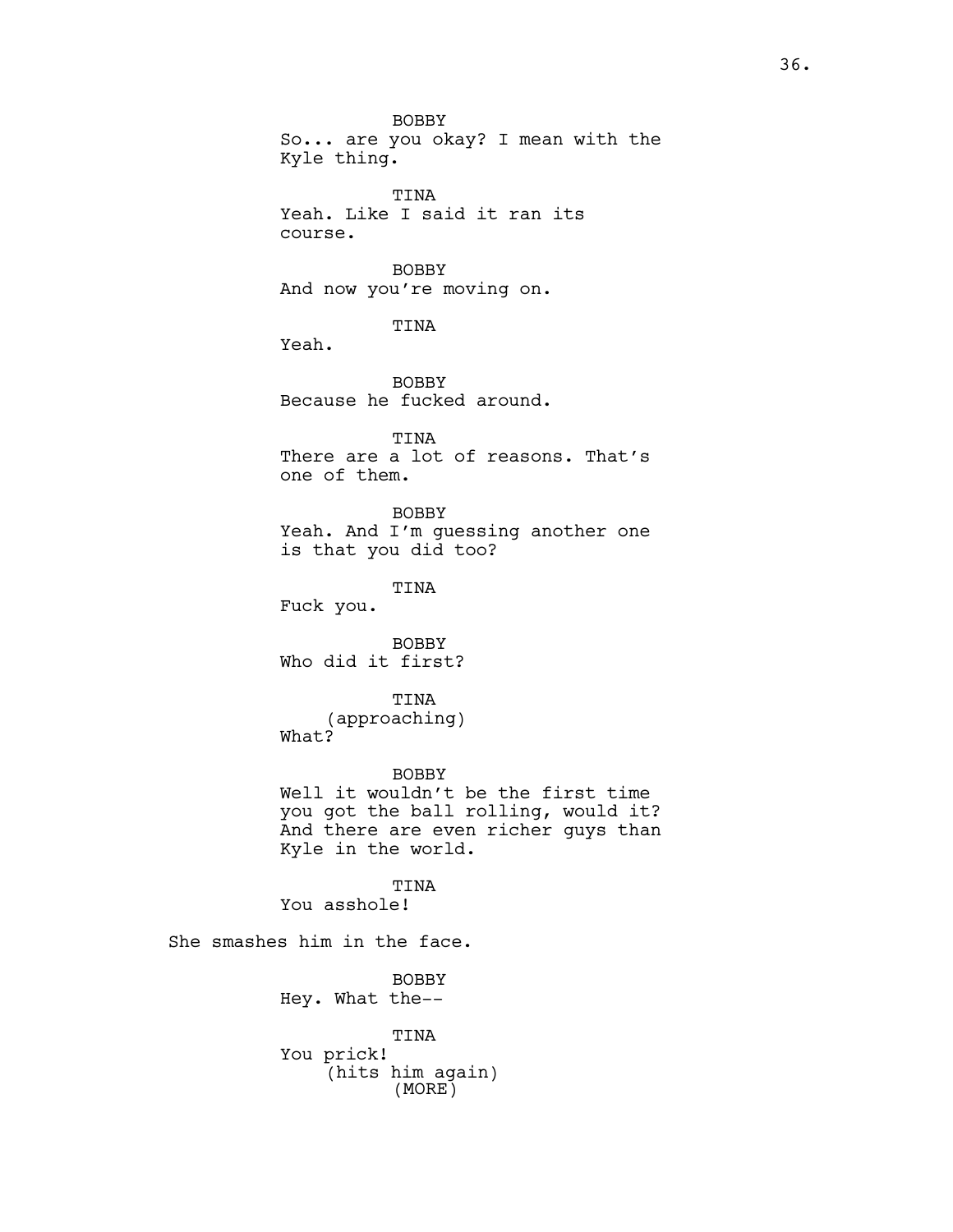You've been thinking that all this time? That I'm just a whore, just some-- BOBBY No but-- TINA What other choice did I have? Was I just supposed to let me and the girls rot away in that dump we lived in. (pushes him) All this time. That's what you held onto. BOBBY Well was pretty fucking drastic, what you did. TINA Because of you. (pushes him again) Because you wouldn't snap out of whatever fucking daze you were in. (pounding his chest) I hate your guts!! You hear me? You made me do that. (more pounding) You did!! BOBBY Okay okay... that's enough... (grabs her hands) Knock it off! TINA (still at him) Go to hell. BOBBY I mean it! She swings at his face, he ducks, then pushes her hard. And she falls back onto the ground, BOBBY (CONT'D) Jesus... TINA It took a lot to leave you. I had all these feelings I had to ignore. All this stuff to forget. TINA (CONT'D) (MORE)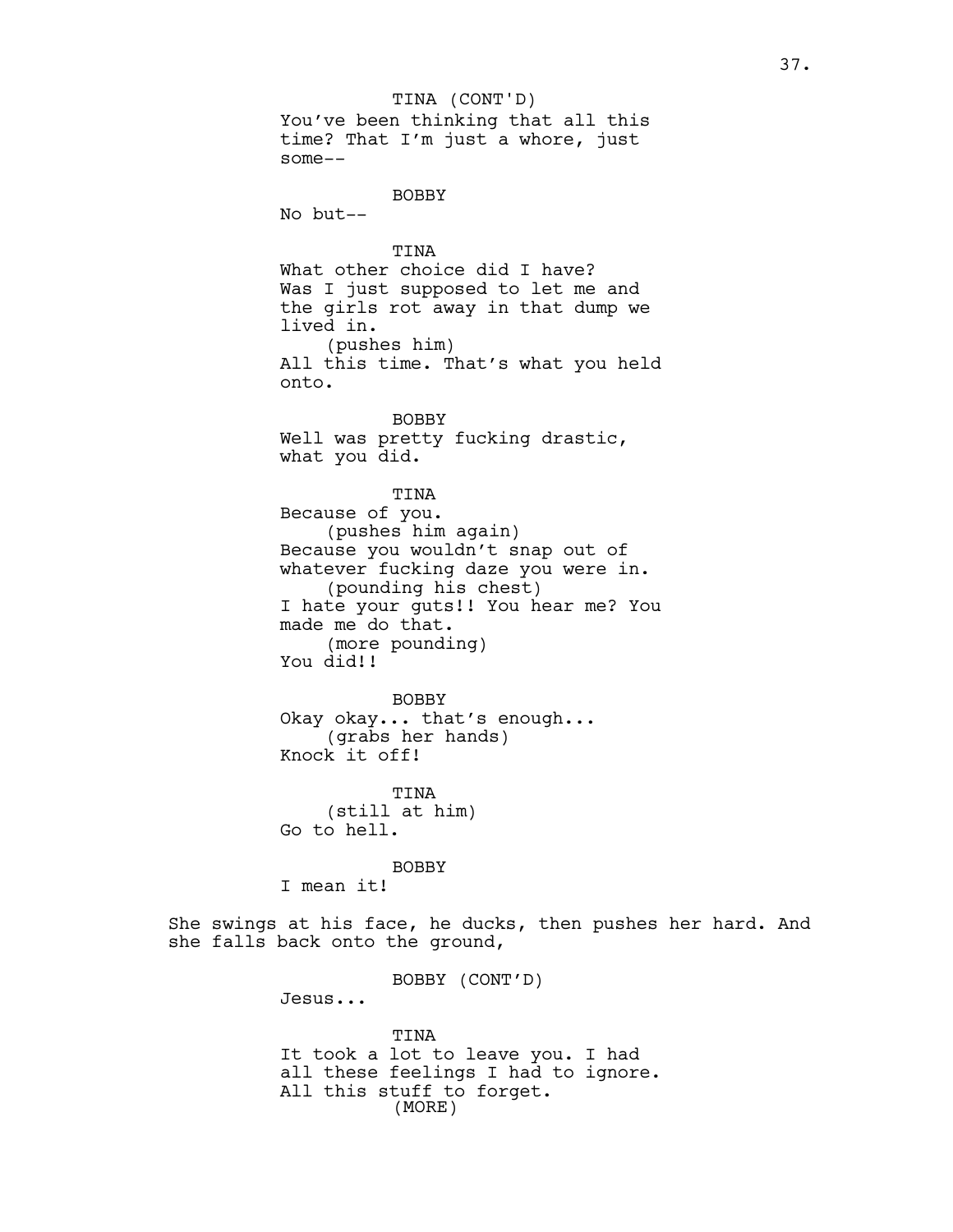# TINA (CONT'D)

Things we'd done together since we were like fourteen. I mean almost everything in my life involved you in some way. And when I tried to move on it was like... I don't know like trying to be a new person or something. My mum said you were just a really bad habit. And that was true, I guess. But you were also... part of me. And not a good part. A painful part that I had to cut off.

(crying) Why couldn't you just do better. Just pull your head out of your ass, get rid of all your stupid ideas about what you could be doing, instead of what you should be doing. A musician with no musical ability. An explorer. A goddamn explorer. Remember that? A

whole year of listening to you going on about volunteering to go to the South Pole. Jesus. And now you're a writer. Well good fucking luck with that.

They just look at each other.

#### BOBBY

I thought I should give it a try.

She heads for the bench. Sits.

BOBBY (CONT'D) Did I hurt you?

TINA

No... (looks at him) Looks like I hurt you though.

**BOBBY** 

A little.

TINA

Good...

BOBBY You don't mean that.

TINA Yeah. I do.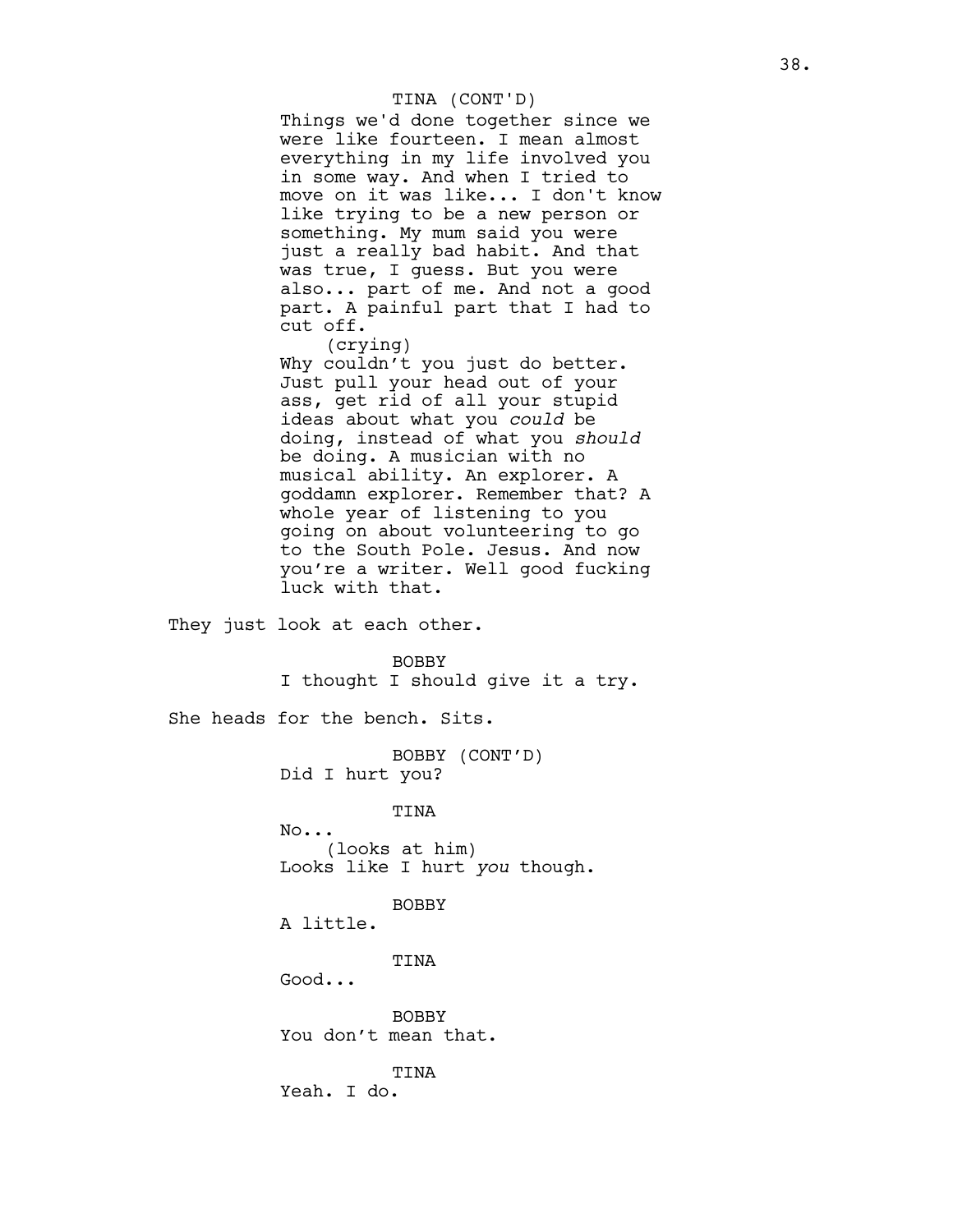BOBBY You... I mean we... just got carried away. TINA Then or now? BOBBY Now. Just then. It was lot of stuff we just kept inside for all that time just... coming out. No one's to blame. TINA You are. BOBBY Yeah but-- TINA No you are. You really are. If you ever write about this stuff, you know about you and me, be sure to make that clear. BOBBY I already have. Well not completely but Willie thought I was pretty hard on myself. TINA You're talking about your "book" now? BOBBY Yeah. TINA It's really about you and me. BOBBY Some of it. Some of it's about... other stuff. Stuff I-- TINA Stuff you saw? BOBBY Saw. Or thought I saw. It gets confusing when you're writing it

down.

It does?

TINA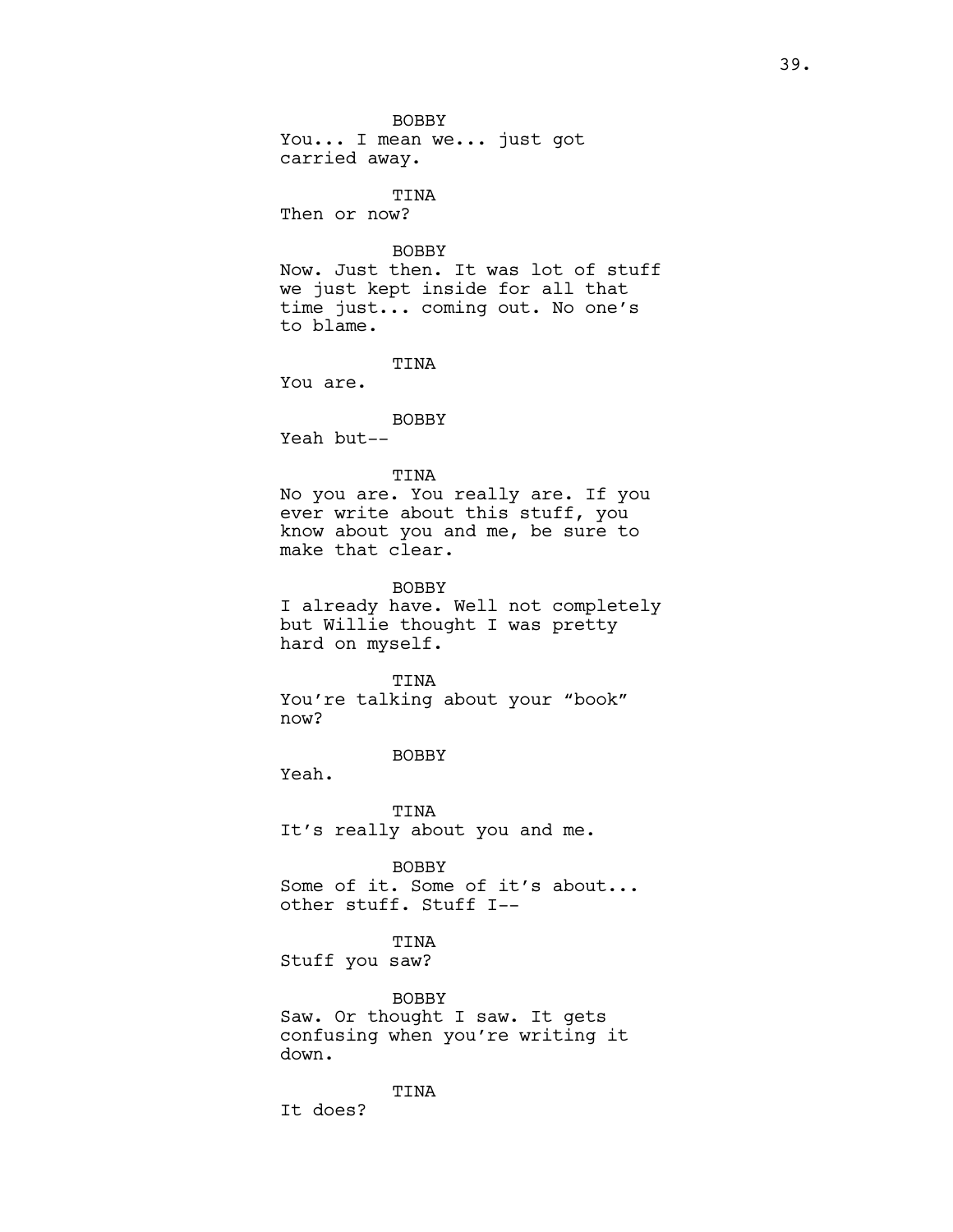BOBBY Yeah well... or you get afraid sometimes.

### TINA

Of what?

# BOBBY

Of the truth I guess. The truth can be pretty scary when you're writing it down.

# TINA

If you say so. I just try to kinda live it. Not, you know, make it up or become part of some book or something.

# BOBBY

It's me though. It's not someone else. When I write it feels like the real me.

TINA What about Willie and Sonny and all those other goofs. Are they the real them?

#### BOBBY

Yeah. Maybe too much. I kind of describe some of the things they got up to.

# TINA

You mean some of the criminal things.

# BOBBY

That they got away with. Yeah so maybe I should change their names too.

# TINA

Or maybe you should just let them finally suffer the consequences. (looks at him) And am I the real me too? I mean

when the real you writes how does he see me?

BOBBY You wanna read some?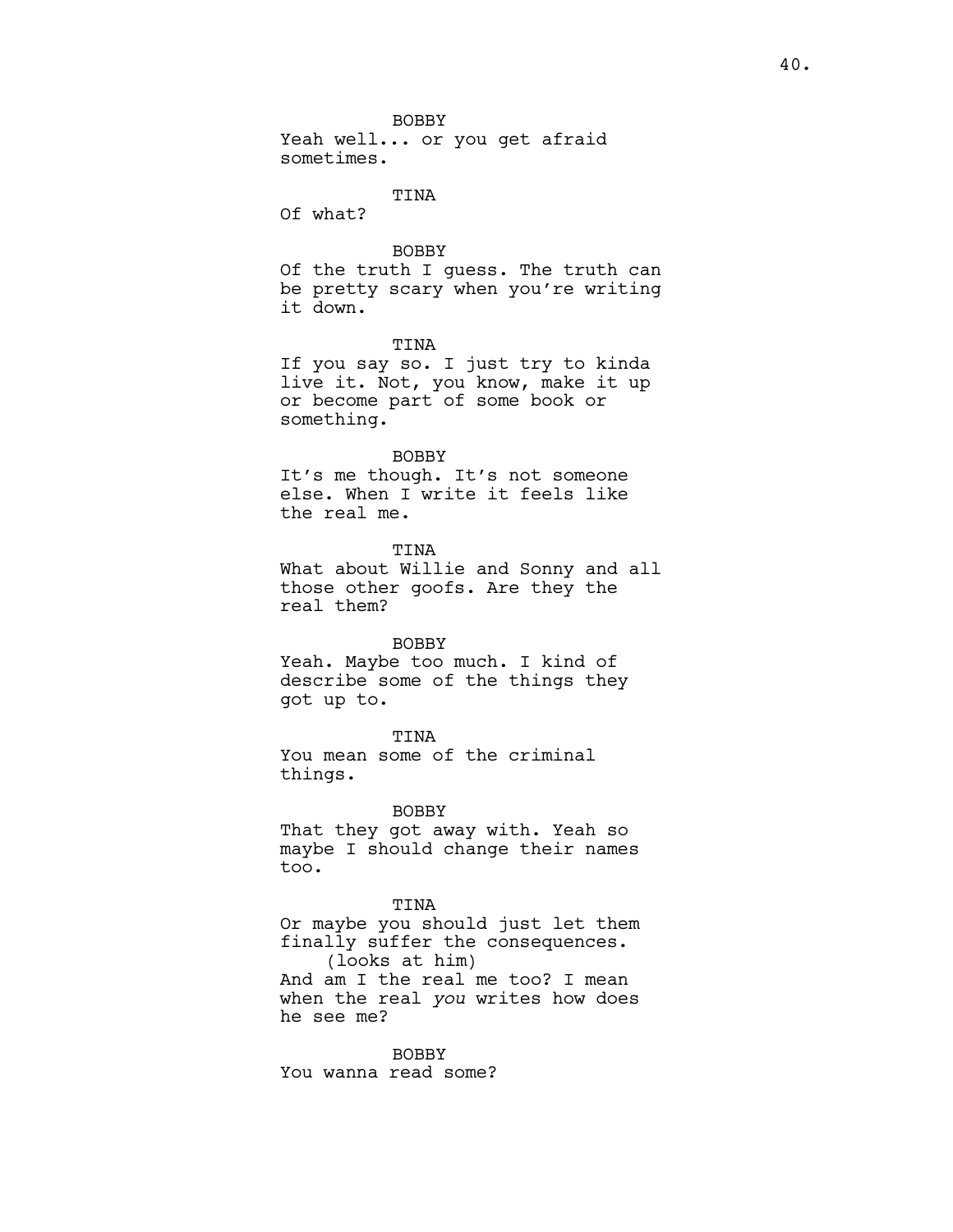TINA You brought it?

BOBBY

Part of it.

He takes out a folded envelope with a lot of writing all over the outside.

> BOBBY (CONT'D) (hands it to her) Here.

TINA It's your phone bill.

BOBBY

Yeah well sometimes I get ideas when I'm out walking, and I just... (a napkin from his pocket) And this too. (hands her the napkin) Read the envelope first though. It's stuff about how we met and when we were first together. I thought I should make sure you're all right with it before I put in, you know... the actual book thing. (hands her the phone) It's not very long.

TINA Thanks. That's very thoughtful.

BOBBY You mean that I'm asking if you're all right with it... or that it's not very long?

TINA

She is reading.

Both.

BOBBY Writing's a funny thing. Private. But you want people to read it, so what's that about? Those two things together. (leans over) How do you like it so far?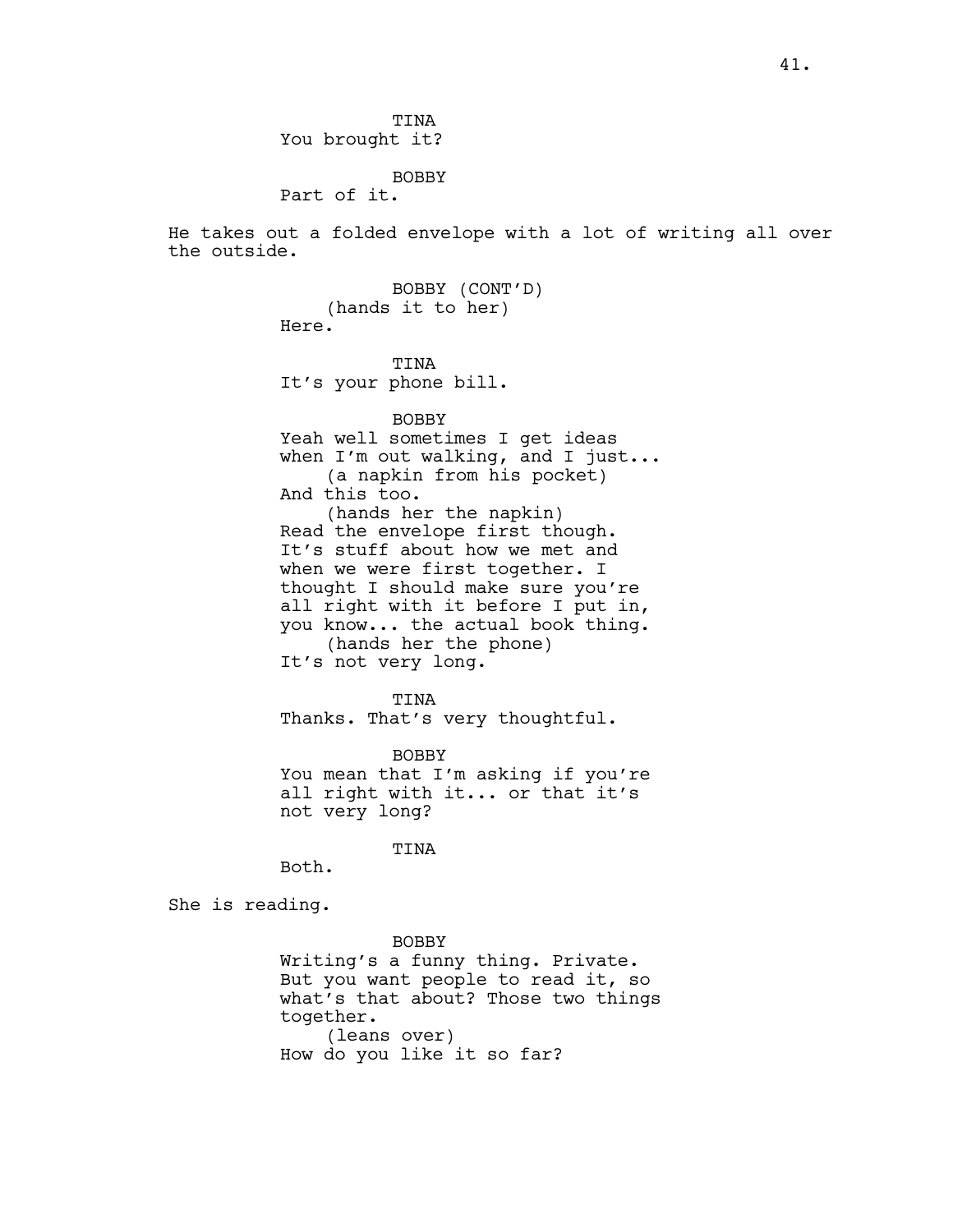TINA (looks at him) You're right. It's you.

She keeps reading.

BOBBY Yeah well I--

TINA

Shhh.

She keeps reading. He sits next to her. She looks up. She is crying.

> TINA (CONT'D) Okay, yeah. This is me... This is us... This is how we...

She starts to sob. Loudly. Almost out of control.

Bobby starts to reach out. Stops.

BOBBY

Tina?

TINA It's okay. I'll be okay...

But she starts sobbing again. Stands. Hands him back his phone.

> TINA (CONT'D) I have to leave.

She leaves.

Bobby watches her. Puts his face in his hands.

BOBBY

Oh Jesus...

Recovers slightly. Looks at his phone.

BOBBY (CONT'D)

Ahhh...

He punches in a number.

BOBBY (CONT'D) (into phone) Hi... Yeah sorry... It just got to be... Yeah I showed her... (MORE)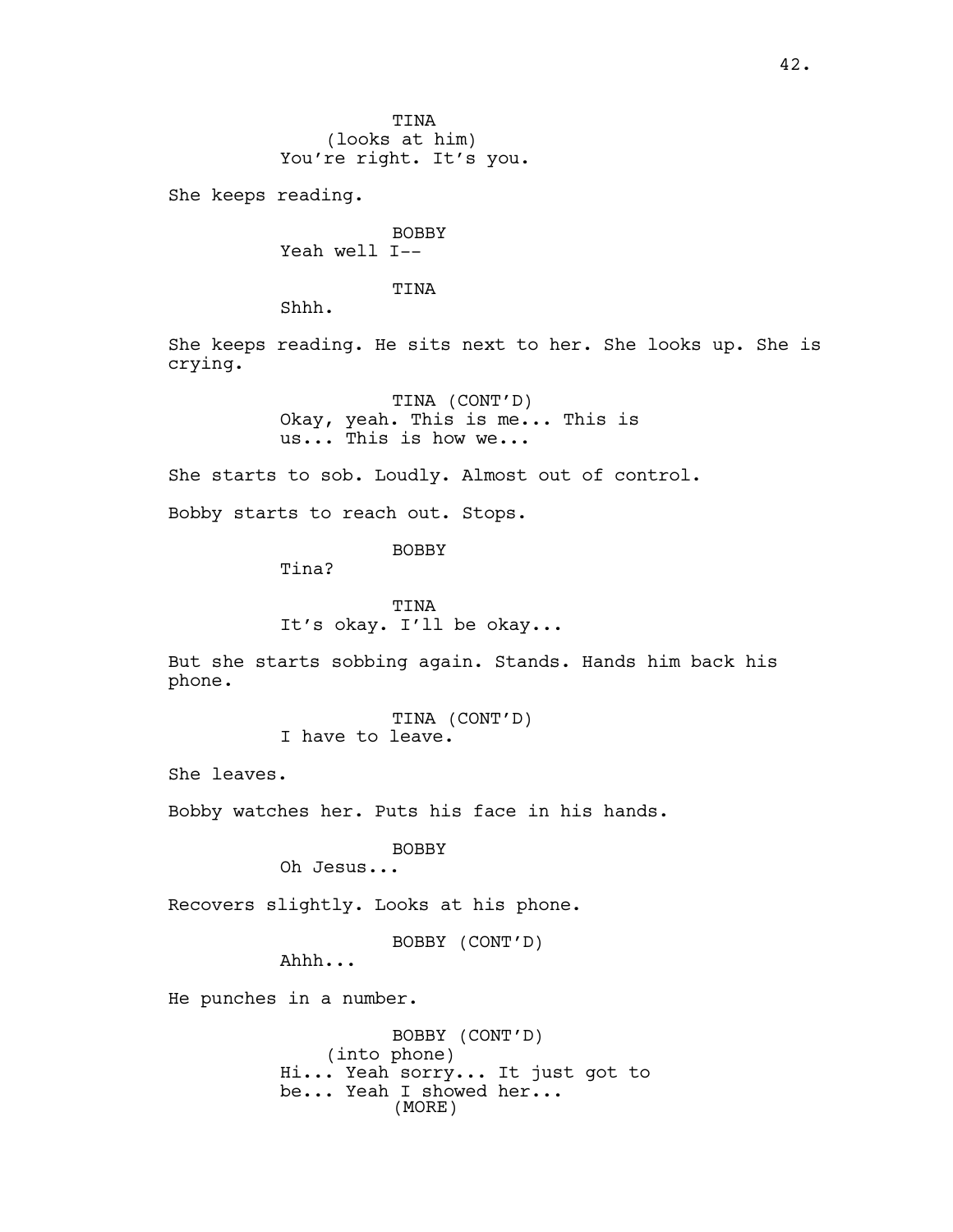### BOBBY (CONT'D)

Well you said you didn't have time to read it, and I told you I needed to show her, so... It doesn't really matter who reads it first... No it doesn't ... Okay. But if it does then I guess it should have been her anyway... Look don't make this about more than it is... Yeah you can definitely decide that for yourself but-- Yeah... Okay. Well she left so I guess I'll just start back... Right. Twenty minutes. Bye

He disconnects. Looks around, stands and starts off in the opposite direction from where Tina went.

Tina is coming back though.

TINA Where are you going?

BOBBY I was... I thought you'd left.

TINA (approaching) Why'd we agree to meet here.

BOBBY Well you said you wanted to ask me something and--

TINA No. I mean here. In this park. Whose idea was it?

BOBBY I'm not sure.

TINA Maybe we didn't even talk about it. Maybe we just agreed to meet and we both assumed it would be here.

BOBBY

Maybe.

TINA That's kinda strange.

BOBBY We always met here.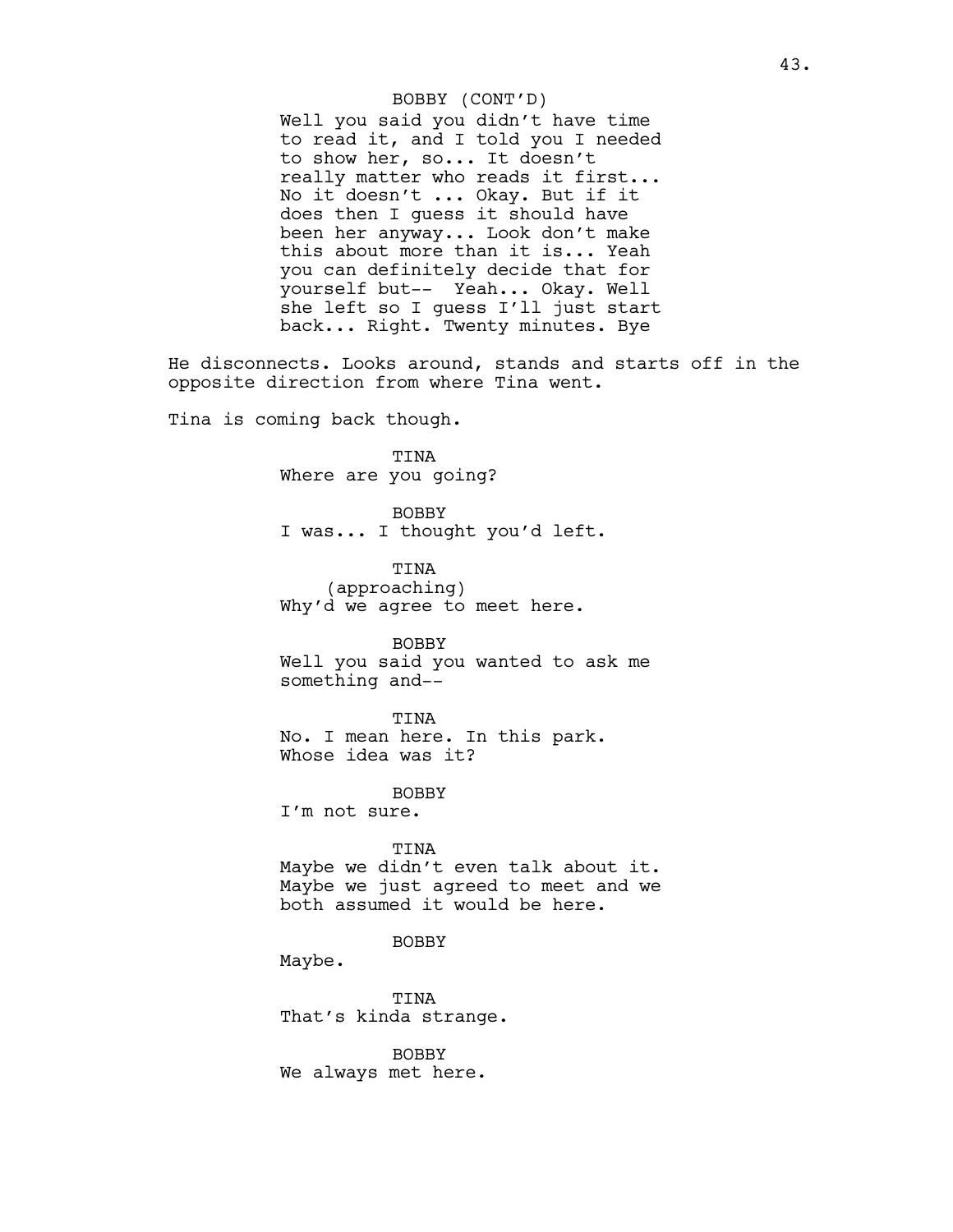TINA

So what.

BOBBY

Well...

TINA

Why'd you show me that? That thing you wrote.

### BOBBY

I told you. I wanted to find out if it was--

## TINA

I mean that particular part about us coming here to break up. When I told you about me and--

# BOBBY

Your boss. Yeah. Because... I guess what I wrote it's the closest thing to...

**TINA** To what? The closest to what? The truth?

#### BOBBY

What I remember feeling like. And what I thought... and what I thought you were thinking too. So yeah the truth as best as I could get to it.

TINA So according to you I was thinking "This is gonna kill him."

BOBBY

Yeah.

# TINA

Yeah...

BOBBY Does that mean you were? You were thinking it'd kill me.

TINA I was thinking that it would be really hard for you to hear.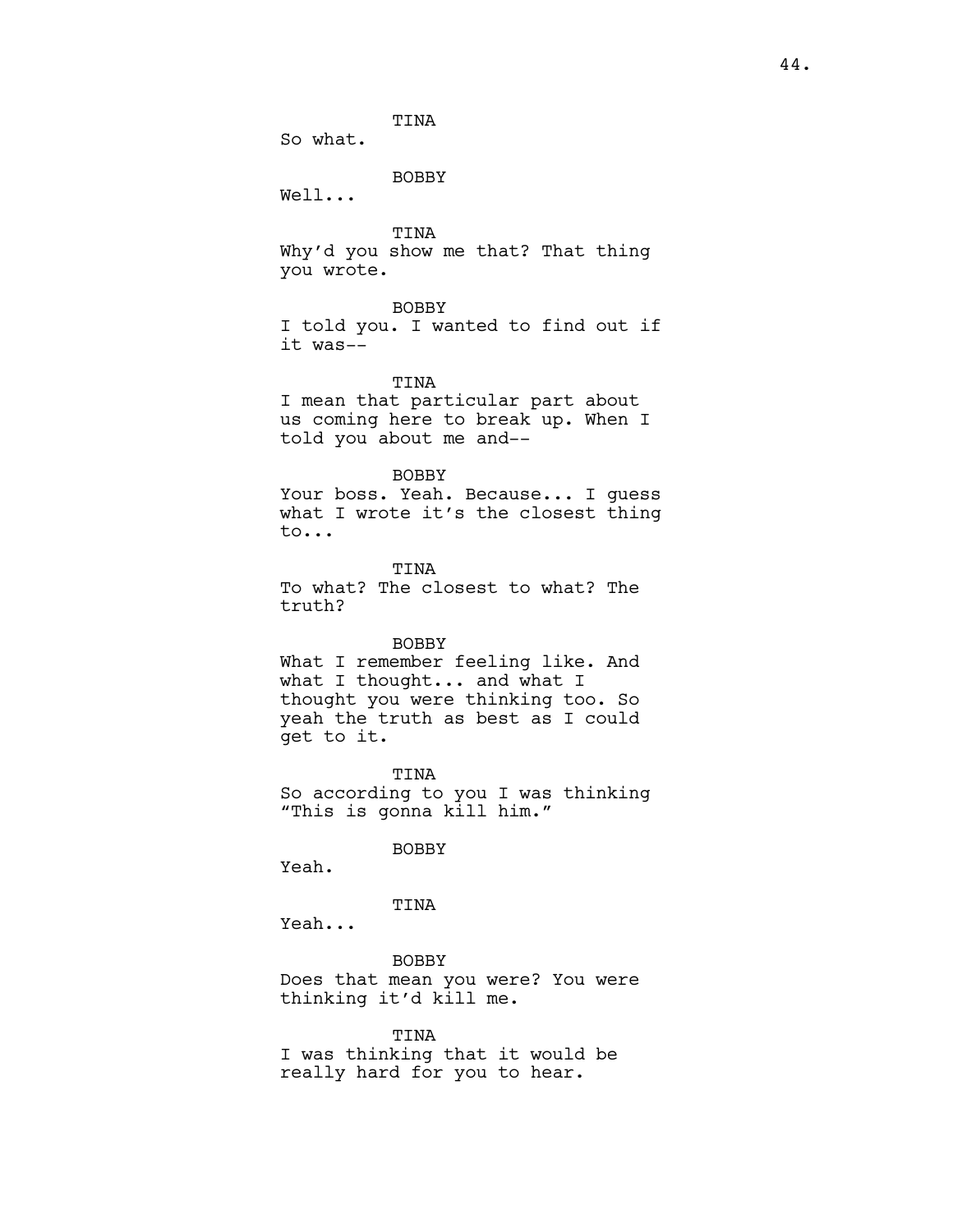BOBBY Not that it would kill me.

TINA No. But that--

BOBBY It would hurt.

TINA

Yeah...

BOBBY

A lot.

TINA

Yeah...

BOBBY

Yeah. So you cared about me. It wasn't just a big fuck you.

TINA

No. No way. I mean after all we'd--

BOBBY

Okay. Yeah. That's good... And the rest. Does that sound like you. I mean I wrote what I remember you saying... but the other stuff, the confusing stuff I figured you were just thinking, was that close too.

TINA

Close enough.

She sits. He sits beside her.

TINA (CONT'D) I'm not going somewhere to get my Masters.

**BOBBY** 

You're not?

TINA No. My supervisors can be jerks but I can work around them. No big deal... I'm sick.

He looks at her.

BOBBY

How sick?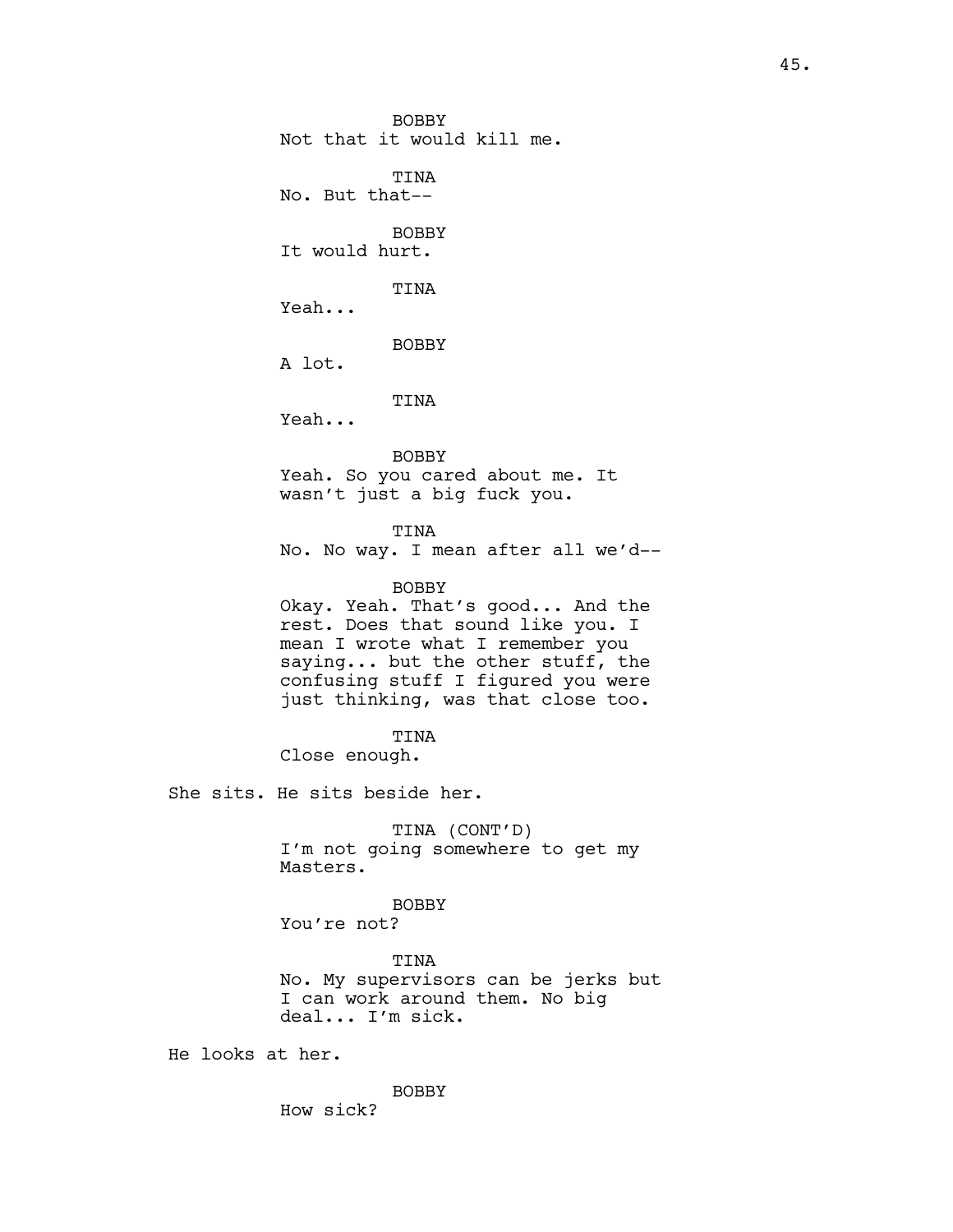TINA I need help. BOBBY Is it cancer? TINA No. Not that kind of help. BOBBY So what-- TINA My spirit is-- BOBBY Your what? TINA My spirit. It's damaged. I need to get it healed. BOBBY What are you talking about? TINA I'm very unhappy. BOBBY Because of the Kyle thing? TINA Well that didn't help. But it's-- BOBBY It can't be because of me. TINA It can't? BOBBY Well what happened between us was so long ago. TINA Yeah except part of what happened "between us" is our two daughters. BOBBY

Is it them? They're making you unhappy?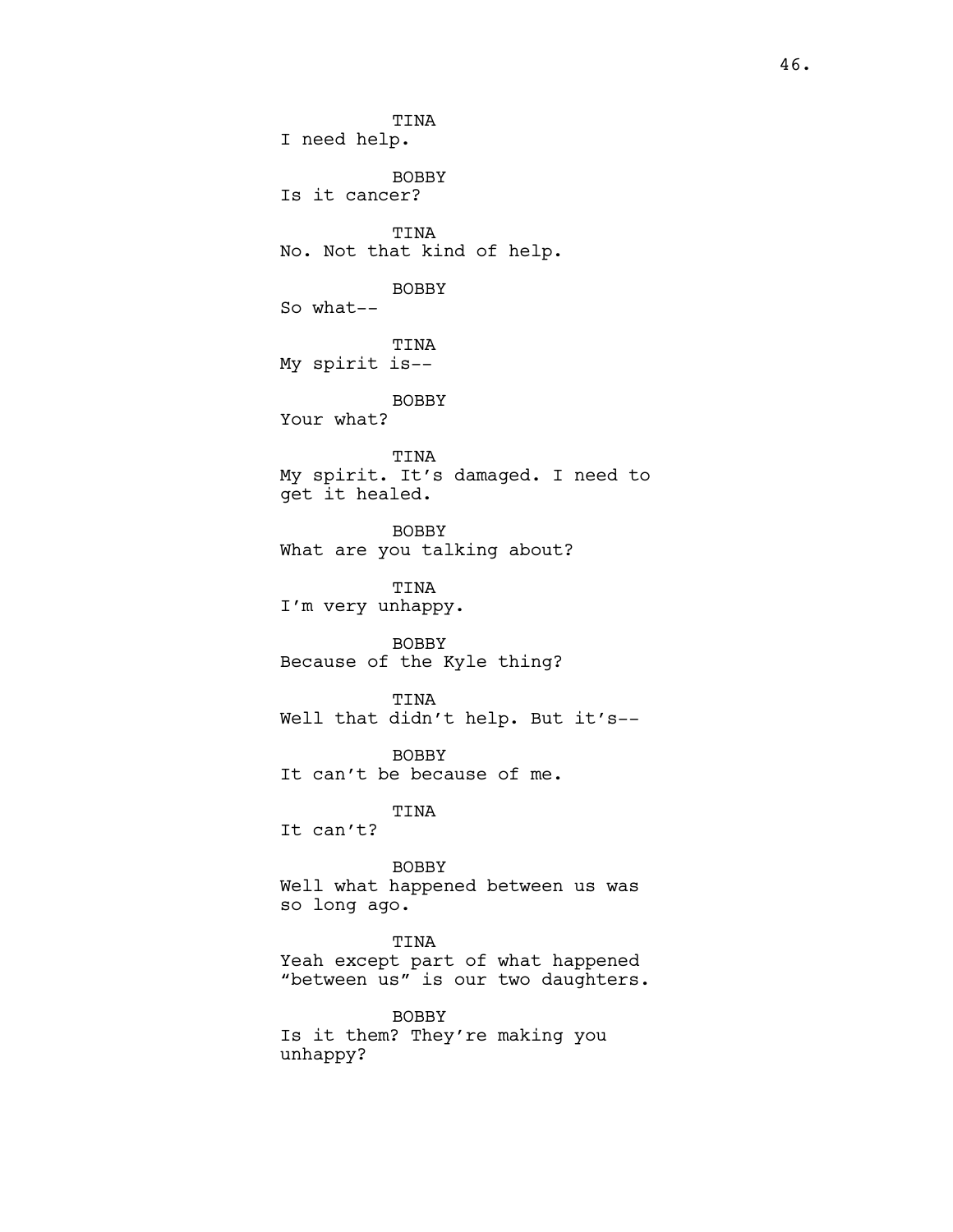# TINA

No. They're great. They grew up to be terrific young women. But they didn't do it alone. I gave them almost all my energy and most of my time... I've been a mother since I was 18. That's just about half my of life. And most of that time I was alone.

# BOBBY

Not always. You had your boss.

### TINA

Harry. You can call him Harry. You don't have to keep referring to him as my boss. You've made your point.

#### BOBBY

What point.

TINA The one that makes me feel pretty shitty.

BOBBY

Yeah. Okay... But anyway there was him, then Kyle...

### TINA

The mothering... all the important things about mothering were always up to me.

BOBBY You're not just talking about doctors' appointments, are you.

# TINA

No. I'm not. Doctors' appointments, dentists... meeting with teachers..

**BOBBY** I did that a few times.

# TINA

Twice. You did that twice.

### BOBBY

You kept count?

### TINA

No. But they were memorable events  $SO--$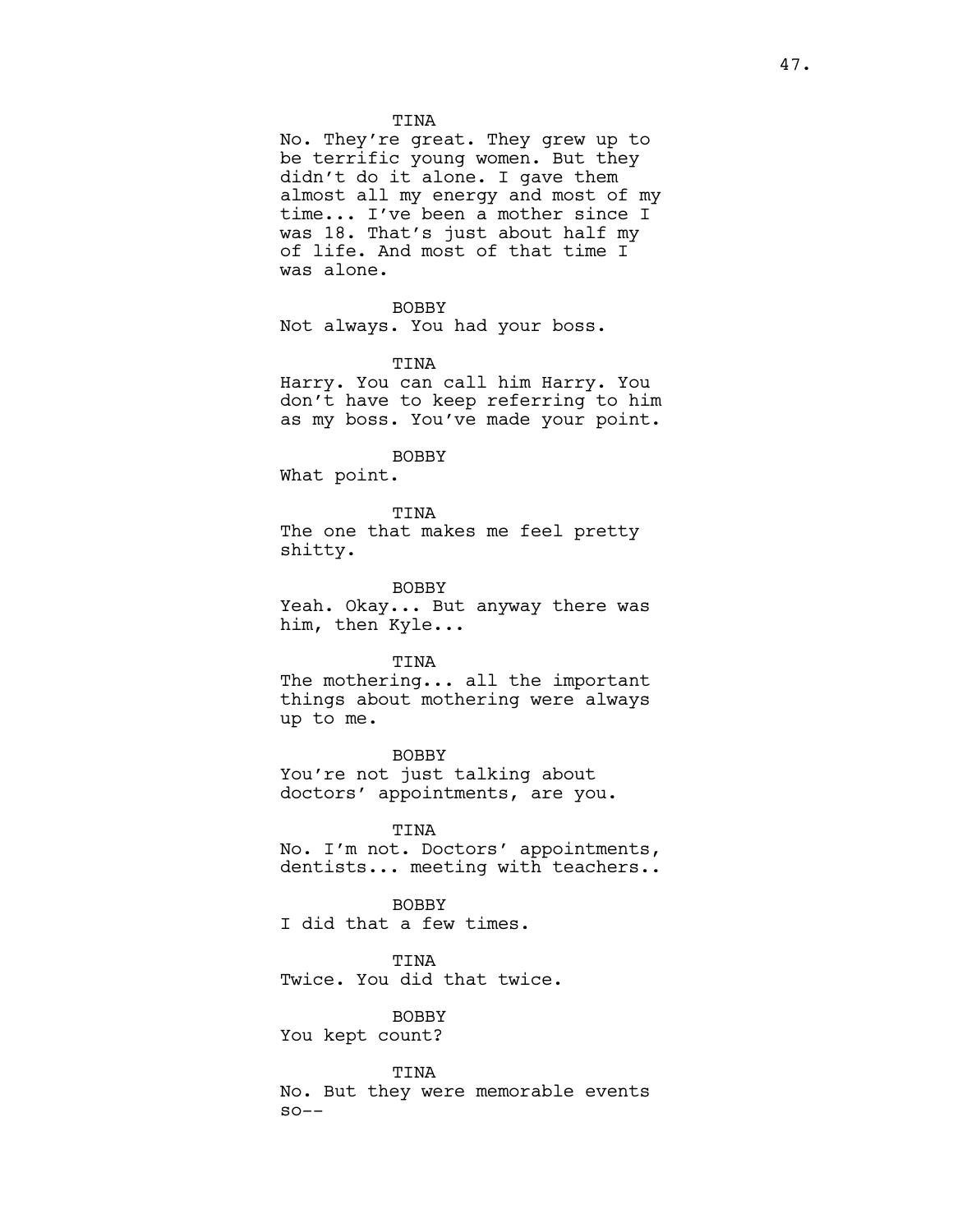BOBBY I'm sorry. TINA Yeah... BOBBY No I mean it. TINA It doesn't matter now. You were young. Too young. Even when you got older you were still too young. And Harry didn't like the kids all that much so-- BOBBY But Kyle was better, right. According to you Kyle was like Mister Amazing to them. TINA When he has there he was pretty good, yeah. BOBBY And when he wasn't he was busy fucking his brains out all over the place. TINA Okay. You don't have to-- BOBBY

Probably fucking his secretary, half his clients, and most of the women in your neighbourhood.

She just look at him.

TINA

Finished?

BOBBY Yeah. It's just that...

TINA

What?

BOBBY I always suspected it. There was just something about the guy. (MORE)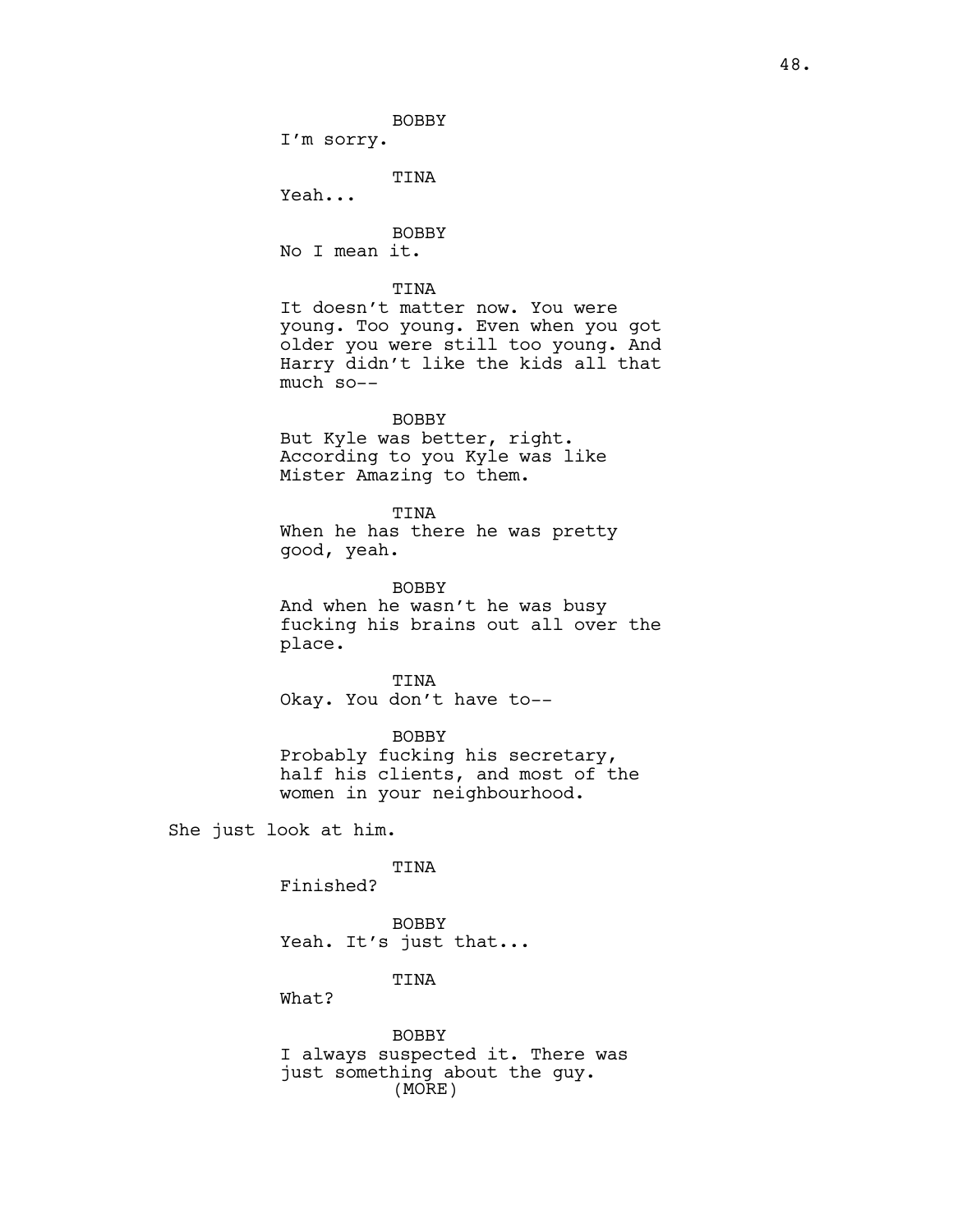### BOBBY (CONT'D)

Like he thought he was God's gift or something. Yeah I fucking knew it. The jerk-off!

TINA (a beat) Finished now?

BOBBY

Yeah... Yeah....

# TINA

Anyway it's not about the time it took to do all that running around with them. It was about all the... energy I needed to do the important stuff. Just being with them. Being do deeply concerned about them. Explaining things. Helping them to understand what was going on around them.

# BOBBY

At school you mean.

### TINA

At school. In the playground. On the streets. All those years we spent living in that shitty neighbourhood. How many druggies did they come across? Homeless people begging. All that sickening crap. I didn't ever want them to think that's all there was out there, right. I mean who knows what kids get into their heads if you don't talk to them about things. And then later in high school. All the bitchiness from the girls. The leering from the boys... (looks at him)

I need to go away.

#### BOBBY

To where?

#### TINA

There's a place. Kind of a retreat. It can help me get better.

BOBBY

How?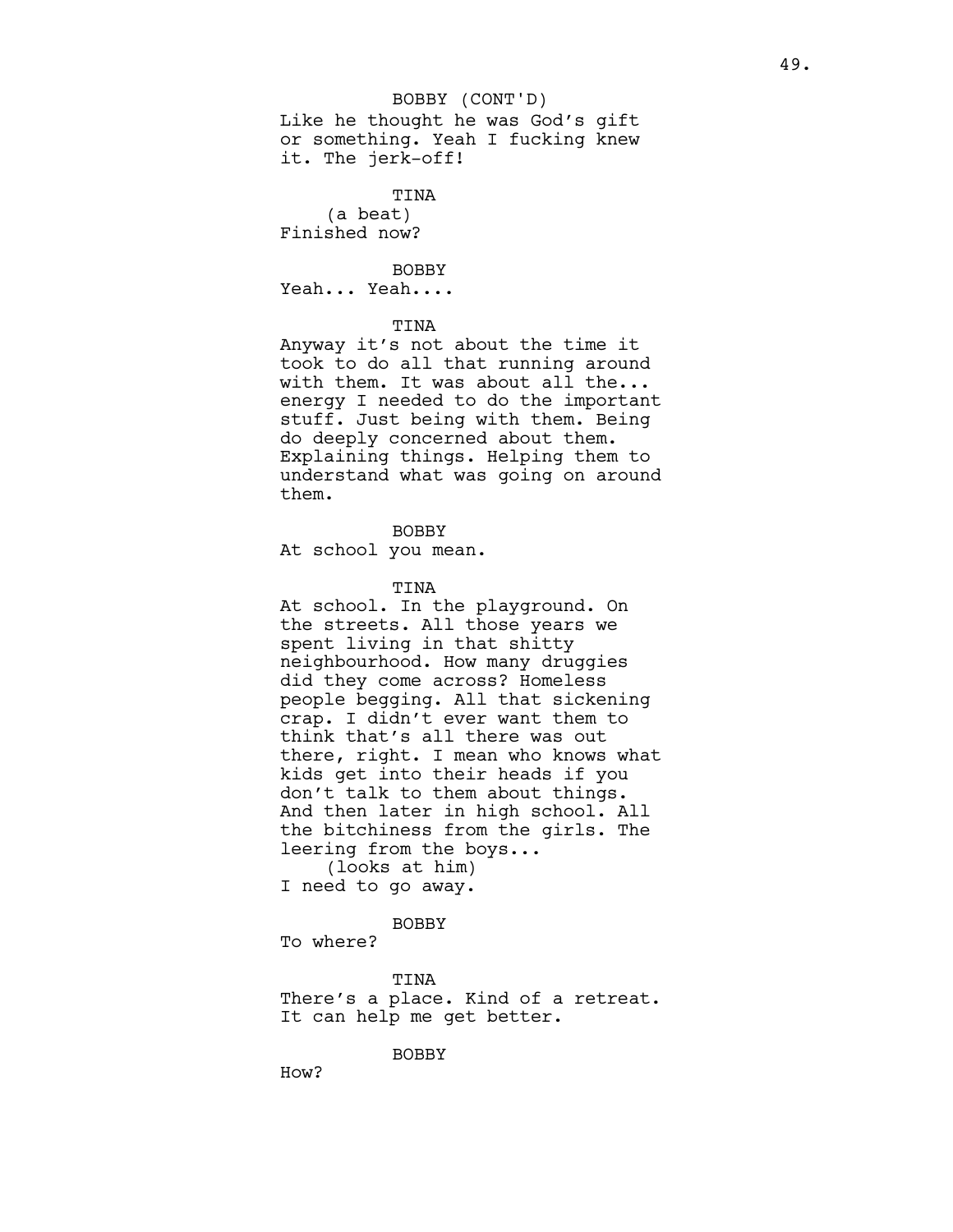TINA I'm not sure. But it's got great reviews.

BOBBY You found it online?

TINA I checked it online. But it was recommended by a colleague.

BOBBY Another social worker?

TINA They burn out pretty regularly. Especially the ones who deal with the mentally ill... So this place has a rep.

BOBBY (sits beside her) Okay... Okay but you have to solve this some other way. You can't leave.

TINA Bobby.

BOBBY No that can't happen. I mean what are you going to tell the girls.

TINA What I just told you, more or less. They'll get it.

BOBBY And you'll be okay with that. Leaving them alone for how long?

TINA

They recommend six months minimum. Could be a year though. And they won't be alone unless you decide not to be there with them.

BOBBY

And that's why you want me to man up and--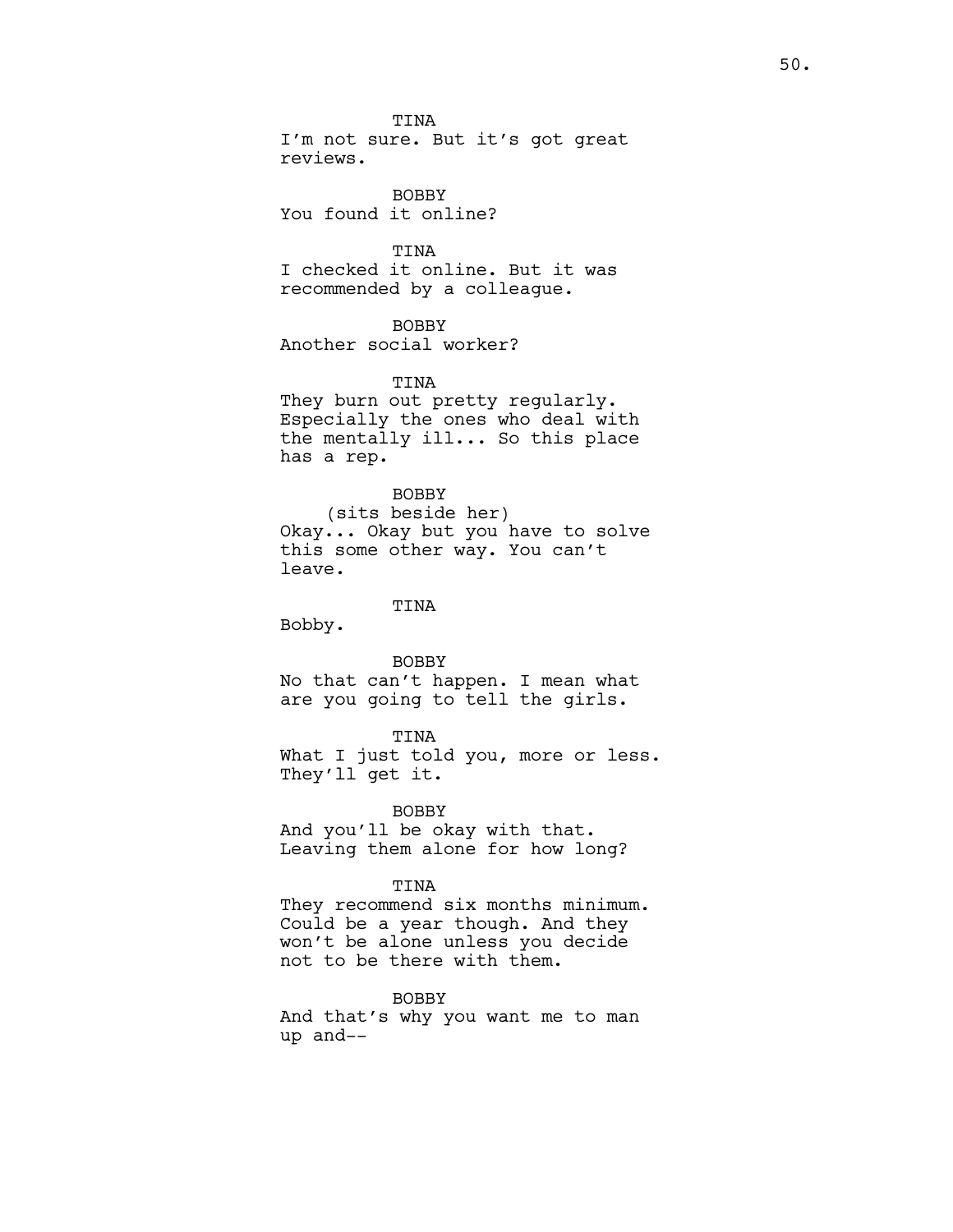TINA

I don't like that expression. It's not about being a man, whatever that means. It's about being a father.

BOBBY

Yeah, but six months, maybe a year. Just how fucked up are you?

# TINA

I can function. I can keep my job. Keep guiding them through what's left of high school. I can even be pleasant to the neighbours. But inside I'm just hanging on.

BOBBY

Really?

# TINA By the time I was born my dad was gone and my mum was already sick. Already dying really. Then well there was us, and all that difficulty with being so poor with kids and...

Bobby is breathing heavily.

TINA (CONT'D) (looks at him) Stop that. Okay just... don't. I thought you were over that. Those panic attacks.

BOBBY

I... I...

TINA Breathe. Put you head down and breathe...

He does. But he is gasping. It slowly subsides. He sits up.

BOBBY

Sorry.

TINA It's okay.'

BOBBY That... hasn't happened in awhile.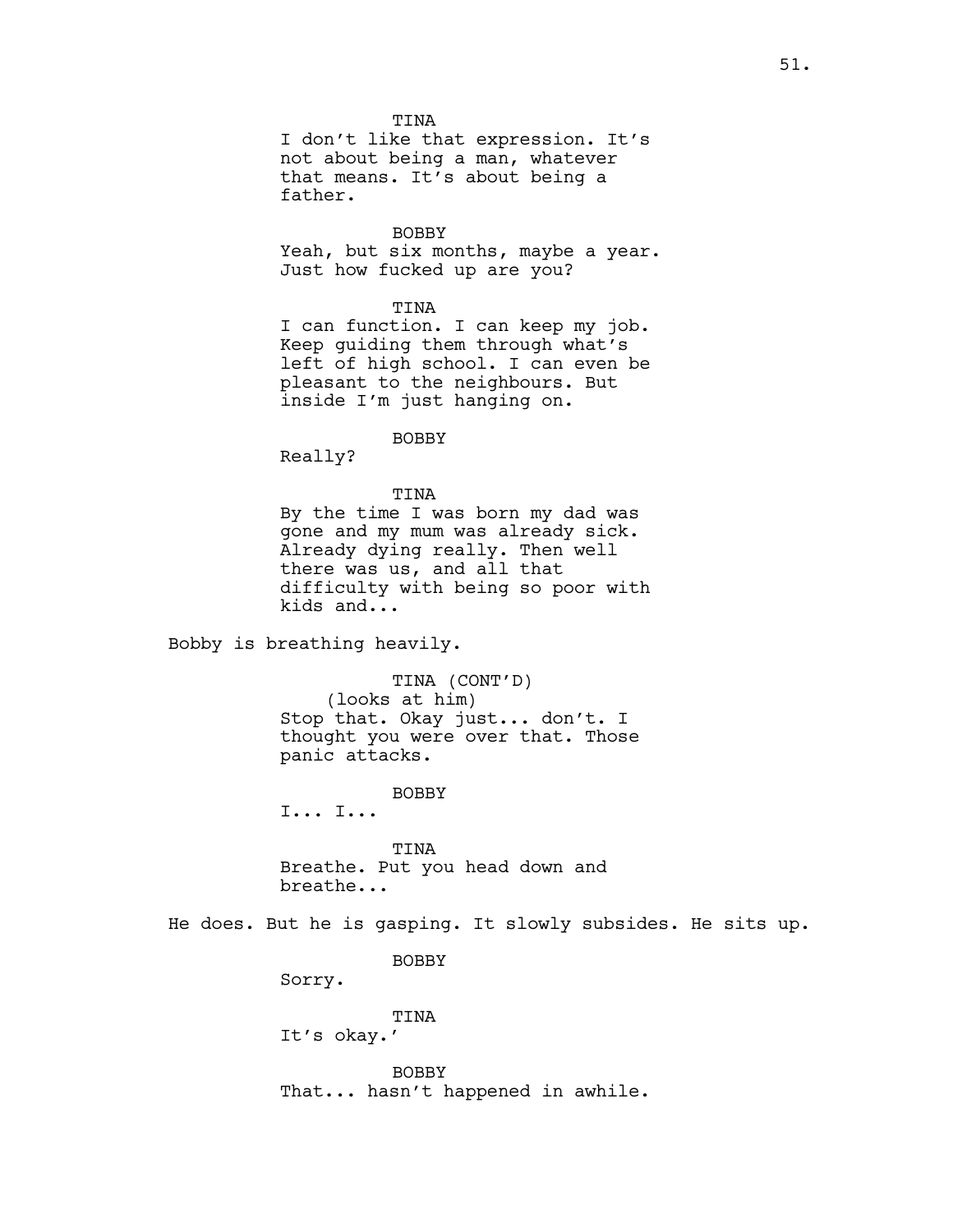BOBBY Whatya mean?

TINA

What set you off? The thought of taking care of our children on your own full time?

BOBBY

No. It was... what you said. Everything you said about... well your life... It was just... It was...

TINA

Yeah. Sorry. Who needs to hear all that stuff, right?

BOBBY

No it just made me sad. And then the sadness got to be--

TINA

Too much. Right. By the way, you should take all that out of your book. All that about our break-up and whatever else you've got in there like that. No one's gonna want to hear all that. And even if they do...

BOBBY They won't get it?

TINA Maybe not. Who's gonna read it anyway? Not anyone we grew up with?

BOBBY Stacy reads sometimes.

TINA

Reads what?

BOBBY You know... adventures?

TINA You mean romances.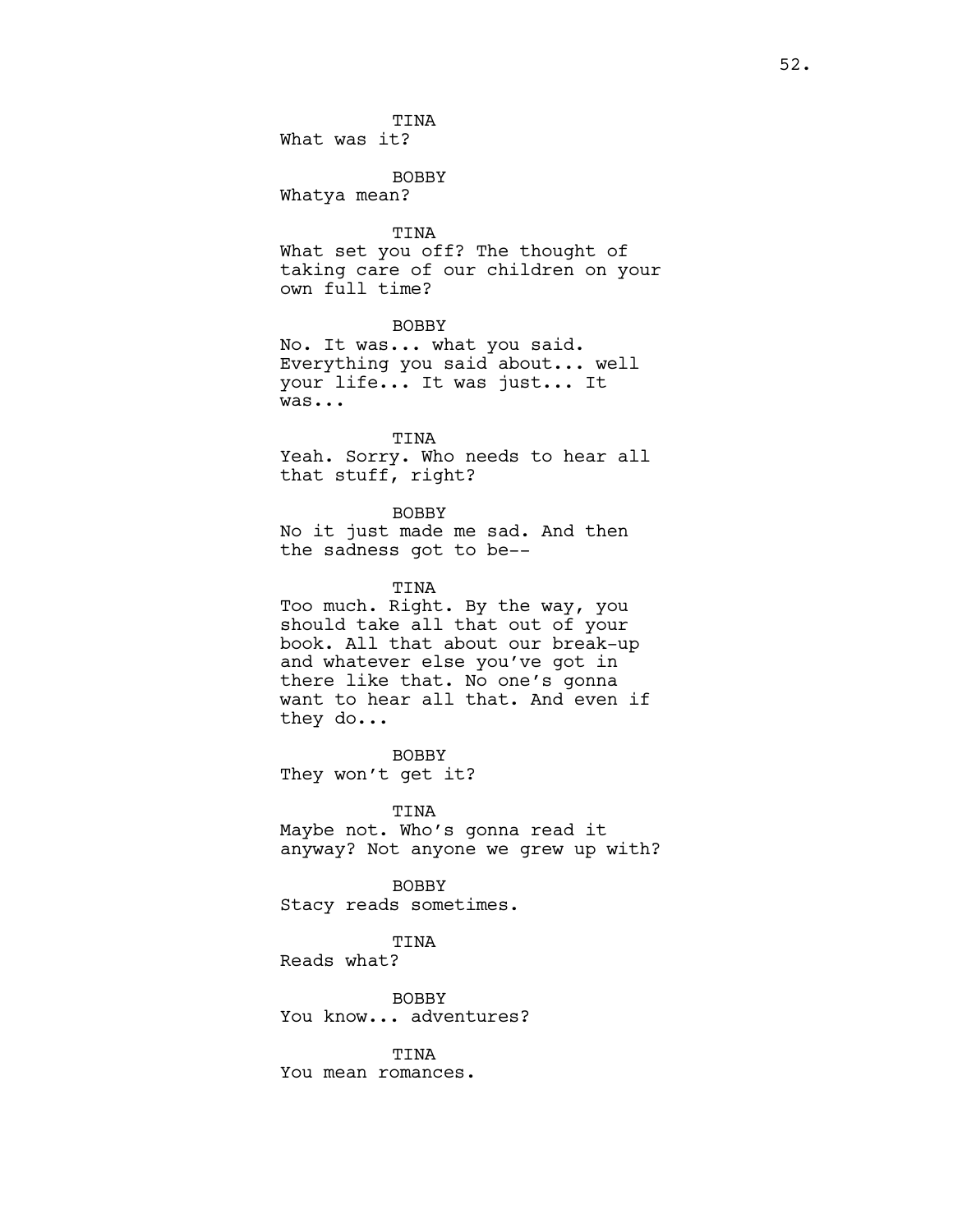BOBBY Yeah romantic adventures. And she says they've got some pretty sad things in them. TINA Yeah. But they're not real. Maybe if you turn our pathetic life story into a romance for women who never grew up... BOBBY She grew up. She's just-- TINA A little out of it. BOBBY Not about important stuff. She's got it more together than she let's on in front of you. TINA Why's that? BOBBY You scare her. TINA I what? BOBBY Well you don't actually scare her. You... TINA Intimidate her? BOBBY Yeah. You intimidate her. I've told her you don't mean to. TINA Except I do. I mean to intimidate the hell out of her. BOBBY Really? Why? TINA

What's it matter. Why are we even talking about Stacy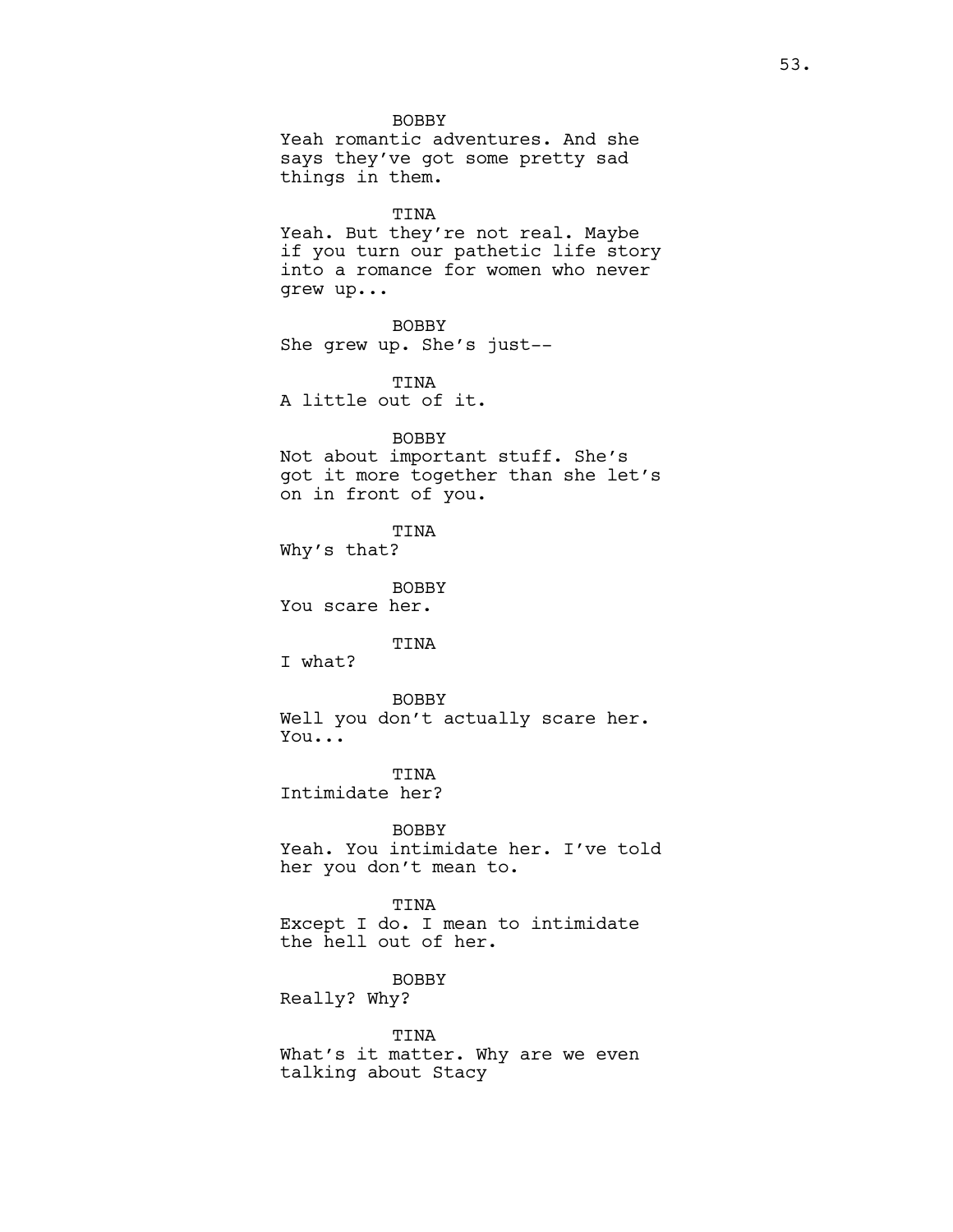BOBBY I guess it's because I was planning to say that she'll help me.

TINA Help you write your book?

BOBBY

No with the girls. If you really need to go away, Stacy will help me with them.

TINA

No she won't.

BOBBY She's good with kids. She's got nieces and nephews and she's great with them.

TINA

That's wonderful. But when I hear that, what I think is that she'll be the one doing all the work. I want it to be you. I want it to be just you and them.

# BOBBY

Because?

# TINA

Lots of reasons. For one thing, before they go off to lead the rest of their lives they need to experience your undivided attention. I mean... I might not come back.

# BOBBY

For awhile you mean. You mean you might not come back for longer than six or months... or even a year.

### TINA

Or ever.

# **BOBBY**

Tina?

### TINA

Let's talk about that later. Right now I want to give you an idea of our average day. Me and the girls. (MORE)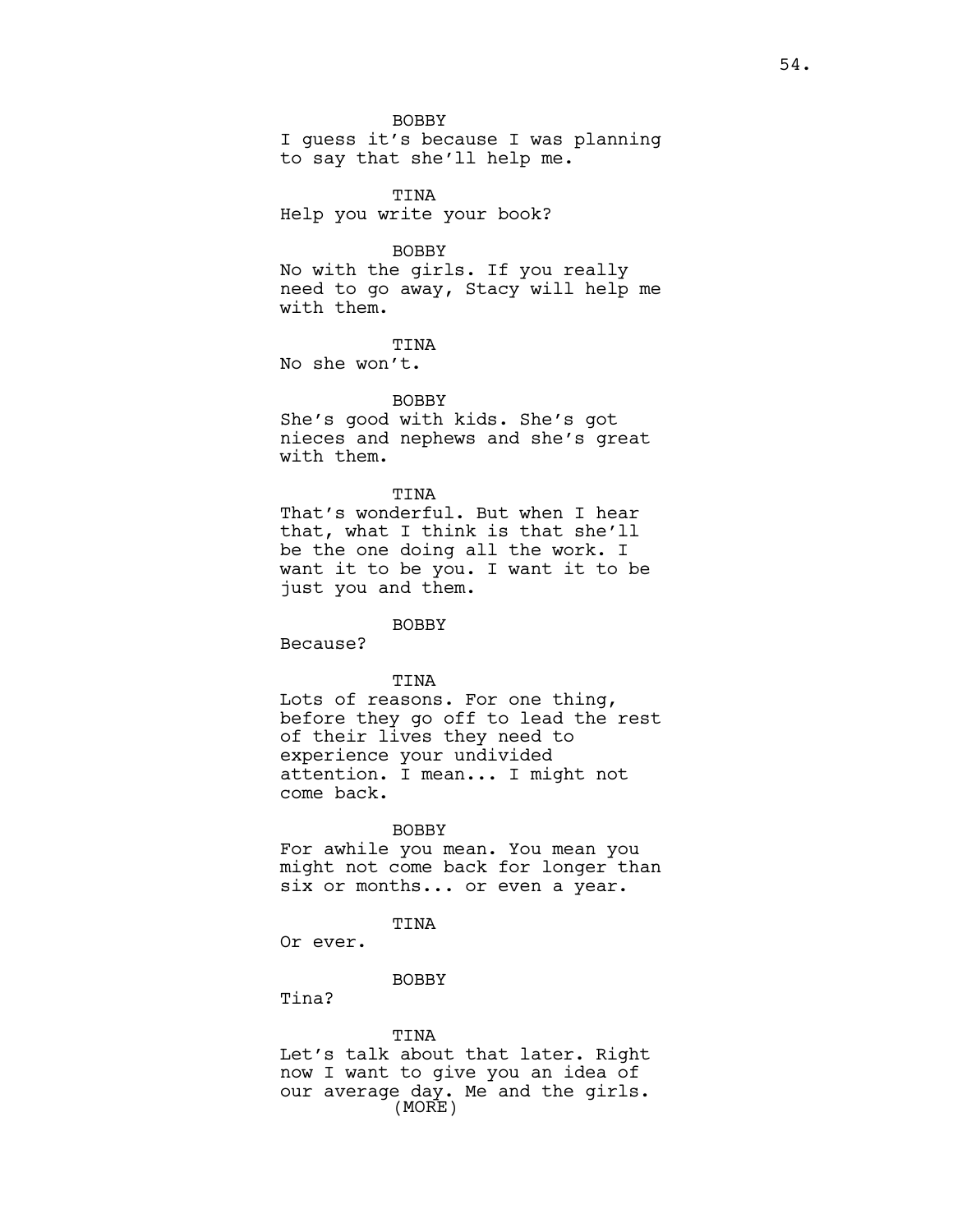### TINA (CONT'D)

You know, so you won't be too nervous about it. A lot of it is fun. We cook together. Watch movies, binge on British crime shows. Sometimes we read to each other. In the summer we garden...

### BOBBY

Okay. But you're still not--

# TINA

Happy? No. I'm totally faking it now. I'm worried they see that though. And that's no good. Better that I'm gone and we bring in someone from the bull pen. Anything in that list I just told you about that you think you're not up to?

BOBBY

My cooking's still not the best.

TINA

That's okay. Theirs is. Alison can do Thai. Holly is the Queen of Pasta.

# BOBBY

Yeah Holly made me a pasta chicken thing once that was-- You taught them?

#### TINA

I encouraged them. It took awhile to get them into the swing of things though.

(she looks at him) It's not that I think I won't come back. It's that I need to think, at least for awhile, that I don't need to come back. You get that?

# BOBBY

(to himself) Do I get that? Do I get that?

# TINA

Bobby?

BOBBY Yeah. Yeah I get that. You've been needed for a long time.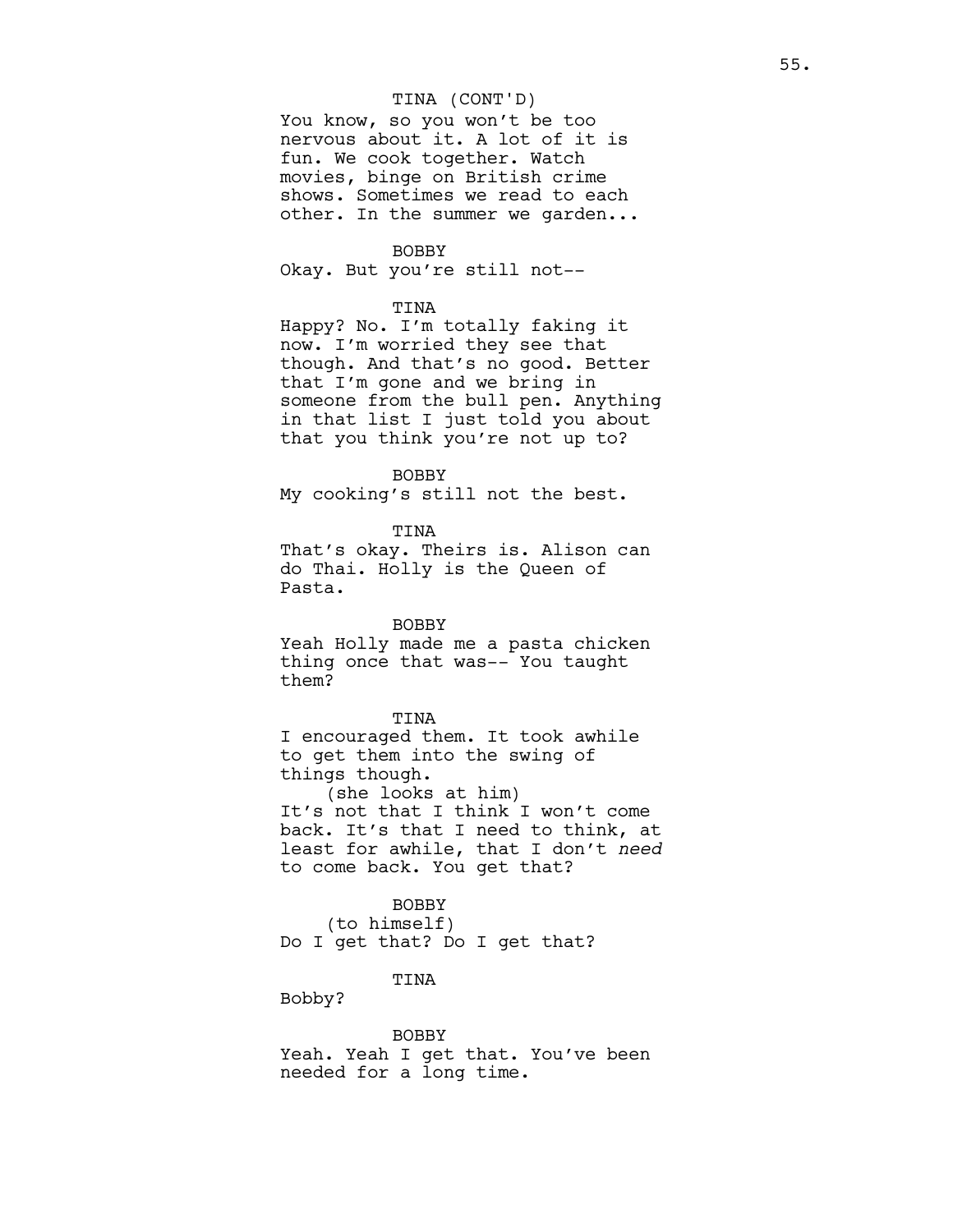TINA Right. And that's okay. That was good up to a point, I guess. But maybe there's something else out there for me. BOBBY You think so? Really? TINA I said maybe. BOBBY Yeah but... TINA Maybe not? Sure. I'm not discontented, you know. My job is worthwhile. My children love me. But my life... I look back, and I know I can't... I can't start that life over but maybe... BOBBY There's another one. TINA Maybe. Kinda. BOBBY Like me becoming a writer. TINA (hesitantly) ... Okay... BOBBY Maybe you could be a writer too. TINA I don't want to be a writer. BOBBY Or an artist. Maybe not an artist who... makes art. Maybe a cartoonist. Yeah. You used to do that. You'd draw characters for the girls when they were young, and some of them were very--

TINA I don't want to be a cartoonist, Bobby. I'm not looking for a career. It's not that. (MORE)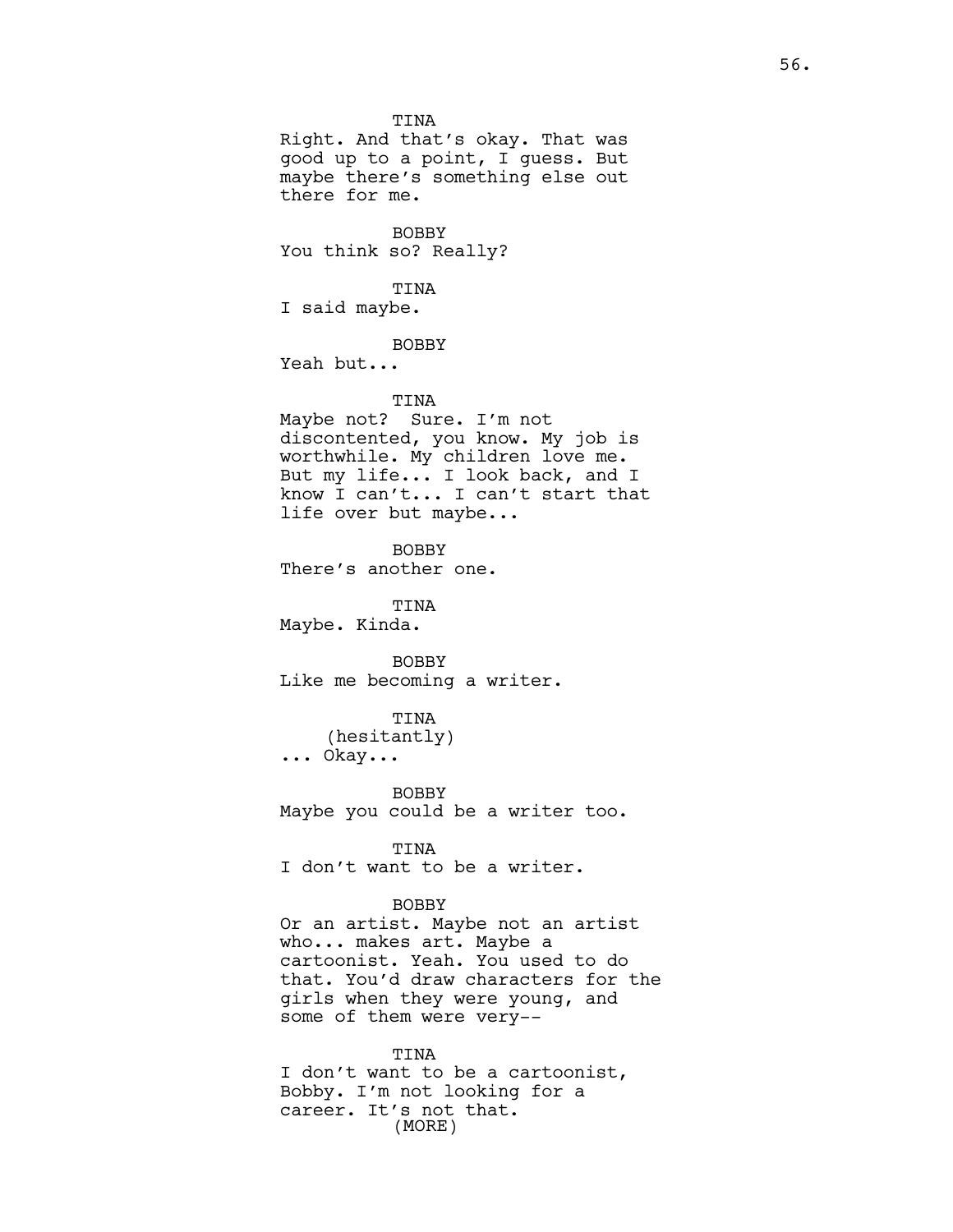# TINA (CONT'D)

I want to get to a place that seems like, even though it's not, like a new start. But inside. Not feeling how I did when I was three and I heard my mum cough until she lost her breath and then saw her pass out for the first time. That was as scared as any kid can get I think. But... well that damage is done, right.

BOBBY

Yeah...

#### TINA

But if there was away of starting things like it was part two of my life and not everything from part one carried over. Just starting out again without ever hearing or seeing my mother like that. Or worrying every day at school if she'd be there to pick me up. And if she wasn't...

BOBBY What would you do, right.

#### TINA

Yeah. What would I do. That poor little girl was me. And I can't let her go. I want to but... it doesn't seem fair to just leave her. You understand that?

**BOBBY** 

Yeah...

TINA (looks at him) Don't put any of that in your book, okay.

# BOBBY

Okay.

### TINA

It's too personal. I'm just thinking of you now. I mean I suppose you have hopes of making a living of some kind off it.

# BOBBY

I guess.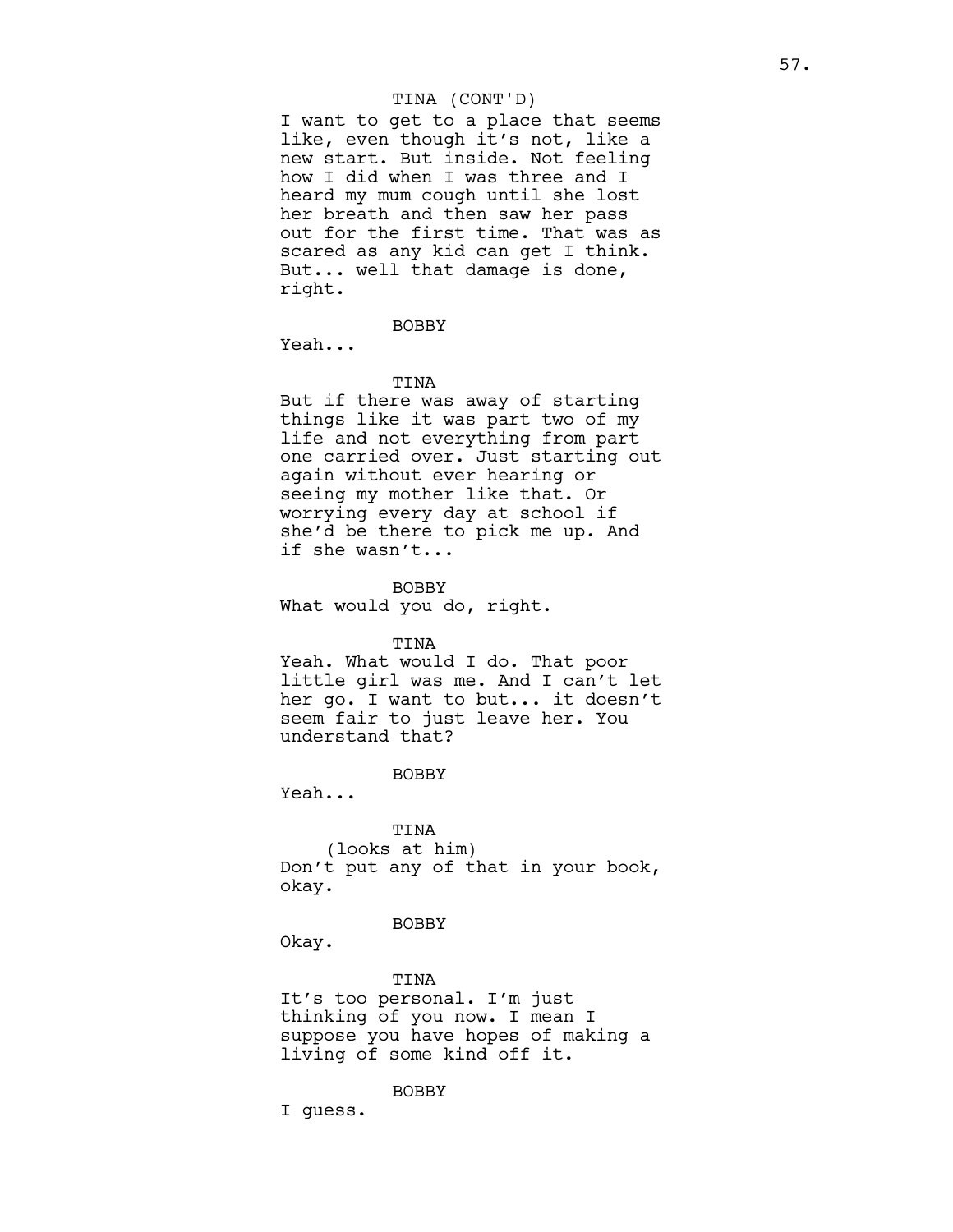TINA Well then... maybe you should make it funny.

BOBBY It already is. Willie laughed.

# TINA

Really. What's wrong with that guy? I mean seriously. There was nothing funny about what I read.

BOBBY

Not that part. But overall...

TINA

What kind of book can have things in it, that are about such fucked up people in such fucked up situations and still be funny?

#### BOBBY

A fucked up one.

TINA And you think people will want to buy it.

### BOBBY

I don't know. Maybe I should let more people take a look at it.

#### TINA

Yeah. You got anything else on your phone? Anything you think might be funny.

BOBBY Just one part I'm still working on.

She reaches out a hand.

BOBBY (CONT'D)

You sure?

TINA You got anywhere else to be?

BOBBY No. Well Stacy is kind of expecting me.

TINA

58.

Why?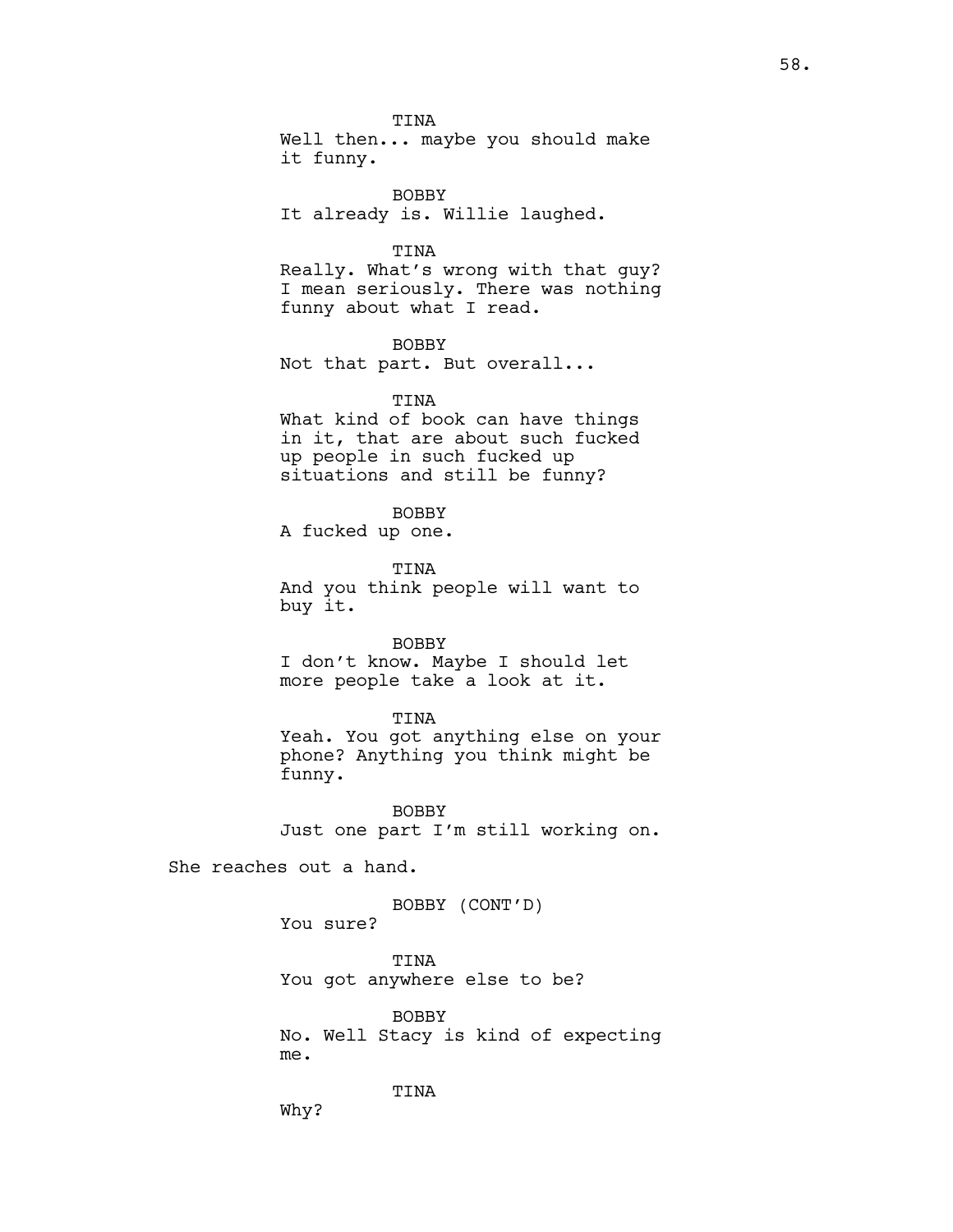BOBBY Well I usually come home at some point. TINA And is that a point in time? (off his look) You want me to read it or not? **BOBBY** Yeah. That'd be good. He is finding it on his phone. TINA How is Stacy anyway? I guess I should have asked. But I really don't give a shit. BOBBY (handing her the phone) I know. TINA She's just a little too... (looks at him hard) Too what? BOBBY I don't know exactly. But I know what you're getting at. TINA Yeah. You know, it's funny. How you can meet someone and think they must have named themselves. Just somehow gotten into their parents' heads when they were looking at the baby name book and said, "That one.

Stacy! I'm gonna be a Stacy, for sure!" And she is. She's definitely a Stacy.

BOBBY Well maybe. I mean if you think Stacys are all kinda--

TINA Shhh. Let me read.

She reads. Giggles. Laughs. Laughs a little louder. Really laughs.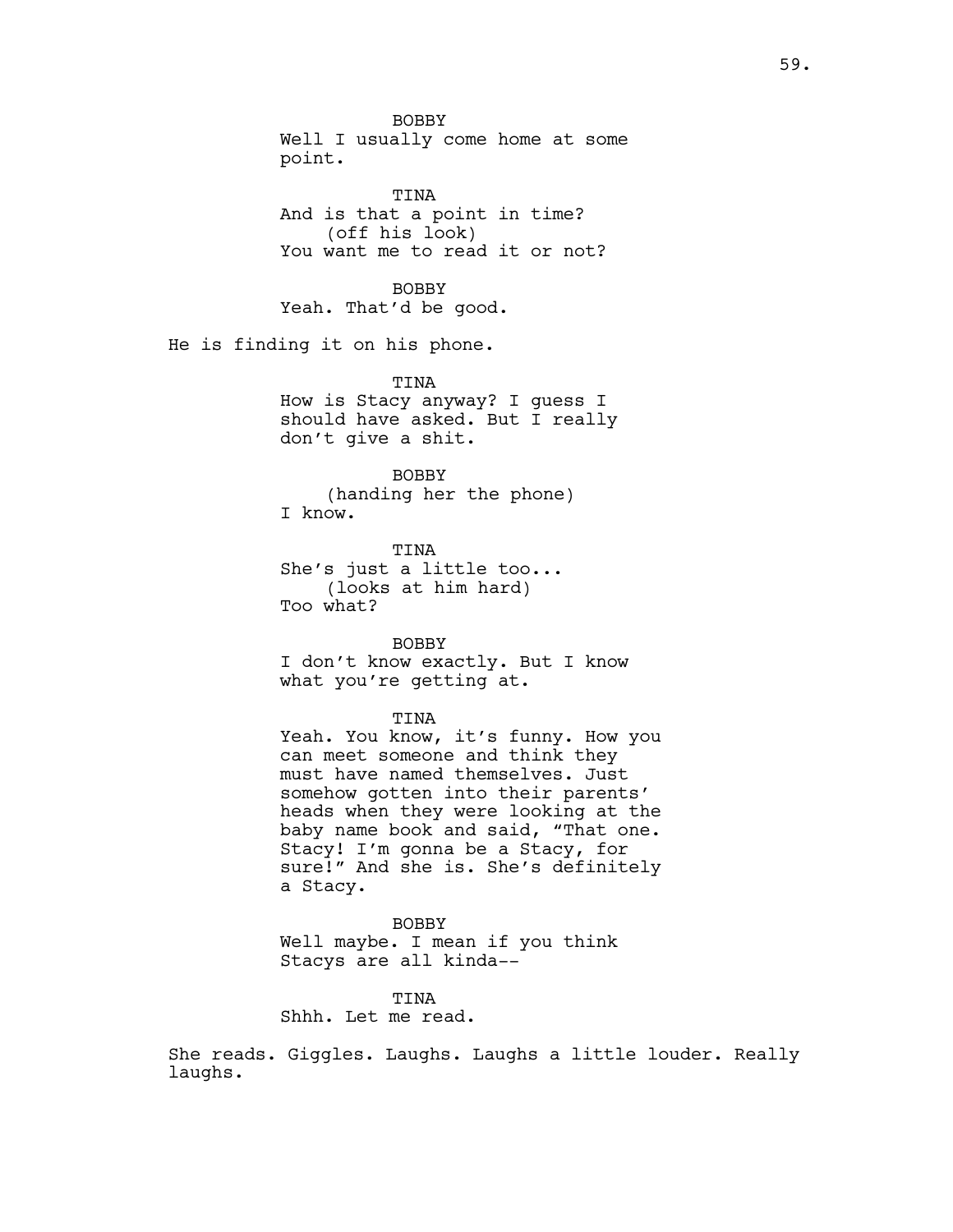TINA (CONT'D) Yeah... (looking up ) This is funny. BOBBY Really? TINA Oh yeah.... This is Willie and that other goof Sonny, right. BOBBY Yeah... during one of their breakins. TINA They told you this. BOBBY Just some of it. The rest I kinda made up. TINA Yeah but they could have done all of it. They're that... BOBBY Pathetic. TINA Stupid and pathetic. BOBBY Yeah. It's the combo, I think. TINA What is? BOBBY The thing that makes it funny. Stupid and pathetic together. TINA Plus it's outrageous. And a little sad too. Did you mean it to be sad? BOBBY I didn't mean it to be anything. I just wrote it. You really liked it?

TINA Yeah but--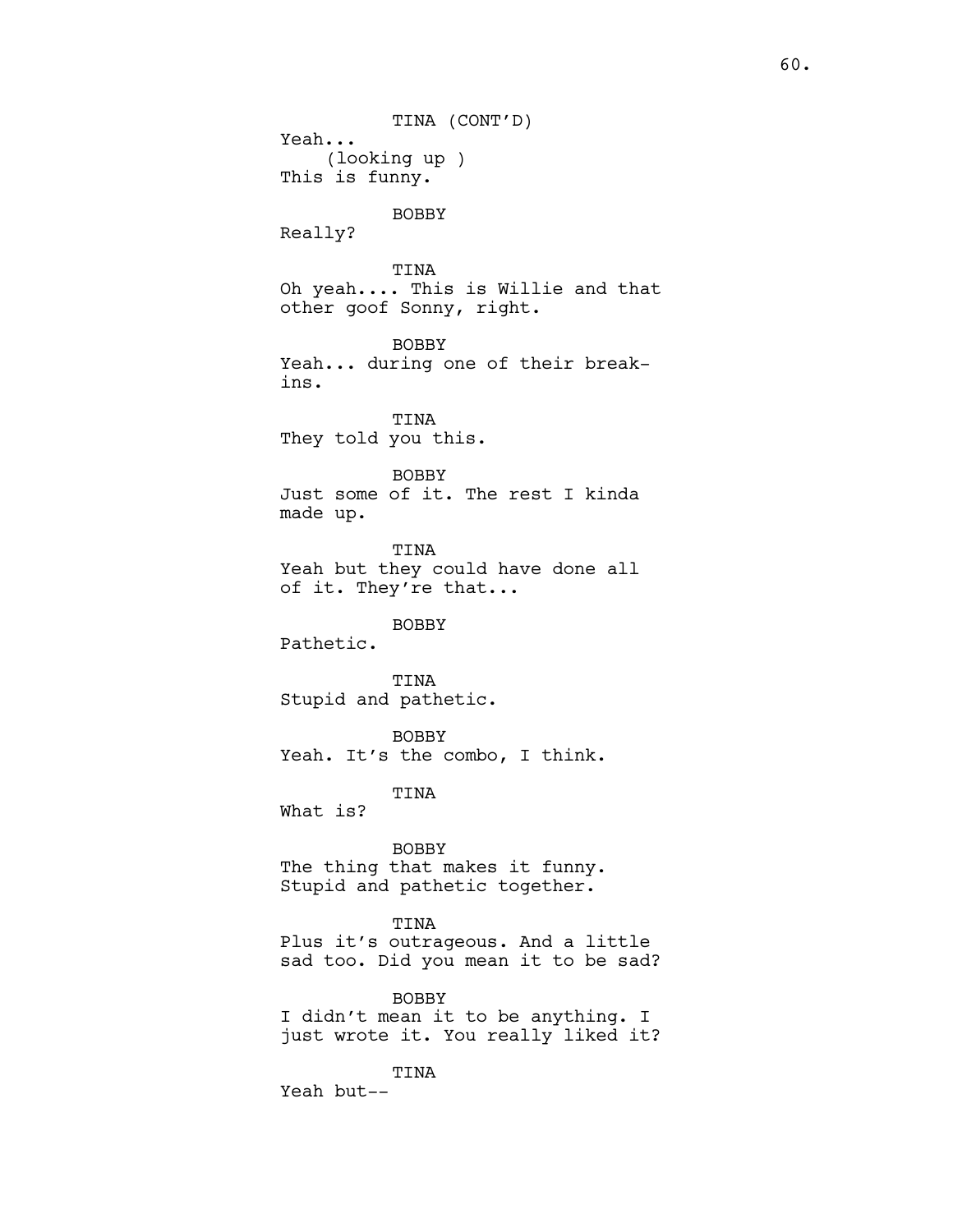BOBBY

What?

TINA I don't know if anyone else will.

### BOBBY

Me either. But I can't do much about it. I mean if it's funny or sad or pathetic or whatever else it is. I just write what I hear in my head. I hear us and all those other people talking, and I just write down what they were saying...

TINA Even those cops. They were in your head too?

### BOBBY

Yeah.

TINA (smiles) They were too much.

# BOBBY

Yeah too much. They were too fucking much. That one who kept saying he was gonna dance the tango on someone's head. I knew a cop who talked like that.

TINA

And so he's in the book.

BOBBY Yeah and who knows if that's good or bad, right.

# TINA

Maybe I could get someone to read it who reads a lot. Maybe I could ask Mandy.

# BOBBY

Who?

TINA Mandy Temple. Red hair. A little shorter than me. Big laugh.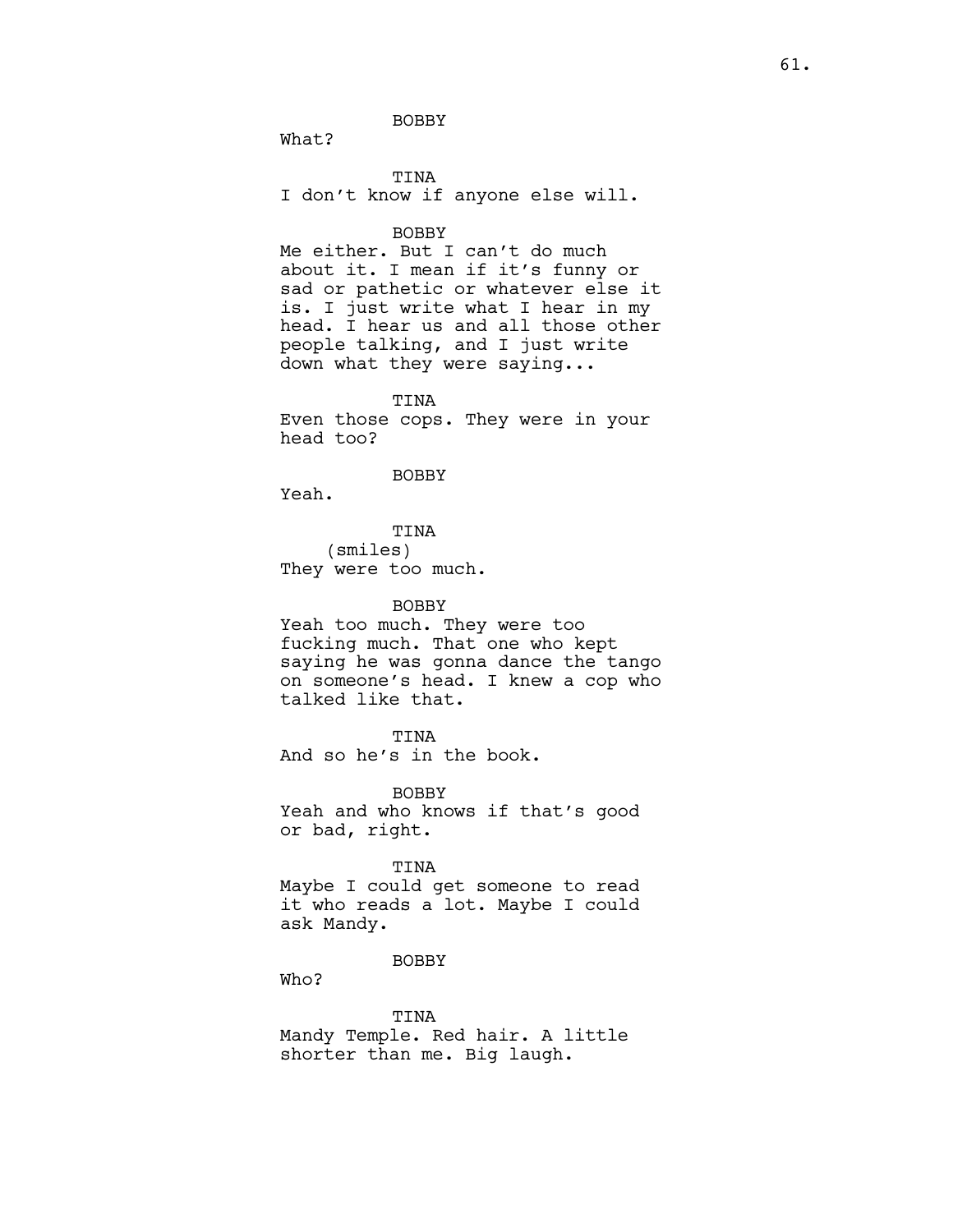Yeah I remember her. You're still in touch?

TINA On Facebook, yeah.

BOBBY Why are you on Facebook?

TINA What's wrong with being on Facebook?

BOBBY Nothing, I guess. Just wondering why you are.

### TINA

So I can keep in touch with people like Mandy. And other people we went to high school with.

# BOBBY

Like?

TINA Like just about everyone, Bobby. Anyway I can ask her if you want.

BOBBY

Ask her what?

TINA To read your book.

BOBBY

Okay, but suppose she doesn't like it. I don't want her shitting on it to all your friends on Facebook.

TINA I could ask her not to.

BOBBY How would you do that?

TINA I'd just tell her that you didn't want it discussed there.

BOBBY But you'd say that to her on Facebook?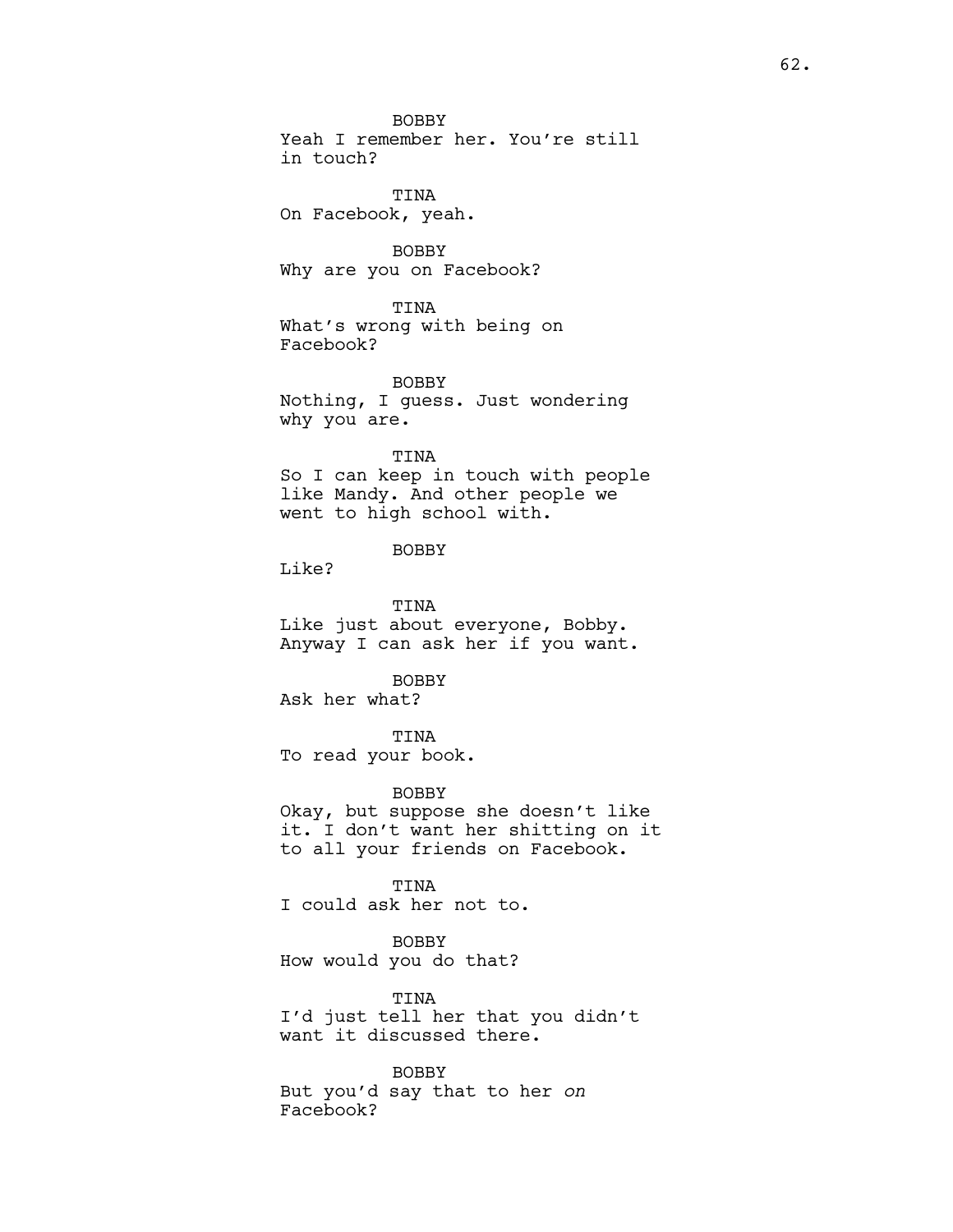TINA

I could private message her.

BOBBY

Yeah but then she'd think I'm scared of what people might say about it.

TINA

You are scared.

BOBBY

Well more nervous than scared.

TINA It's sometimes okay to be scared.

BOBBY Yeah but I'm not. I'm nervous.

TINA

I think you're scared. I know when you're scared Bobby. You're scared right now.

BOBBY About her shitting on my--

TINA

And about me going away and leaving you with the girls.

BOBBY

No. That's another example of me being nervous.

TINA And scared. It's okay. Nobody expects you to be perfect.

BOBBY

I know that. Believe me, if there's one thing I'm sure of, it's that no one expects me to be perfect.

TINA

Don't go there. You don't need to start up with the self pity. It was never very attractive, and at your age it's a little disgusting.

BOBBY

Really.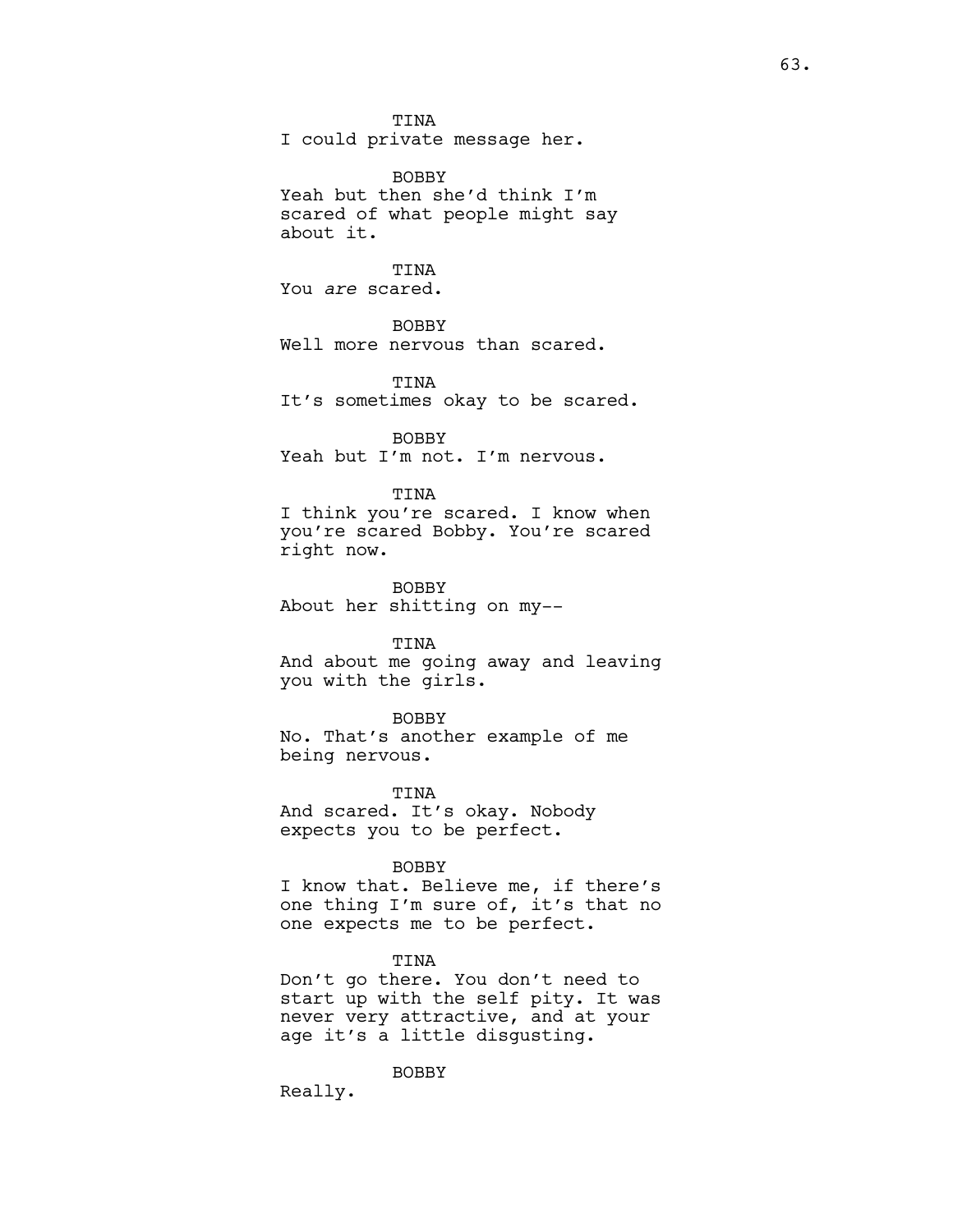I'm just being honest.

### BOBBY

Okay... Well here's some honesty for you then. All that about needing a new beginning and how difficult your life has been... you don't think that was self-pity?

### TINA

Jesus. So you didn't understand a goddamn thing I said.

BOBBY

Sure I did.

TINA No you fucking didn't.

# **BOBBY**

Just because I think you were feeling sorry for yourself doesn't mean I didn't understand what you were saying. Yeah there was a lot of other things you said that weren't like that, but there was a hell of a lot of "poor me' in there too.

She approaches him.

BOBBY (CONT'D) (backing up) Look whatever you're thinking of doing, don't!

TINA Stand still.

BOBBY I mean it, Tina!

TINA Do you? Do you really?

She tries to kick him in the crotch. He sidesteps. She tries again. He sidesteps again and grabs her.

> TINA (CONT'D) Let me go.

BOBBY Knock it off.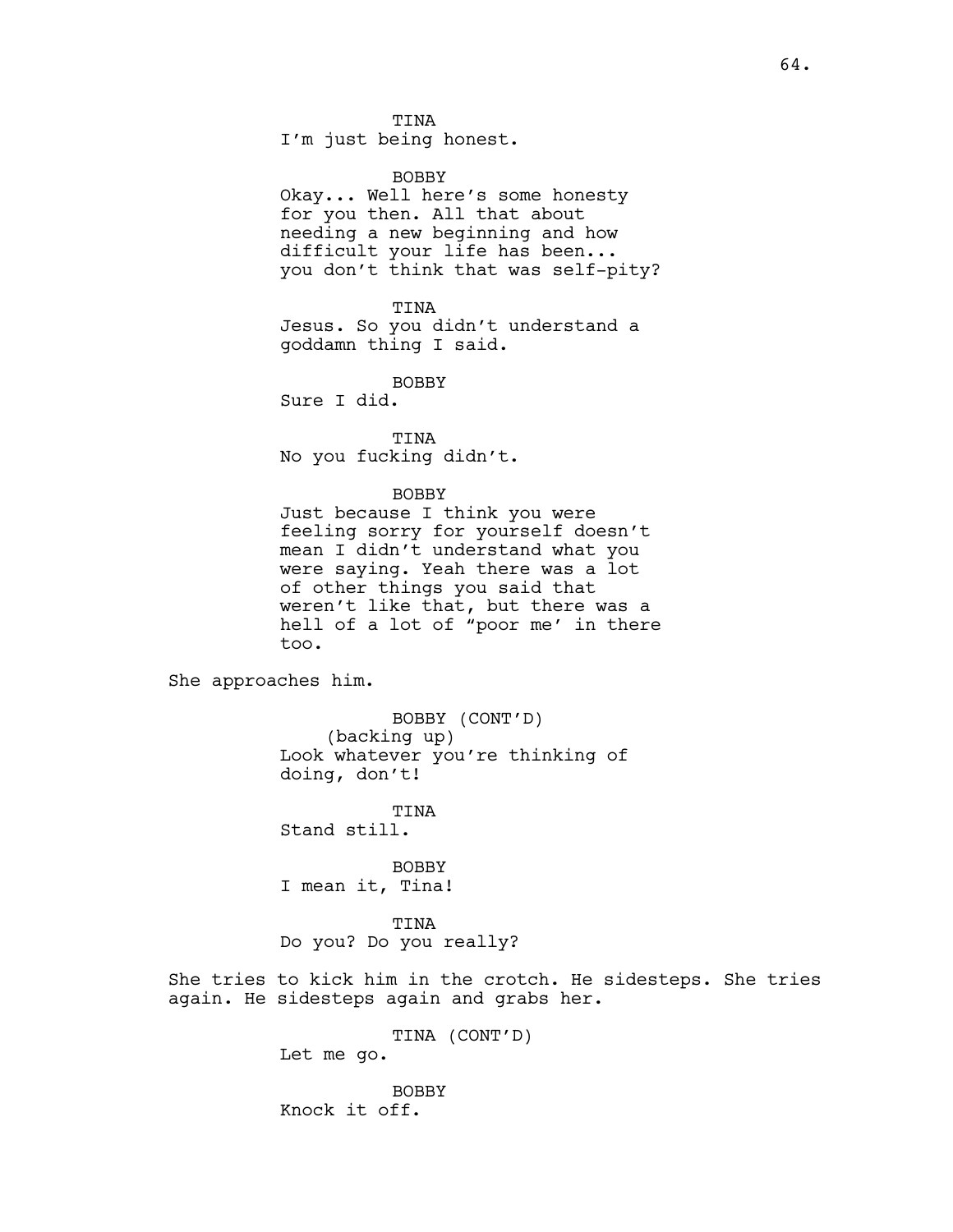BOBBY I'm not going to let you kick me in the balls, Tina.

# TINA

Please.

BOBBY

No!

TINA Please! I need to do this. Just once. Let me kick your balls up into your intestines. Come on, asshole!

#### BOBBY

(pushes her away) For fuck's sake. What's wrong with you?!

**TINA** 

Nothing. You know how long I've wanted to do that? And you couldn't just let me, could you? You had to "protect yourself"!

#### BOBBY

What?

TINA You couldn't just stand there and take it. Experience the pain. Maybe even pass out from it. You selfish prick!

BOBBY Come on, T. Get a grip.

TINA And this time you really deserved it. You really had it coming.

She sits on the bench.

TINA (CONT'D) All those things I said about my life... I've never said them to anyone else. I thought you'd understand. Well wrong again, Tina. (MORE)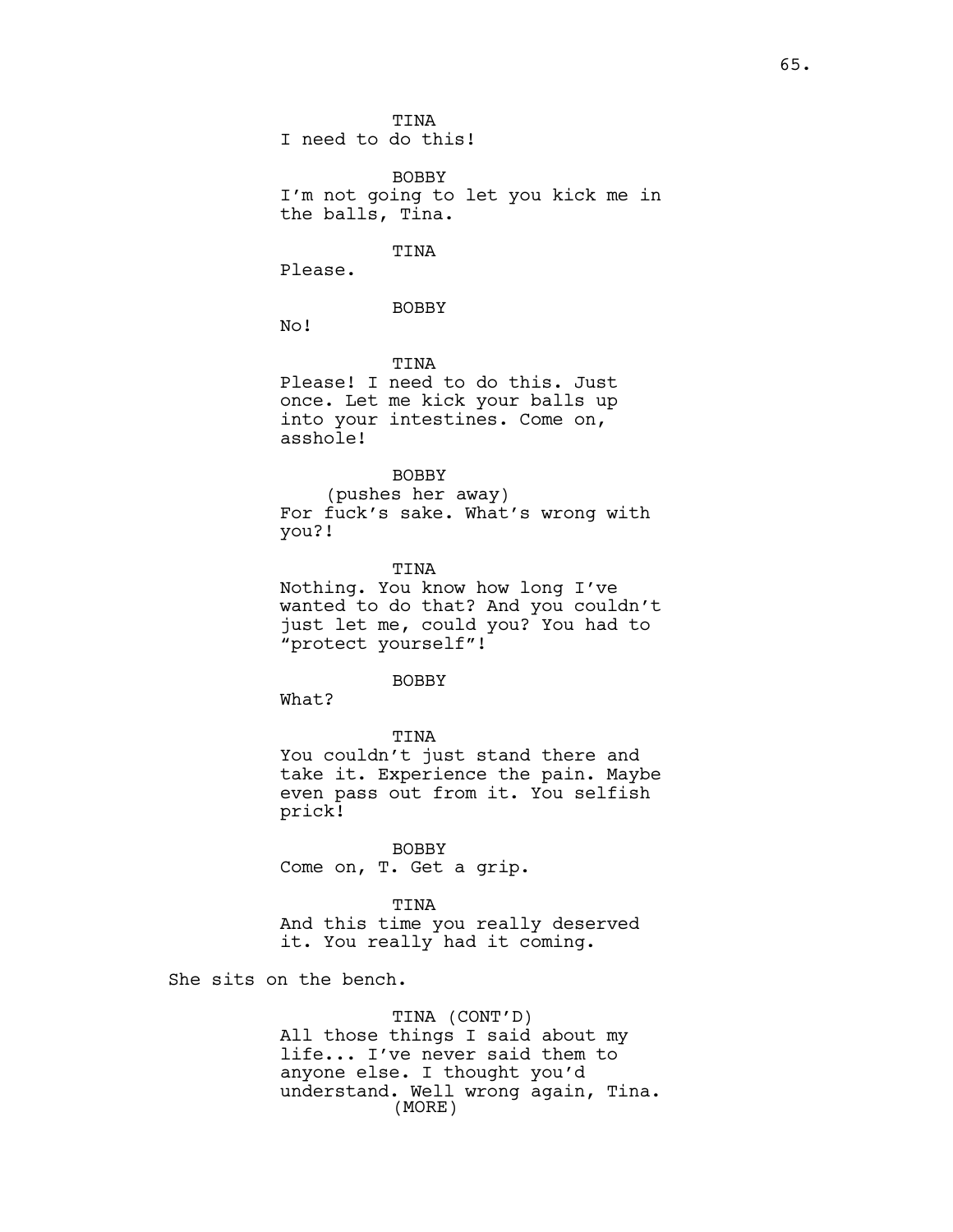# TINA (CONT'D)

Okay maybe I was, maybe I am feeling sorry for myself. But there was so much more in what I told you. So for you to throw that one thing back at me...

#### BOBBY

I was mad. You know, about you saying basically the same thing about me.

TINA Except I was right. Totally right. And you were just a little right.

BOBBY How long? (off her look) How long have you wanted to do that to me?

TINA Kick you in the balls? Forever almost.

BOBBY

Jesus...

TINA Not all the time. But fairly regularly.

BOBBY

Wow.

TINA You must have known.

BOBBY

Well I suspected. That look you got in your eye sometime. Did you ever want to do that to Harry or Kyle.

TINA No. Not really.

BOBBY They didn't make you mad.

TINA

Not like you did. And still do apparently. You have a special talent for it, I guess.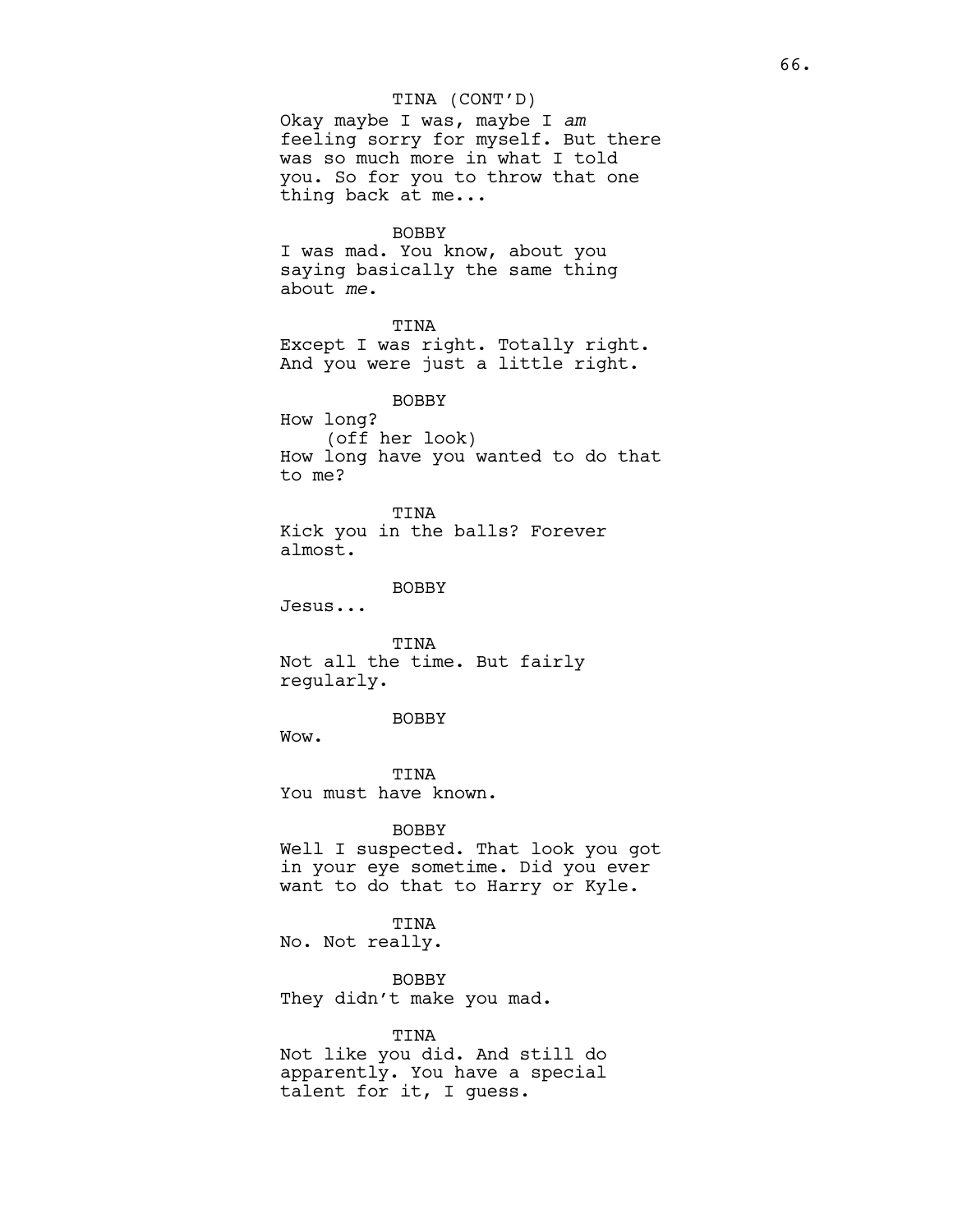BOBBY Stacy never gets mad at me. Judy only sometimes. And never that much.

TINA Well I suppose it's part of the special bond we have.

#### BOBBY

(smiles) Yeah...

# TINA

Why are you smiling? That's not a good thing, Bobby. Making someone that mad or allowing yourself to get that mad... is definitely not a good thing.

# BOBBY

Are you sure?

# TINA Yeah. I am. And the fact that it can still happen shows how lucky we were that we broke up.

# BOBBY

Are you sure?

She looks at him.

TINA Don't go there, Bobby.

BOBBY

Go where?

TINA You know where. We're not getting back together. Okay? Got that?

# BOBBY

I never--

TINA Are you nuts?

BOBBY No. Yes. I dunno.

TINA Things not so good with Stacy?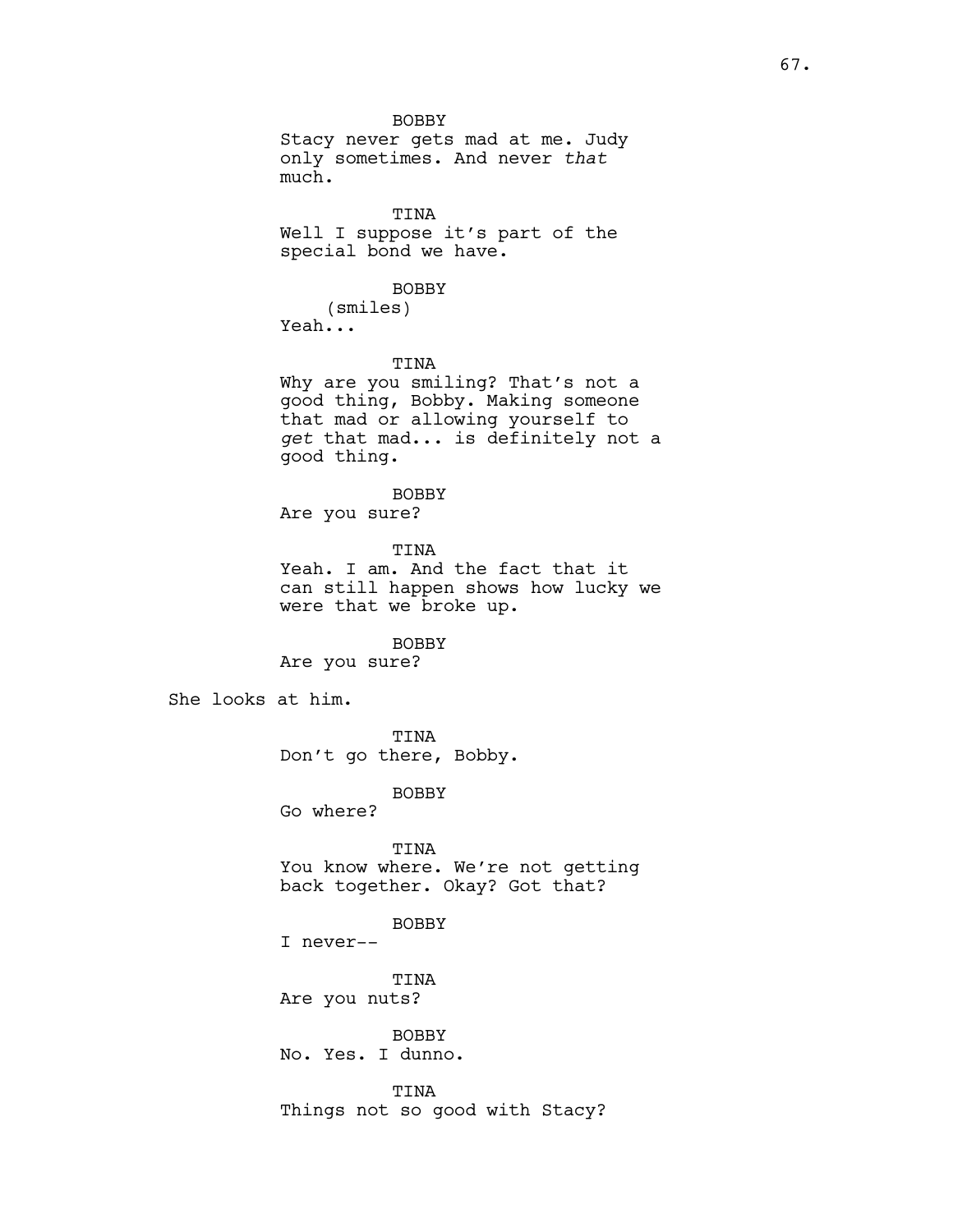BOBBY They're okay. I don't know.

TINA What don't you know?

BOBBY How things are with her. I never notice.

TINA What a weird thing to say.

BOBBY I mean it's pretty much the same every day. She goes off to work and so do I. Then we come home and... eat. Then there's sex. Or tv.

TINA That's a choice? Sex or tv? It can't be both?

BOBBY You mean do we watch porn while we're fucking?

TINA No that's not what I-- Jesus. Why would I be asking you that?

BOBBY Sometimes we go bowling with her family.

TINA

You bowl?

BOBBY Not very well.

TINA But you bowl. Wow.

BOBBY You think that's a big deal.

TINA You hated bowling. Even the thought of it.

BOBBY Yeah well-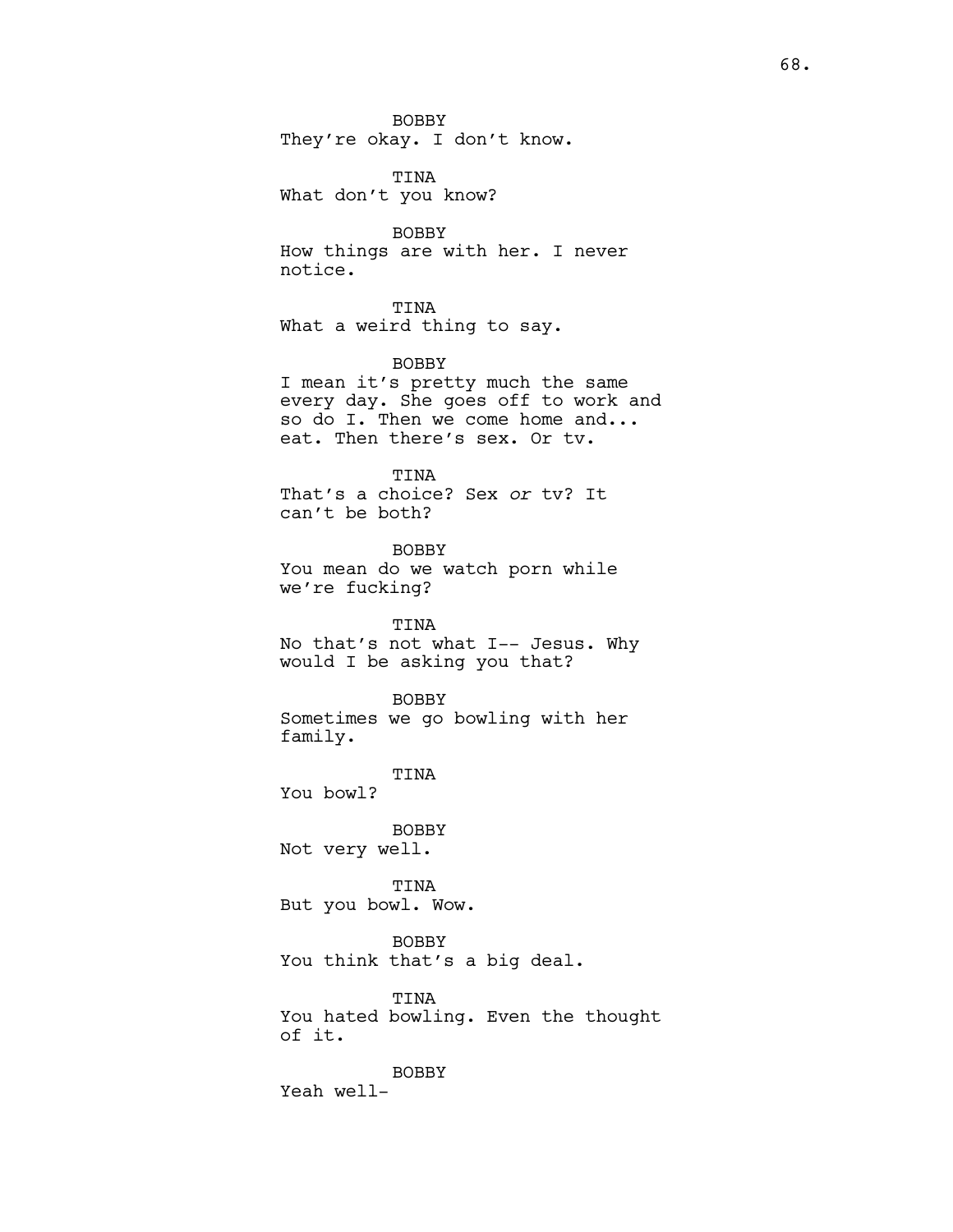TINA I think you've compromised your principles, Robert.

BOBBY

Come on.

TINA At least Trudy, sorry Judy had half a brain.

# BOBBY

Just because Stacy bowls doesn't mean she's--

TINA No, sorry. You've definitely moved in a downward direction with this chick.

**BOBBY** Yeah. I moved down. Right.

TINA

Definitely.

BOBBY But you moved up.

TINA We weren't talking about me,

### BOBBY

We are now. Did you leave Harry for Kyle? Did you fuck yourself into a better lifestyle, Tina?

She is just looking at him.

TINA Kyle put me through school.

BOBBY I thought that was Harry.

TINA Did I say that. No. Harry just helped me get away from you. I got my degree because of Kyle.

#### BOBBY

So the answer is yes. You fucked your way into an even better situation.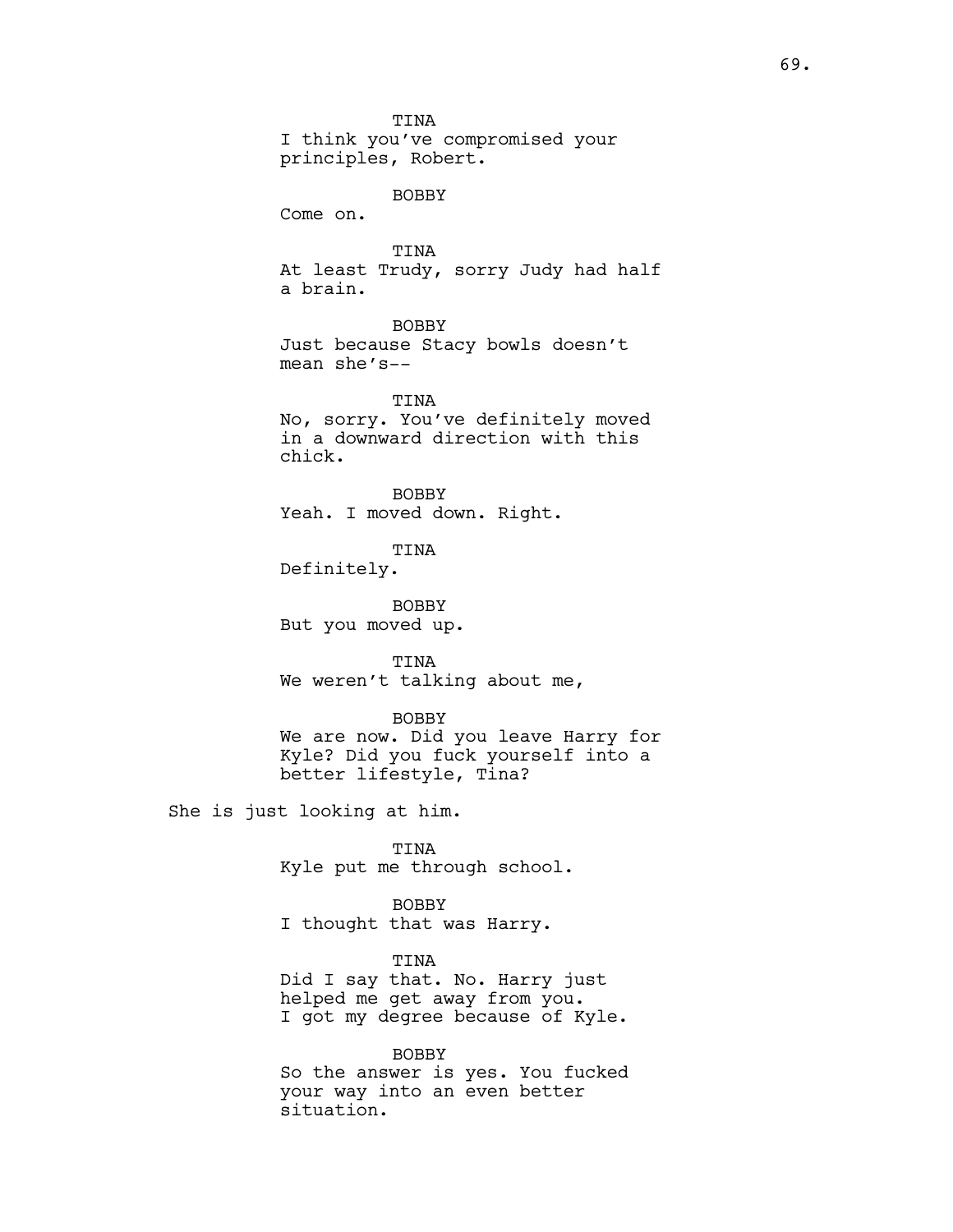Harry had his financial ups and downs. I wanted more security for the girls. With Kyle I never had to worry about them having the things they needed. Or even the things they didn't need. They could have some stuff that just made life a little more fun.

BOBBY And you too. You got stuff too.

TINA Which I didn't need. Which I never cared about.

BOBBY

Sure.

TINA Its the truth.

# BOBBY

Okay...

TINA (standing) It's the fucking truth.

### BOBBY

Are you about to try kicking me in the crotch again? Because I'm ready for you. And if you try that shit again you'll be the one who gets hurt.

**TINA** Was that a threat?

BOBBY

I'm just saying...

# TINA

You'd hit me? After all this time you'd actually lay hands on me. Really?

BOBBY I don't... No. No!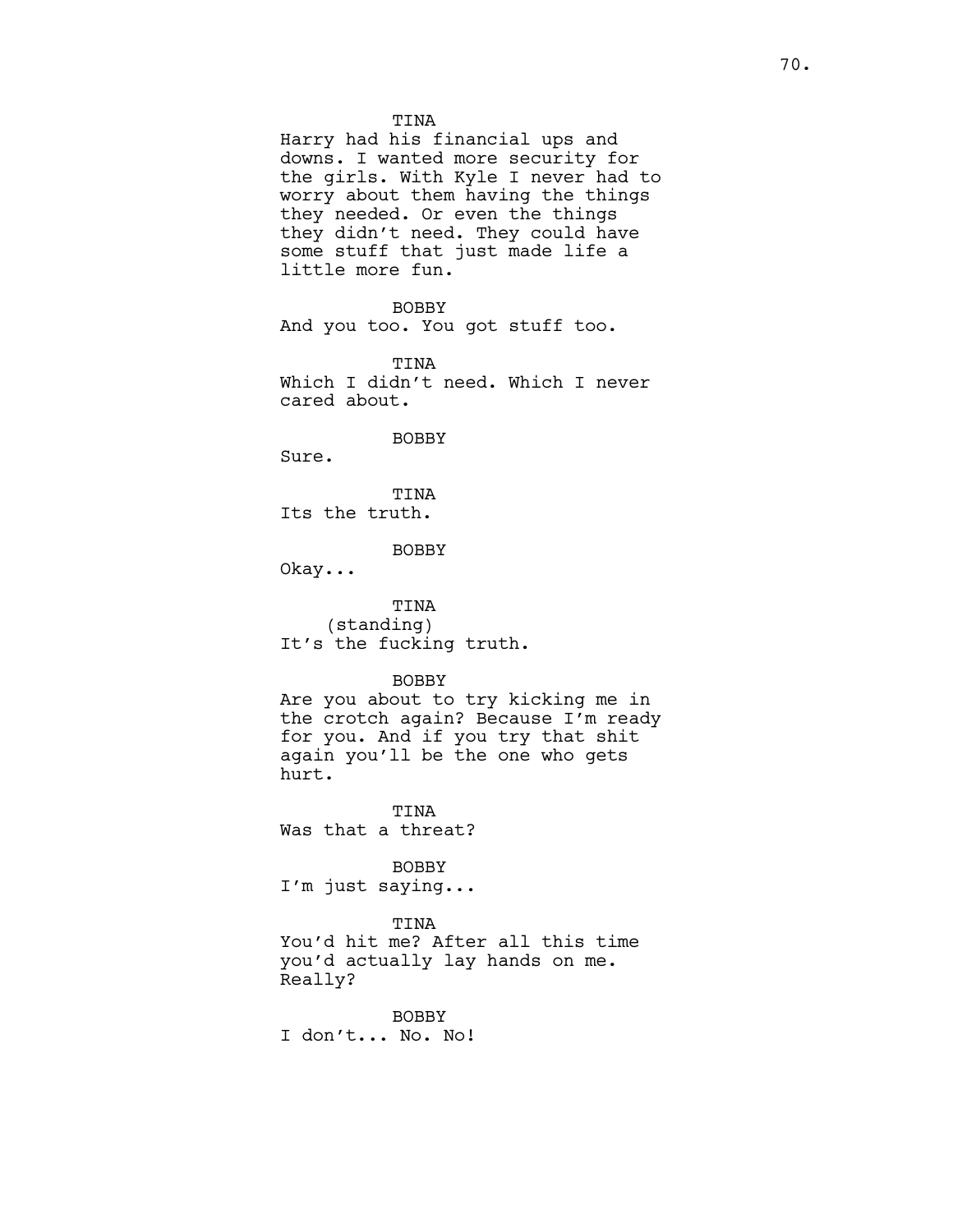TINA

Right. Because if that gets added to all the other things you did, well that would be the end.

BOBBY

Of what?

# TINA

Of us.

BOBBY You mean you'd be willing to end something that's already ended.

TINA I'd make sure you'd never see the girls again.

BOBBY Okay that's stupid.

TINA

Why?

BOBBY You don't need to threaten me for something I never did.

TINA You said I'd get hurt.

# BOBBY

I was trying to scare you. No one wants to be kicked in the balls... I mean I was supposed to just stand there and hope you kept missing? So... I tried to scare you.

TINA

You didn't.

# BOBBY

I think I did.

TINA

Not really. You never scared me that way. Just about every other way but not like that.

BOBBY

Every other way?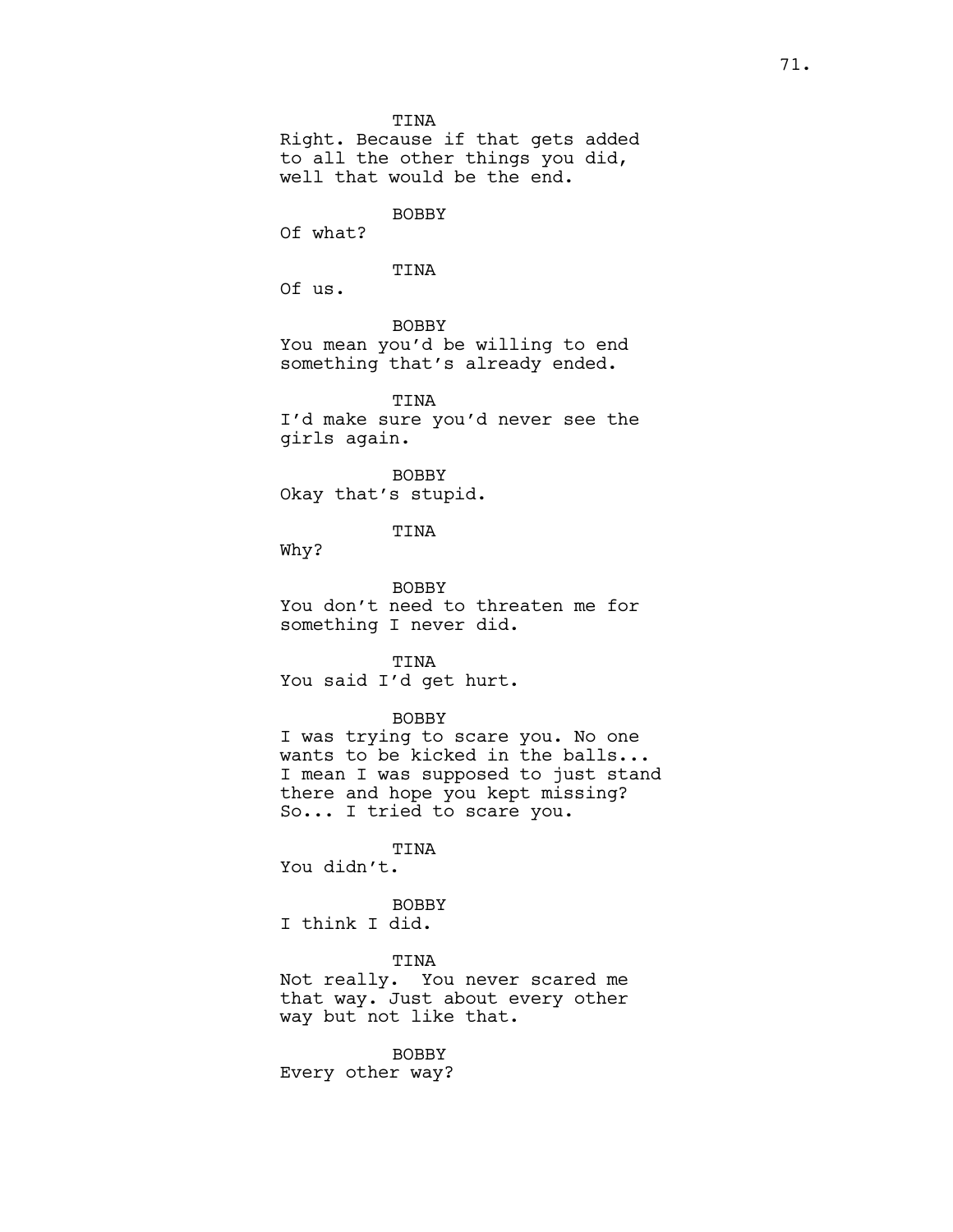TINA

I was scared of having to live on the street, for example.

BOBBY I would have never have let that happen.

TINA

Well we came close to it too many times. And pretty close to starving to death as well.

**BOBBY** Starving to death? No way.

# TINA

Well that's what happens when there's no food. And one of us has lost another job. And there aren't any fairies out there dropping baskets of goodies at our door.

BOBBY No. But there were foodbanks.

TINA Yeah, that was your fallback. Like I ever would have agreed to it.

#### BOBBY

I know. But that was just... stupid.

TINA

Stupid...

BOBBY Well what are they for if people don't want to use them just because--

# TINA

Because they're ashamed! No No. It never would have happened. I would have killed you all in your sleep and then walked into traffic.

BOBBY Like hell you would have.

TINA That was the plan. Just like that, pal.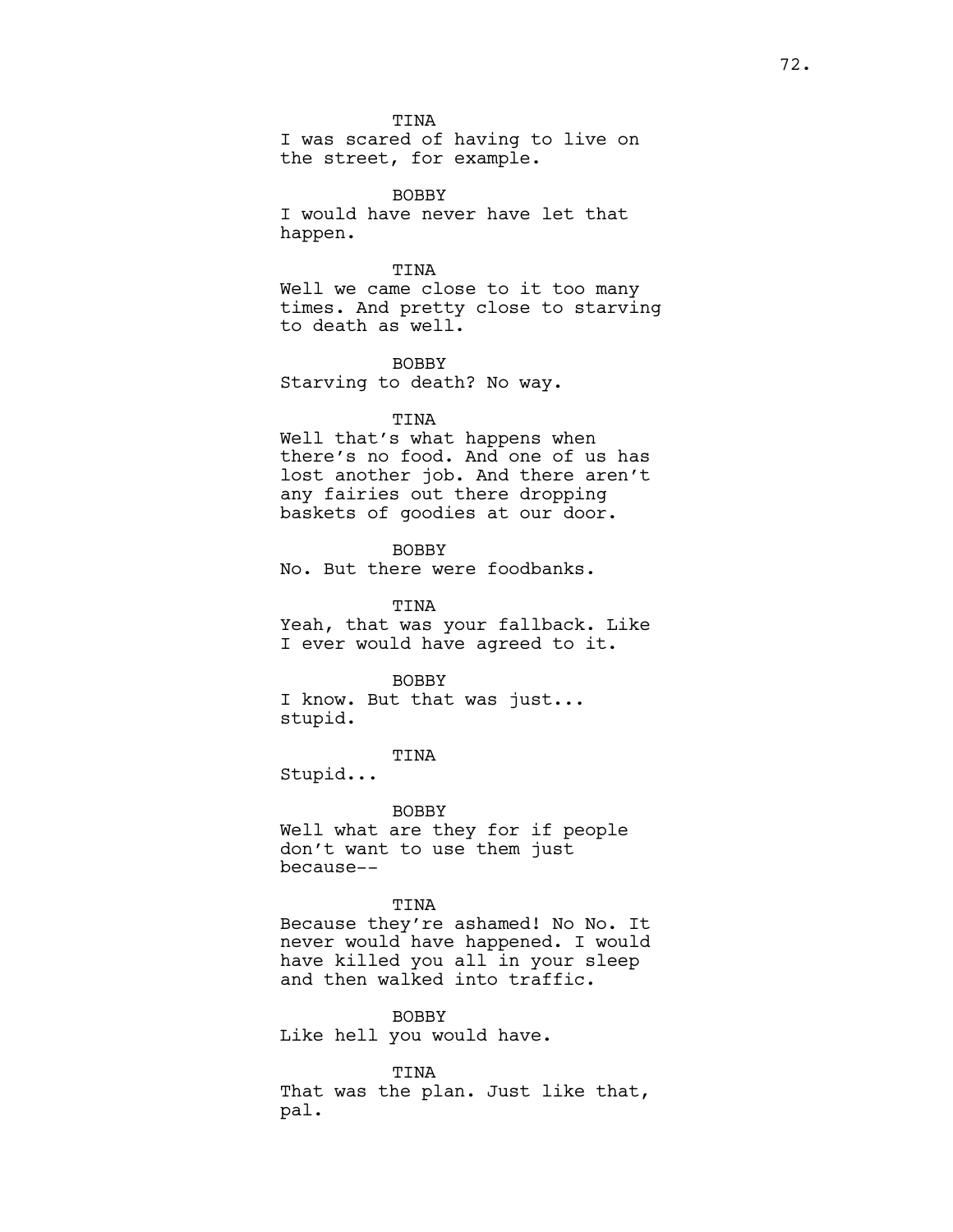Yeah well... good thing that didn't happen then. I mean things were rough for sure. I'm not denying that. And it was mostly my fault. I said that too. I mean I wrote about it. But thinking you'd just--

#### TINA

Really? You wrote about it being mostly your fault?

BOBBY Well it seemed too important to leave out. All that potato soup we ate.

TINA Did you try to make it funny?

#### BOBBY

I didn't try to make it anything. It's just what it was.

**TINA** You should take that out too. No one will like it. They'll just think--

# BOBBY

If I keep taking those things out, there won't be much left.

TINA

Yeah... Okay fuck it. Let them think whatever they want.

BOBBY It probably won't get... printed anyway.

#### TINA

That's true. I mean the more I hear about what's in it...

# BOBBY

(sitting) Look maybe if I chipped in a lot more... spent more time with the girls, you wouldn't have to go away.

TINA Yeah, but there's something else.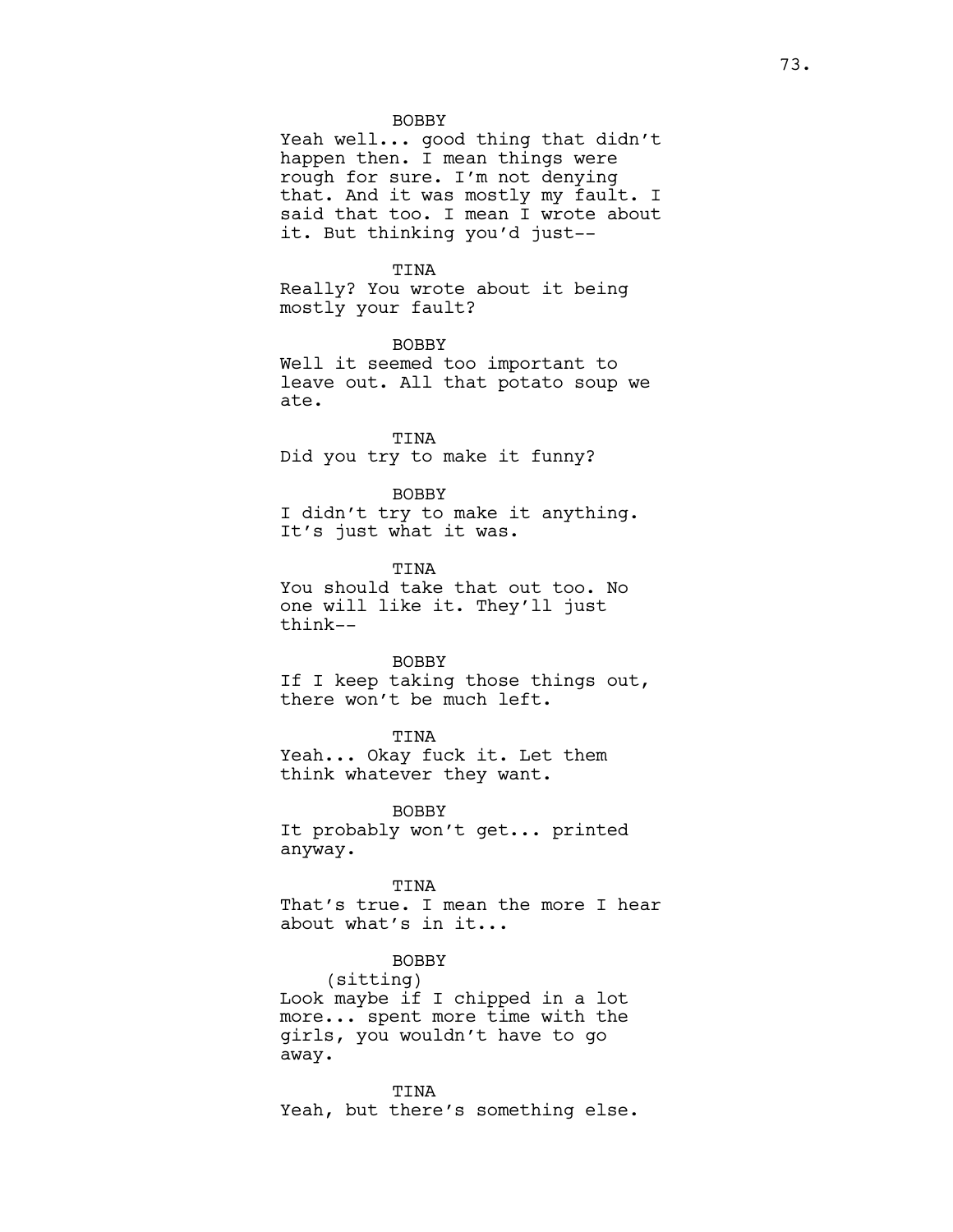Like?

Tina reaches into her pocket. Takes out three different pill bottles.

> TINA I'm tired of hiding these. (off his look) Three different doctors. Three different prescriptions.

> > BOBBY

What for?

TINA Well right now to get me through the day.

BOBBY

Meaning?

TINA Meaning I take a reasonable amount for the time being. But all together, all at once... And I'm outta here.

BOBBY Outta here. You mean...

TINA

Yeah...

BOBBY

No.

TINA Don't say no. You can say anything else. But "no" sounds like an order. You don't get to say if I can take my life. No one does.

BOBBY

It's not fair.

TINA

You mean to our daughters. I know. But there you go. Life sucks. Life can really overdo it, if you know what I mean.

BOBBY Have you talked to anyone?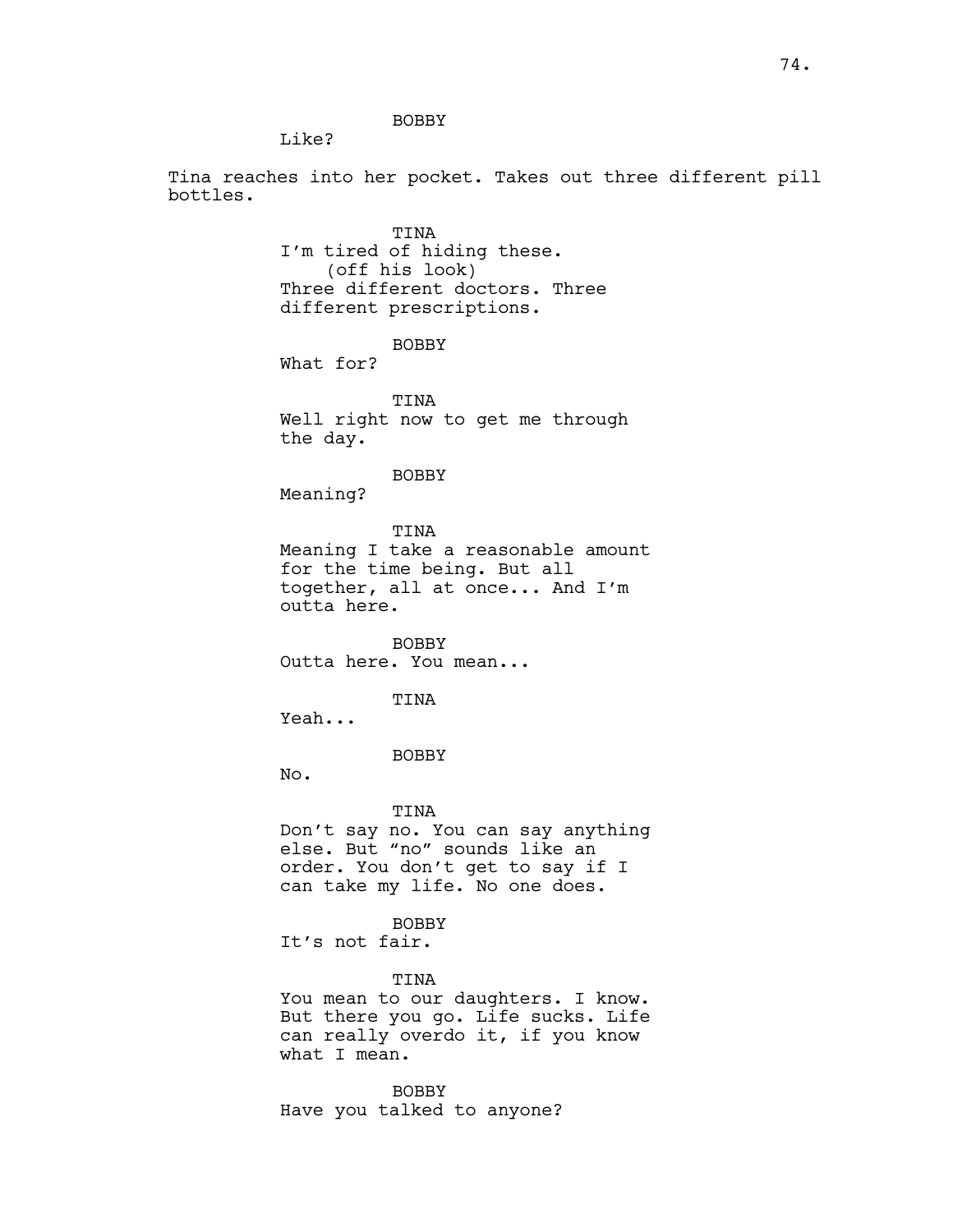TINA Well those doctors...

BOBBY And they didn't help?

TINA (off the pills) Sure they did. And God bless them for it. (off his look) Oh you mean besides giving me these. Didn't they give me a reason to live? Not their job, pal. In fact, after I told one of them about my life and how I felt about what a less than great adventure it's been, I think he was actually in favour of me ending it all.

**BOBBY** That's bullshit.

TINA Ya think? Well maybe I was just not listening closely.

BOBBY What did he actually say?

TINA Whatever. He actually said whatever. A lot.

BOBBY Well maybe he was just--

TINA At a loss for words. (shrugs) Whatever.

**BOBBY** So this place you're going to...

# TINA

Is it for rehab? In part. I mean they offer that. But that's not what I'm looking for. I mean I'm not sure I'm worth the effort ... Do you understand what I'm telling you Bobby? Are you getting how bad it is with me.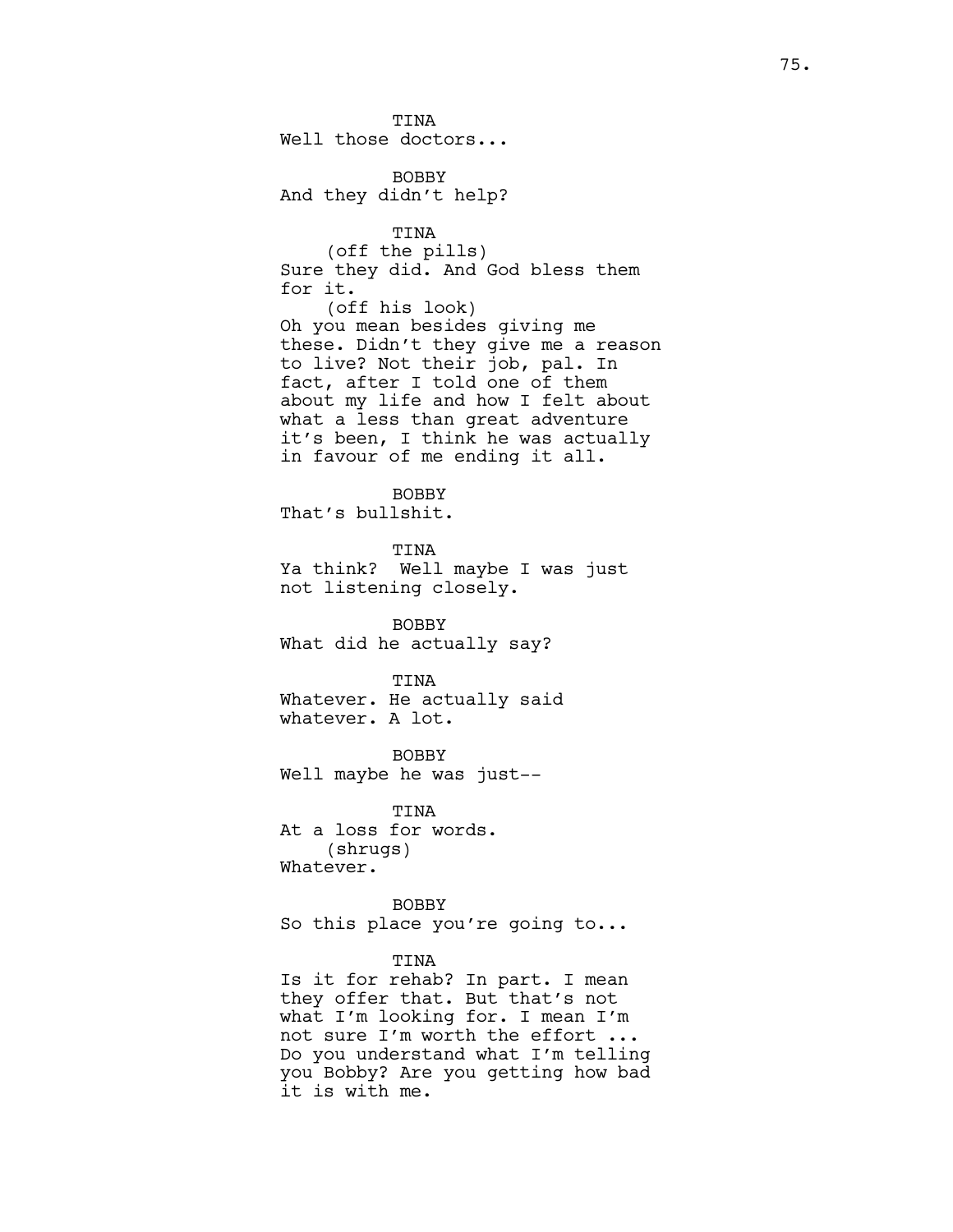BOBBY I thought about killing myself once.

TINA No you didn't.

# BOBBY

When we were all in that last basement apartment. That dark little hole. I thought if I got life insurance then made it look like an accident that you guys would probably be okay.

TINA

Really?

BOBBY

Yeah...

TINA But that was just a thought.

**BOBBY** 

No. But we didn't have enough money to afford life insurance anyway so--

TINA

You must have been pretty depressed. You never came across that way. You were always... just...

BOBBY

Kinda out of it. But that time I wasn't depressed or out of it. I just thought it was a good idea ... It's not about money now though, is it? Kyle didn't fuck you over like that too, did he.

TINA

No I got to keep the house. The girls will have that. So no, it's not about the money. Which is pretty funny... because so much of what brought me to all this was. Money and everything about not having it. My mother's situation... Money might have helped keep her stay alive longer. I mean who knows how all that affected her.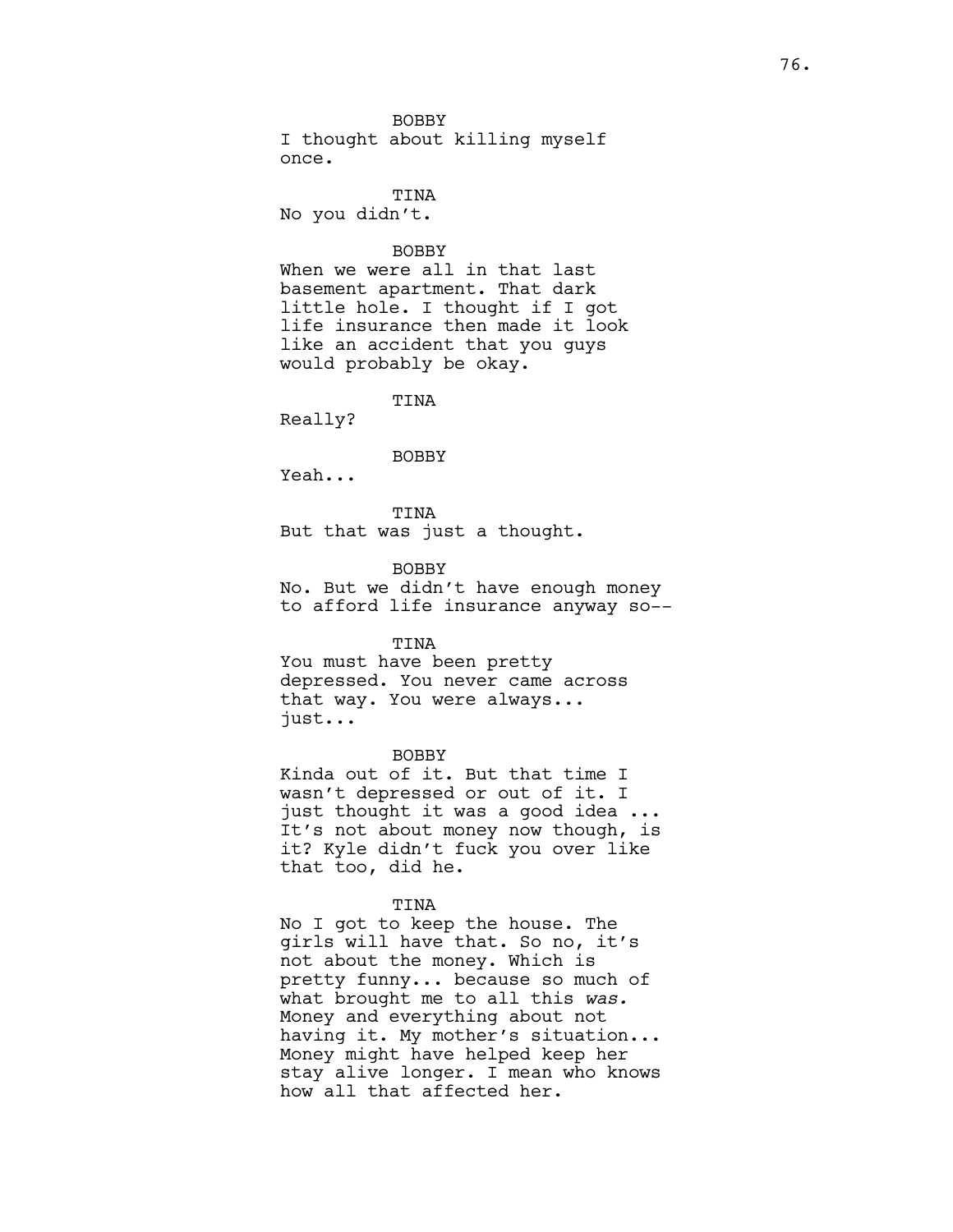Could it be that you're just ...tired?

#### TINA

Sure. But not in a way that getting more sleep is going to help. So are you willing to do this for me?

#### BOBBY

You're talking about being there for the girls now.

#### TINA

What else would I-- Oh you thought I might need you to assist me if I decided to take my little friends here all at once. Not to worry. I can handle that if it comes to it. You take a few stiff drinks then start swallowing...

#### BOBBY

So you've really thought about this. You're fucking serious.

# TINA

Yeah. So about our daughters... there are some important things to be on the watch for. Ally works too hard, for example. You need to make her relax sometimes. Encourage her to do her homework in front of the tv.

BOBBY

You're kidding.

#### TINA

Trust me. She could do it while she was skydiving and still get an A. And Holly is going to be under all this pressure to get into the right university. Some of it's real. But you have to keep reminding her that it's not that important.

# BOBBY

It's not?

TINA Well it kinda is. But she can't let it... paralyze her. (MORE)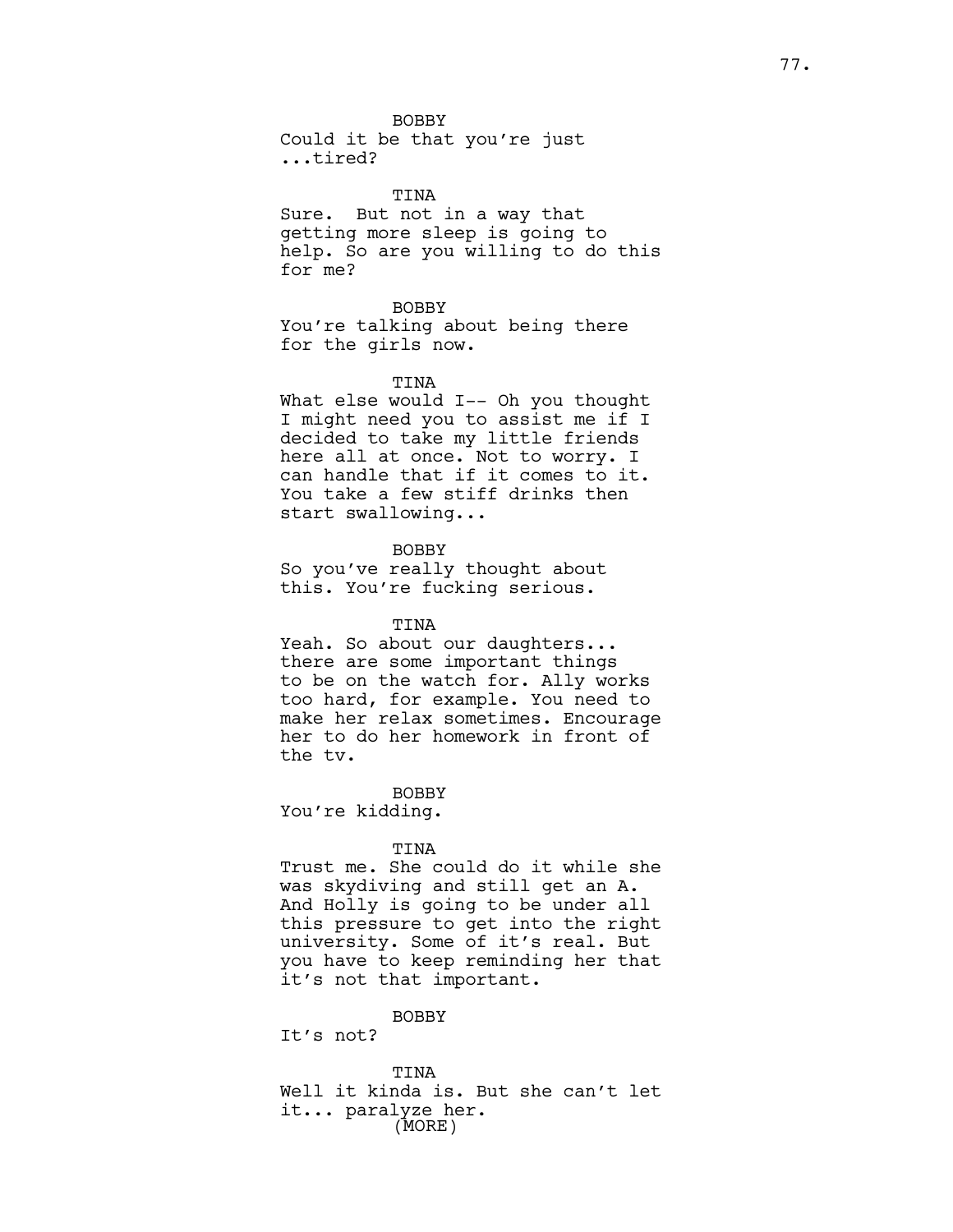# TINA (CONT'D)

The pressure they're putting these kids under about all that stuff is way too much. What's a degree worth now anyway? Ask those young people working in Starbucks how many have one, and watch all their hands go up.

#### BOBBY

I never go to Starbucks.

## TINA

You probably will when you become a successful writer though.

**BOBBY** That was a shot, right.

#### TINA

Or maybe a prediction. Just try not to always write about the fucked up, angry and desperate and you stand a chance. But back to the girls. They remember those bad early years. You know, before I slept our way out of it... so I think that's one reason they work so hard. You can't dismiss that. If you talk to them about it, you can't poo-poo that because it happened. And it happened to them. But at the same time...

BOBBY

There's a limit. Got it. They to keep moving on.

TINA Right. Also... boys. Boys are an issue.

BOBBY

Yeah...

TINA Not for you. For them. You can't pull any of that protective father shit.

# BOBBY

Meaning what?

TINA They're not your little princesses.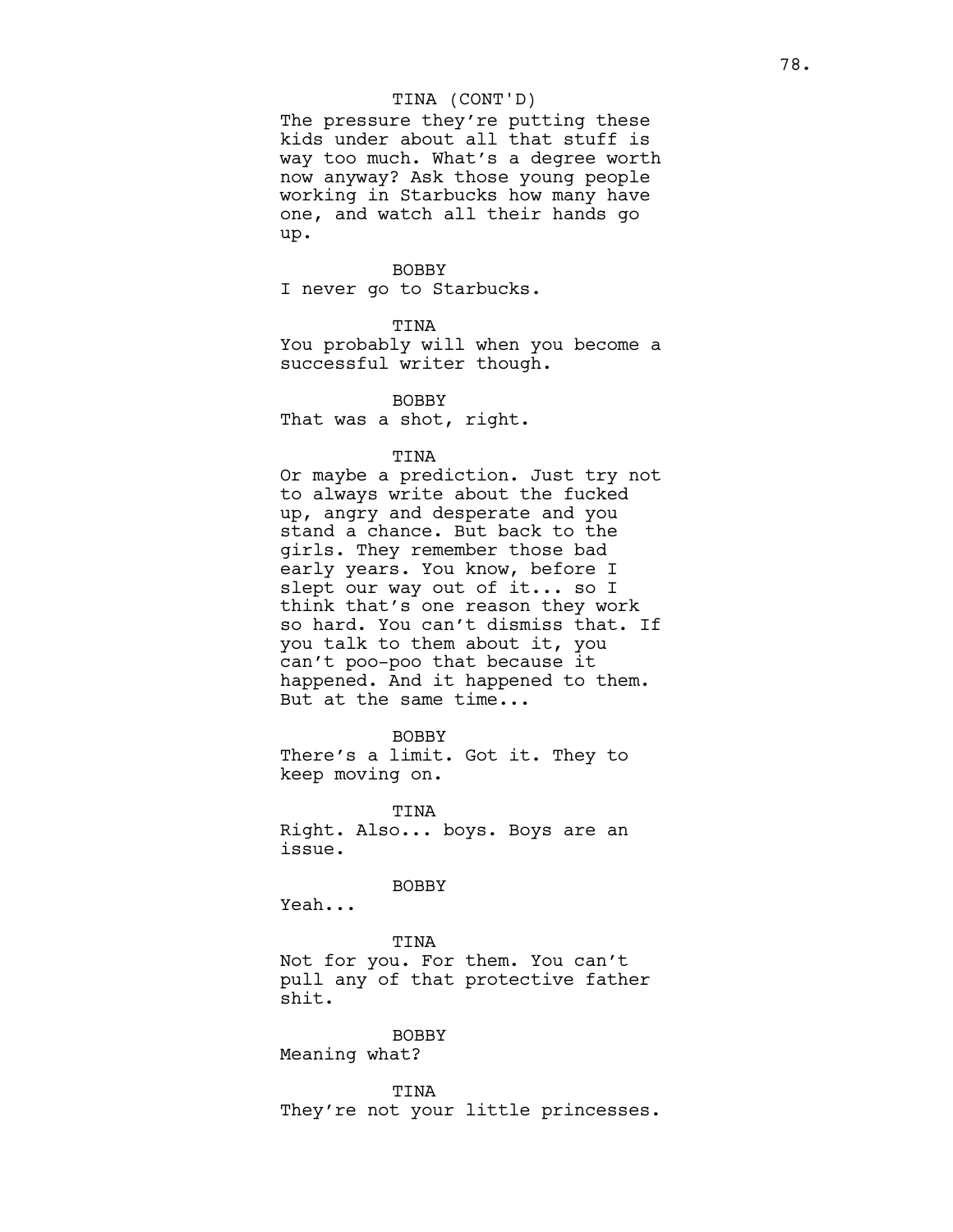I've never treated them like that.

TINA

Wait until you stumble on to some guy drooling and feeling one of them up.

#### BOBBY

Jesus...

# TINA

Remind you of someone? You couldn't keep your hands off me for the first four or five years. You and tits, man. You ever get over that?

#### BOBBY

Not entirely. But don't worry. If I see them with anyone who reminds me of myself even a little, I'll--

TINA

Spring into action. Got it. But since you brought it up, that should actually be anyone a little like you or anyone of your idiot friends, okay.

#### BOBBY

Okay. Sure.

## TINA

They both have pretty good senses about that stuff. But there are still a fair amount of parent foolers out there, so stay alert.

BOBBY

What about curfews?

#### TINA

You know they have them, right.

#### BOBBY

Yeah but I was thinking of making it earlier.

TINA How much earlier?

BOBBY Eight. Eight-thirty.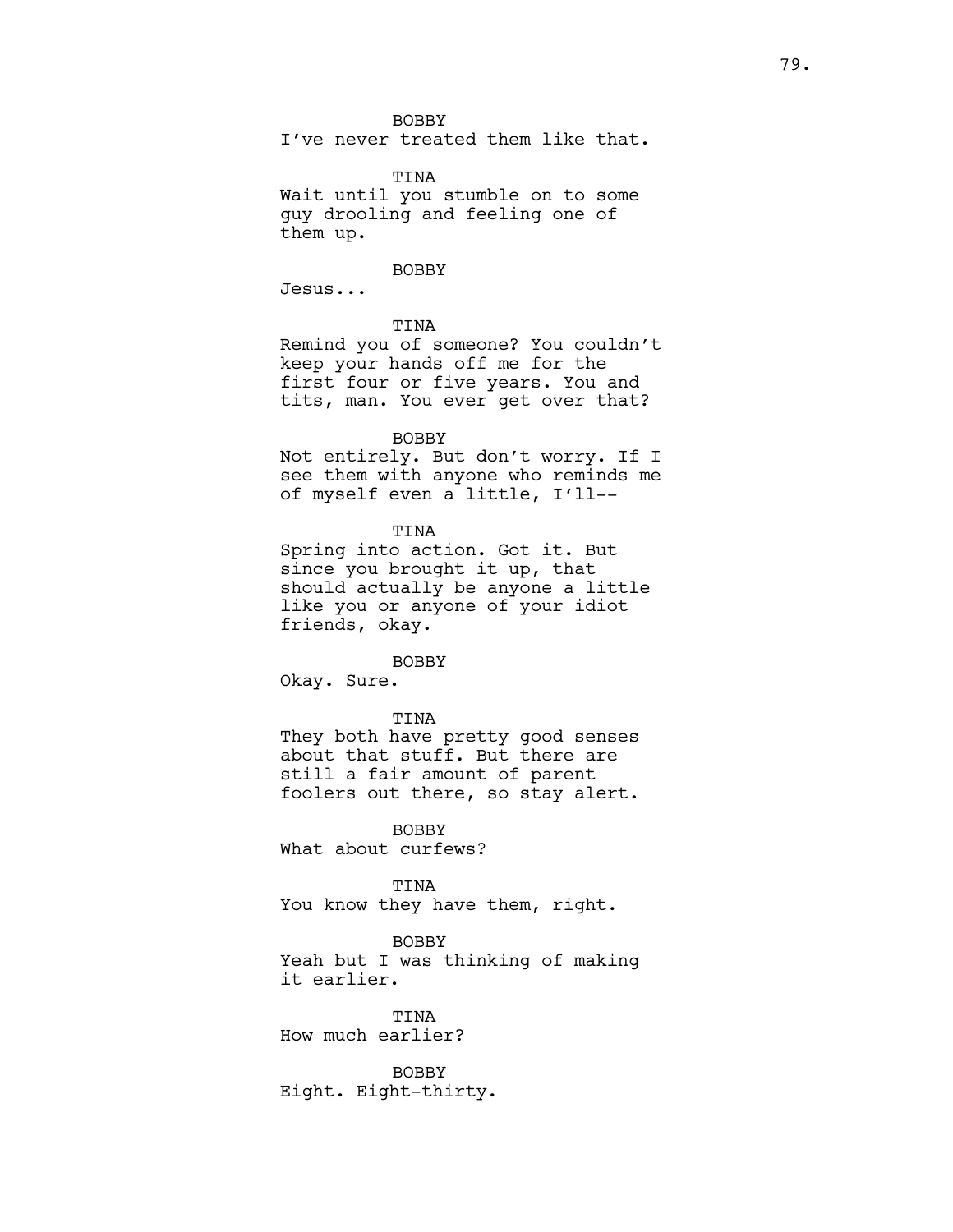TINA Jesus. Eight-thirty? What's wrong with you?

BOBBY Just for awhile. Until I get more relaxed about being in charge.

TINA Bobby. If you say eight-thirty, they'll just laugh at you.

BOBBY They already laugh at me.

# TINA

With affection and understanding. You say that and you'll notice an immediate change. Also, it might be better if you didn't think about being "in charge."

BOBBY

Too much pressure, right,

TINA On you, you mean.

BOBBY

Yeah...

TINA Talk the curfew issue over with them. They might agree to something a little earlier for awhile... just because they feel sorry for you.

BOBBY

I can accept that.

# TINA

Something else. If they both disappear into one of their rooms at night and don't come out, don't get all worked up. They're not snorting anything. They're just talking. They can talk for hours.

BOBBY

About what?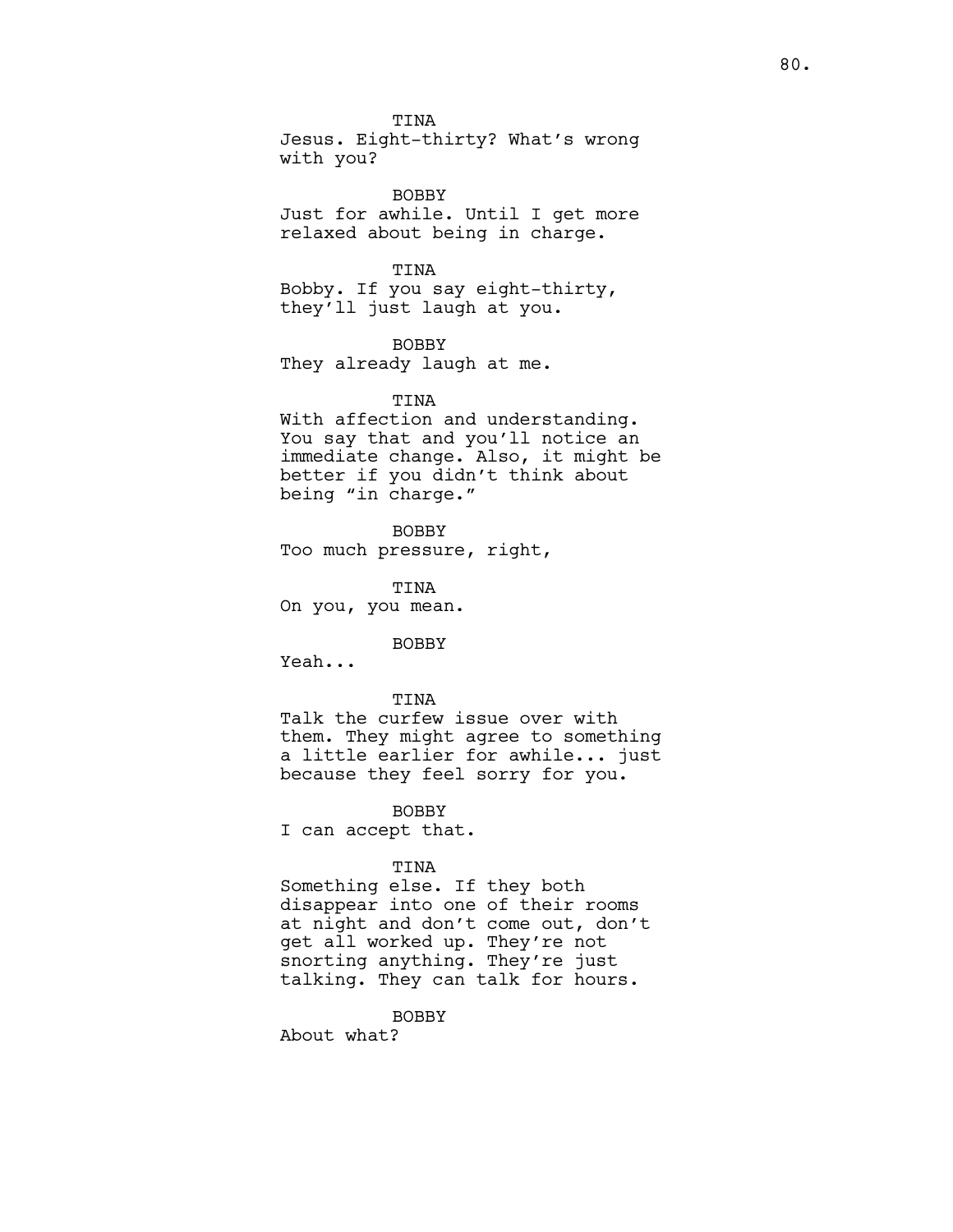TINA That's none of our business. I thought it was mine for awhile, but they straightened me out. I mean Holly did.

BOBBY

How?

TINA

It was kind of ugly. Everyone was making a big deal about being sure you knew what they were up to 24/7. Especially girls on the Internet. So it got me pretty worked up, and one night, they were both in Holly's room, I tried to catch them by surprise, and instead of knocking I just barged in. And when I saw them on their laptops I started yelling some shit about needing to know what they were up to right now! Alison told me she was just messaging friends, but Holly told me it was... none of my business. And she was pretty firm about it. So okay. I got that... kind of. But then she said, "Haven't you got anything better to do with your life than sticking your nose into what your children are doing?" I wasn't working at the time, so I actually didn't. And it hurt. A lot. So... I slapped her. And then she got even mouthier and more hurtful, so I slapped her again.

### BOBBY

Ah, man...

#### TINA

Yeah. And then you know what she did?

BOBBY Slapped you back?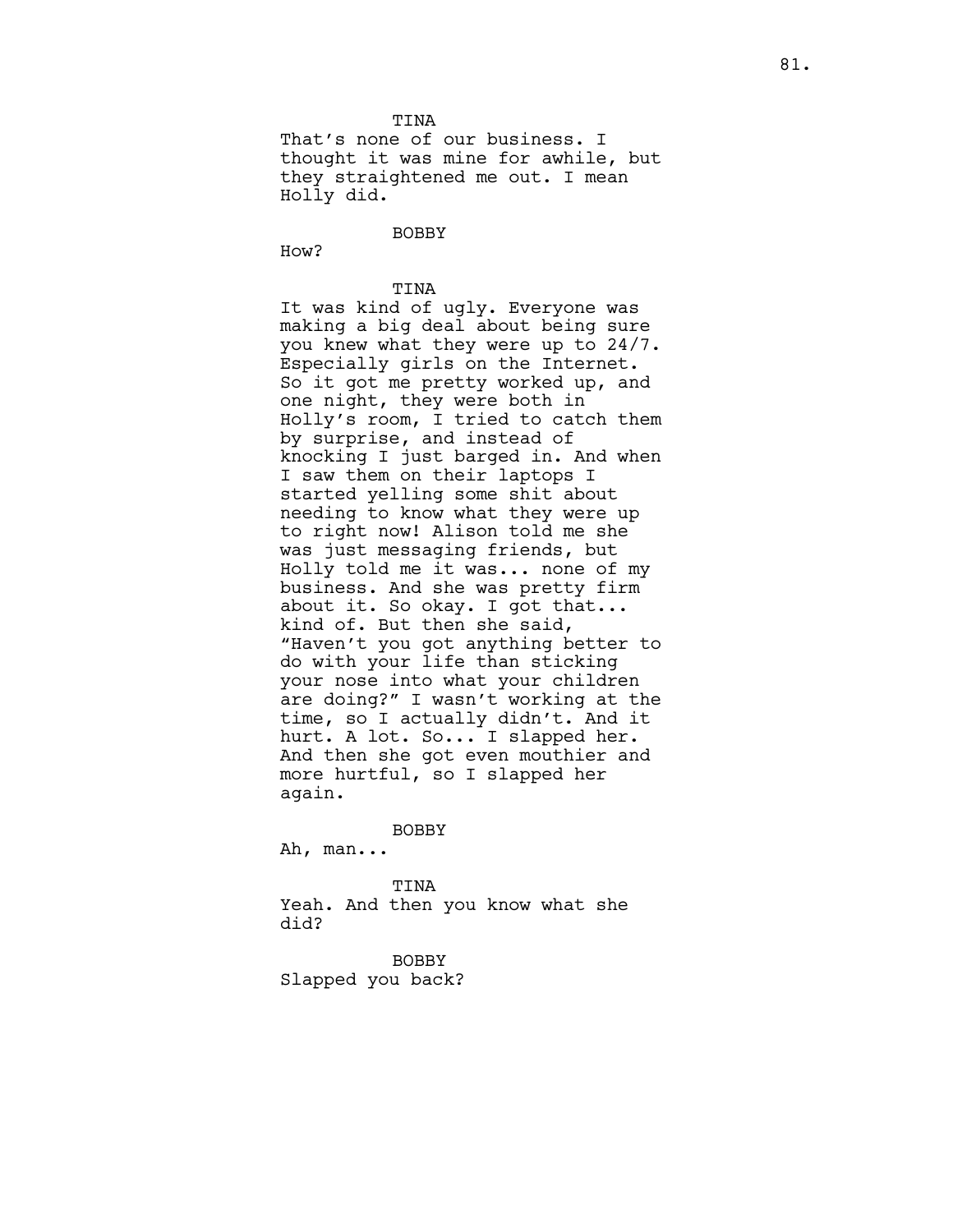## TINA

Something worse. She walked to her door, gestured to the hallway and calmly, very very calmly, said, "You're not welcome in my room anymore, so please leave." And don't return until you're ready to apologize.

# BOBBY

And did you?

# TINA

What? Leave? Oh yeah. Because what the fuck was going on, right. She was talking to me like I should have been talking to her. And as I was walking past her I sort of mumbled that I was sorry.

# **BOBBY**

And that was the end of it...

TINA

You clearly haven't spent enough time with this girl. She told me she didn't believe that I was sorry at all. And that I should only come back when I meant it.

## BOBBY

Fuck me.

TINA

Yeah. So no messing around with the first born. I'm just telling you.

**BOBBY** I'm a little scared now.

TINA

Alison will make sure she goes easy on you... for awhile at least.

BOBBY

Anything else?

TINA

Yeah. Sex.

BOBBY What about it?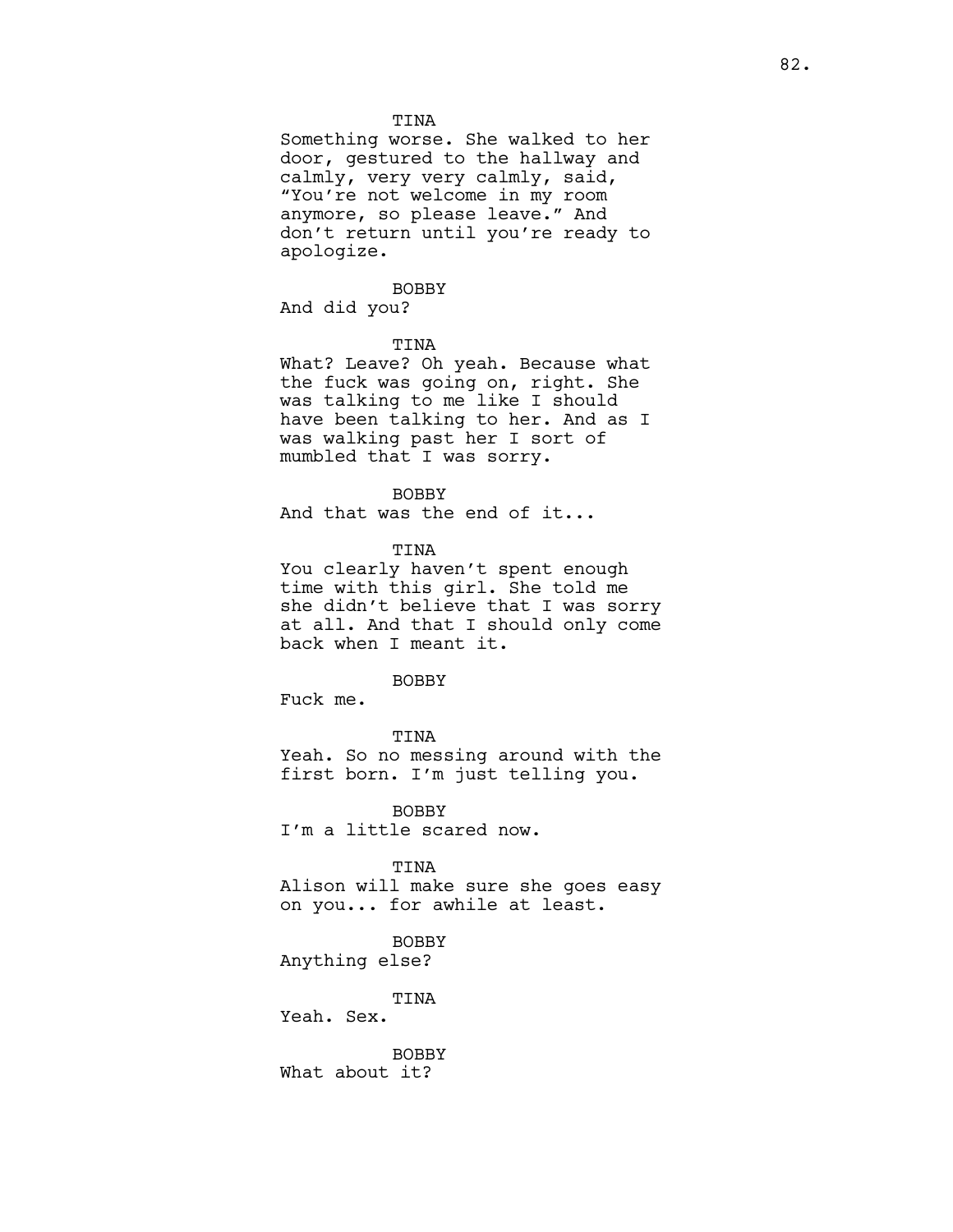TINA They're having it.

BOBBY Both of them?

TINA

Yeah.

BOBBY Alison is only 15.

TINA

That's how old you and I were when we first did it.

BOBBY Except we really didn't.

## TINA

Well I wasn't going to ask her if her guy actually managed to get inside her before he came. I mean basically when you get to that point you're doing it.

BOBBY Do you want me to tell her to stop?

#### TINA

No. I want you to do what I did. Keep reminding her to take precautions.

BOBBY The best precaution is not doing it.

TINA So you've recently joined an evangelical church?

# BOBBY

What?

TINA Look they both know you and I were having sex when we were just as young. Do you want to come across as being full of shit about it?

BOBBY No. But I was using condoms.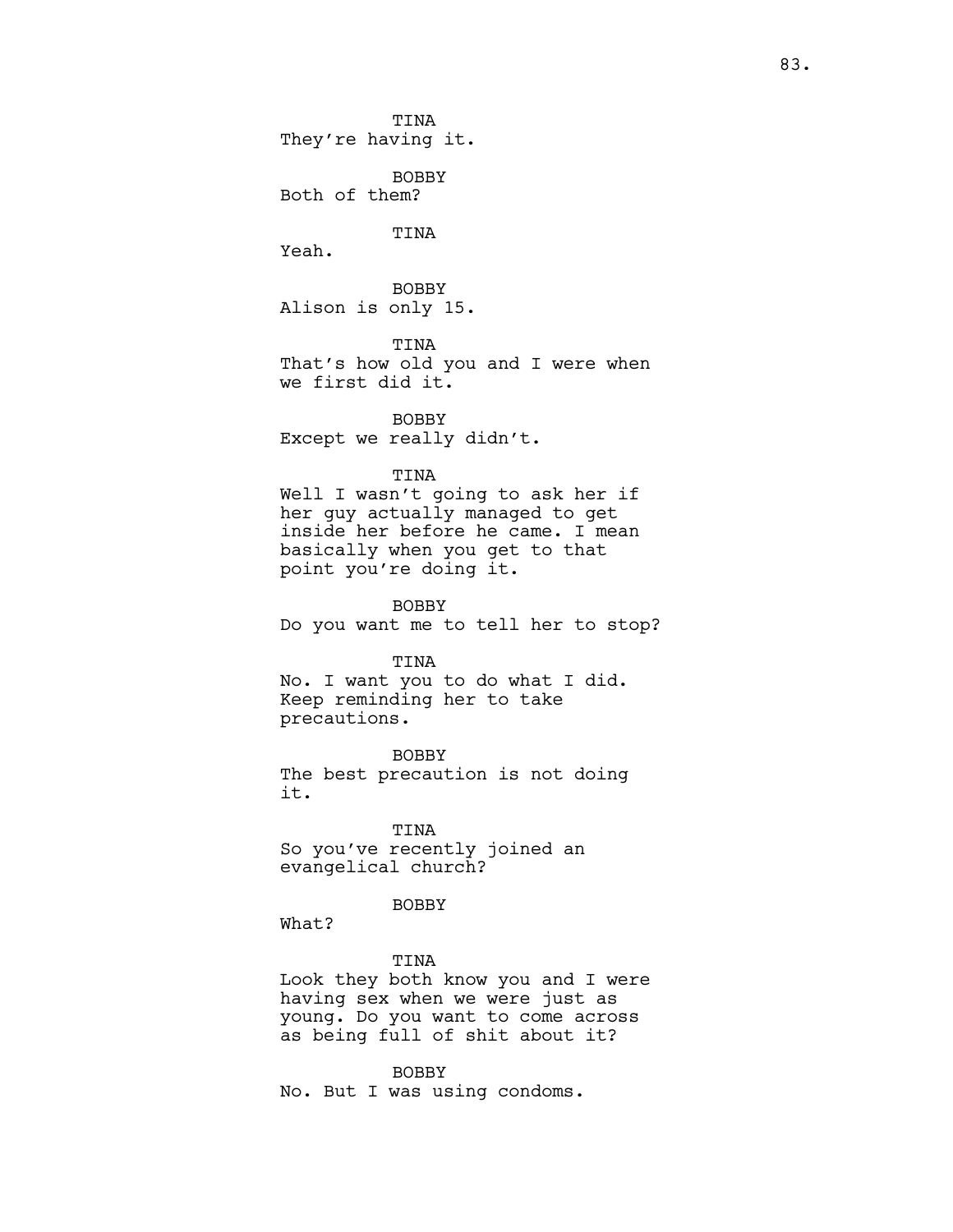TINA

Not very good ones if you remember. But you can add that to the list of protective measures if you want. High quality rubbers.

BOBBY

Yeah. I'll tell her to make sure they-- Who is he anyway? The guy...

TINA

A classmate. His name is Marco.

BOBBY

Marco. Right.

TINA

Right? What's that mean, "right" You'd feel better if his name was John or Peter, would you?

BOBBY

It's just that I know a couple of Marcos.

TINA And they're both players, are they? A couple of complete douches?

BOBBY As a matter of fact, yeah.

TINA Well this one is nice.

BOBBY Okay. And who is Holly doing it with?

TINA

Holly. Yeah. You're gonna have to get your head around this.

BOBBY

What?

TINA She's got a couple of irons in the fire.

BOBBY She's sleeping with two different guys?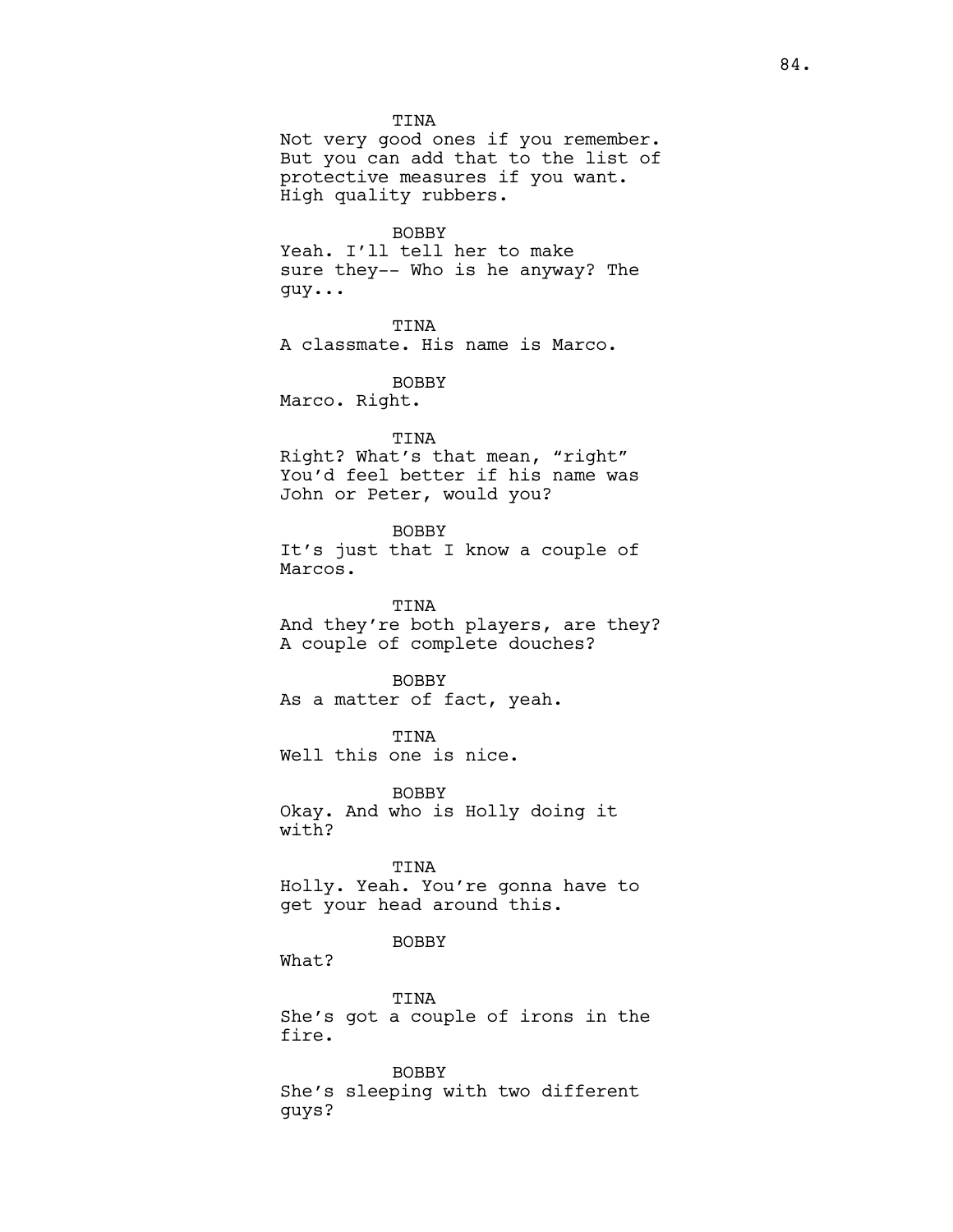TINA No. One guy. One girl. (off his look) It was my idea. I thought it was a good for her to just try both out. BOBBY Why? TINA Because I sensed she wasn't a hundred per cent into the guy. BOBBY It could have just been that particular guy. TINA There were others. And it was just mother's intuition. BOBBY That she was bi? Or gay. TINA Or open to the possibility of both. BOBBY At the same time? TINA Sorry? BOBBY I don't mean one, then the other. I mean like-- TINA Like a... unit? All three together? BOBBY Yeah. But not like a three-way. I mean-- TINA Like always. What made you go there? BOBBY I don't know. TINA

Is that what you wanted for us?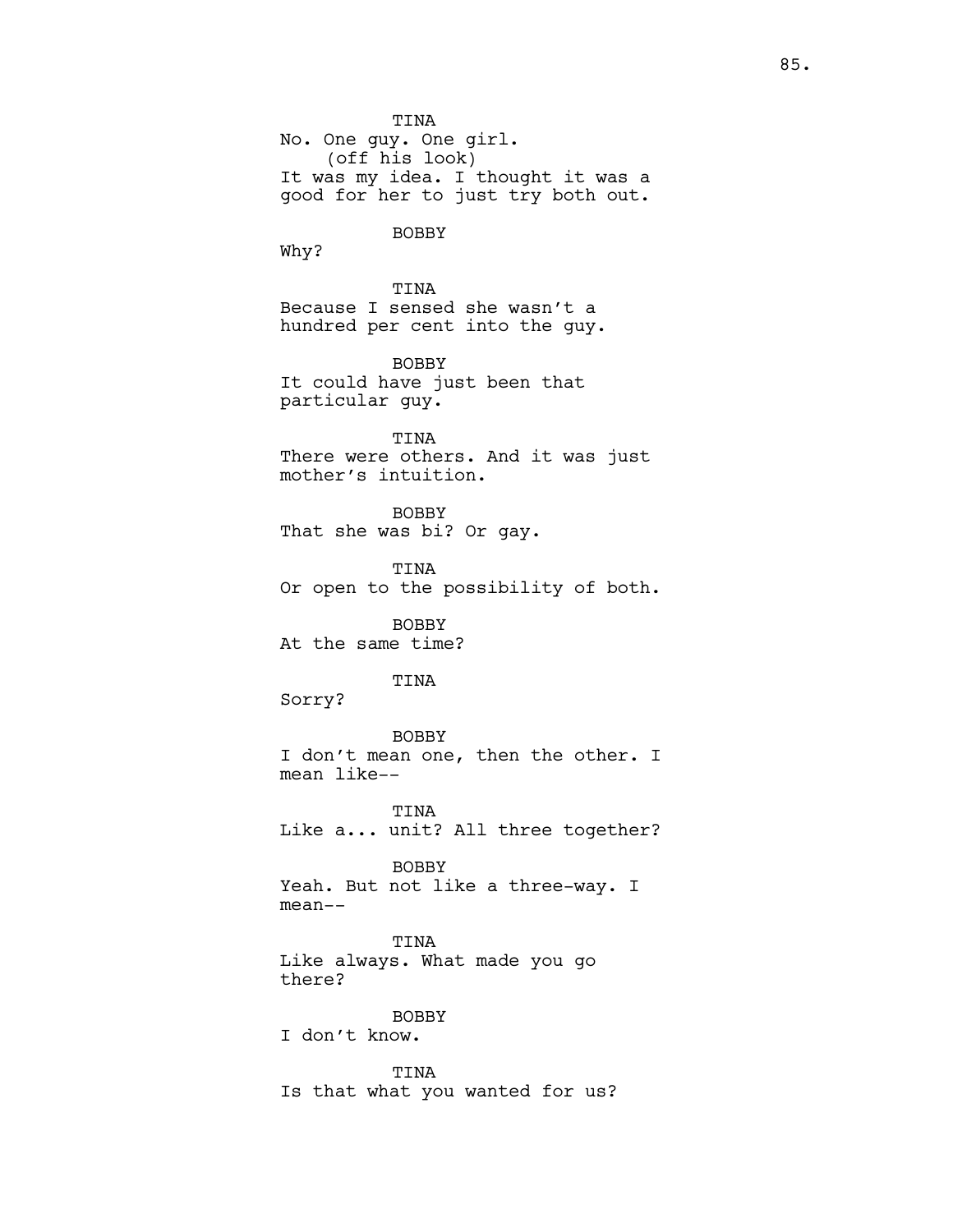BOBBY No... TINA Are you sure? BOBBY Yes. No. Yes... So? TINA So... what? BOBBY Well what am I supposed to do about that? Those... feelings. TINA Nothing. We're not together anymore, Bobby. And even if we were-BOBBY Not my feelings. Holly's... feelings, whatever they are... about all that TINA Just keep making her feel all right about... whatever they are. BOBBY Sure... TINA I mean it. BOBBY I know you do. I'll be... positive. TINA Right. Be positive. Don't try to get away with just looking positive. Actually that should apply to everything you say to them. BOBBY It might be hard. TINA

No harder than it's been for me. Pretending there's nothing wrong when all I actually wanted to do was run away somewhere and maybe just...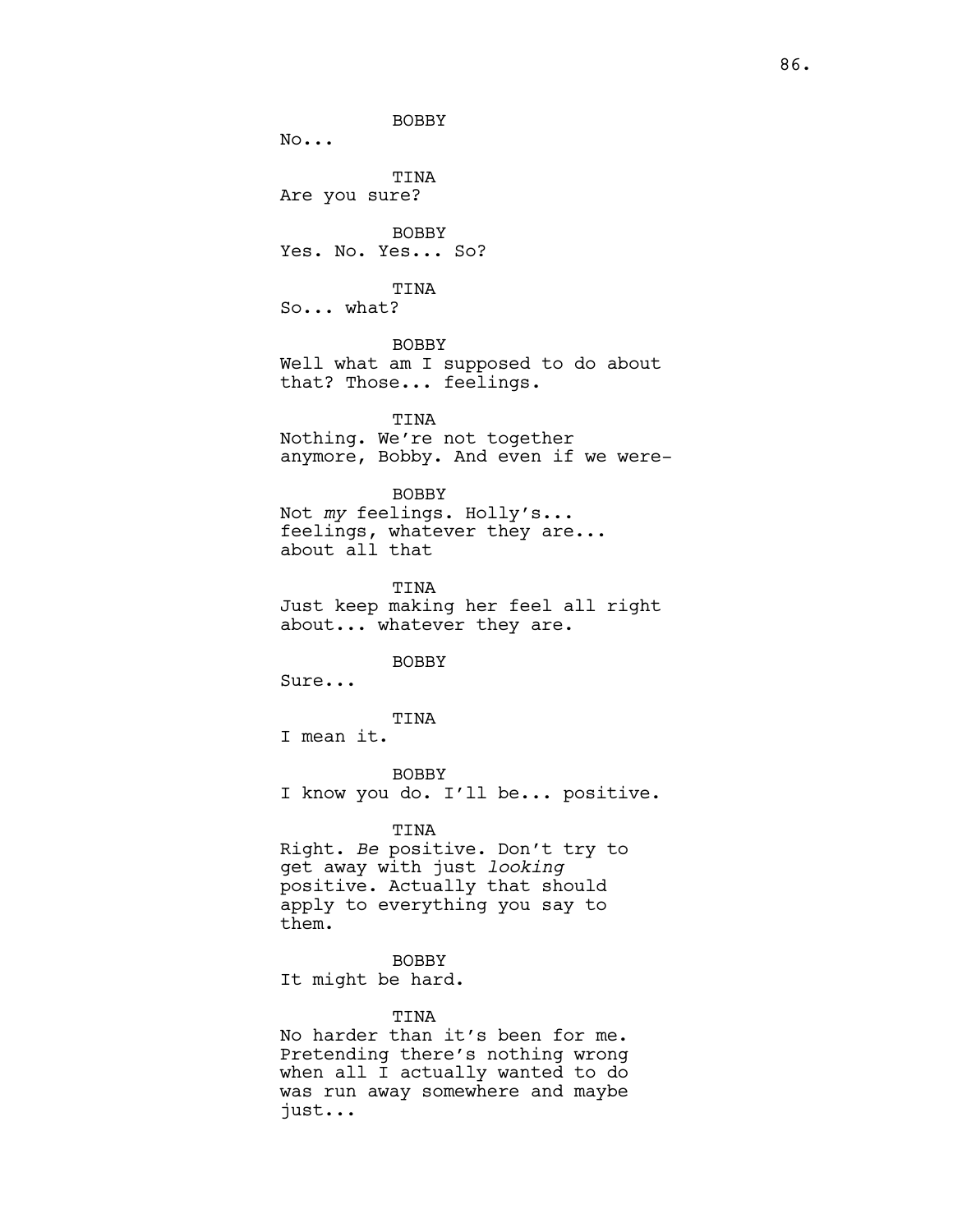Yeah.

TINA

I'm going to keep in touch with them with texts, emails, whatever. And I'll keep doing that.

BOBBY

Pretending.

TINA

Yeah. As much as I can.

BOBBY

But you'll tell me the truth, right. You have to let me know everything that's going on with you. How you're feeling. I mean even if it gets worse.

TINA

Okay.

BOBBY Really. I'll need to know.

TINA You won't be able to do anything.

BOBBY Yeah but I'm used to that.

TINA

Right. So you can at least worry.

BOBBY

I try not to...

# TINA

Just one of your states... being kinda out of it, and then all of a sudden paralyzed by worry, alarm... anxiety. You were even like that in kindergarten.

BOBBY Kindergarten. Right. That's how long we've known each other.

TINA You were in love with me.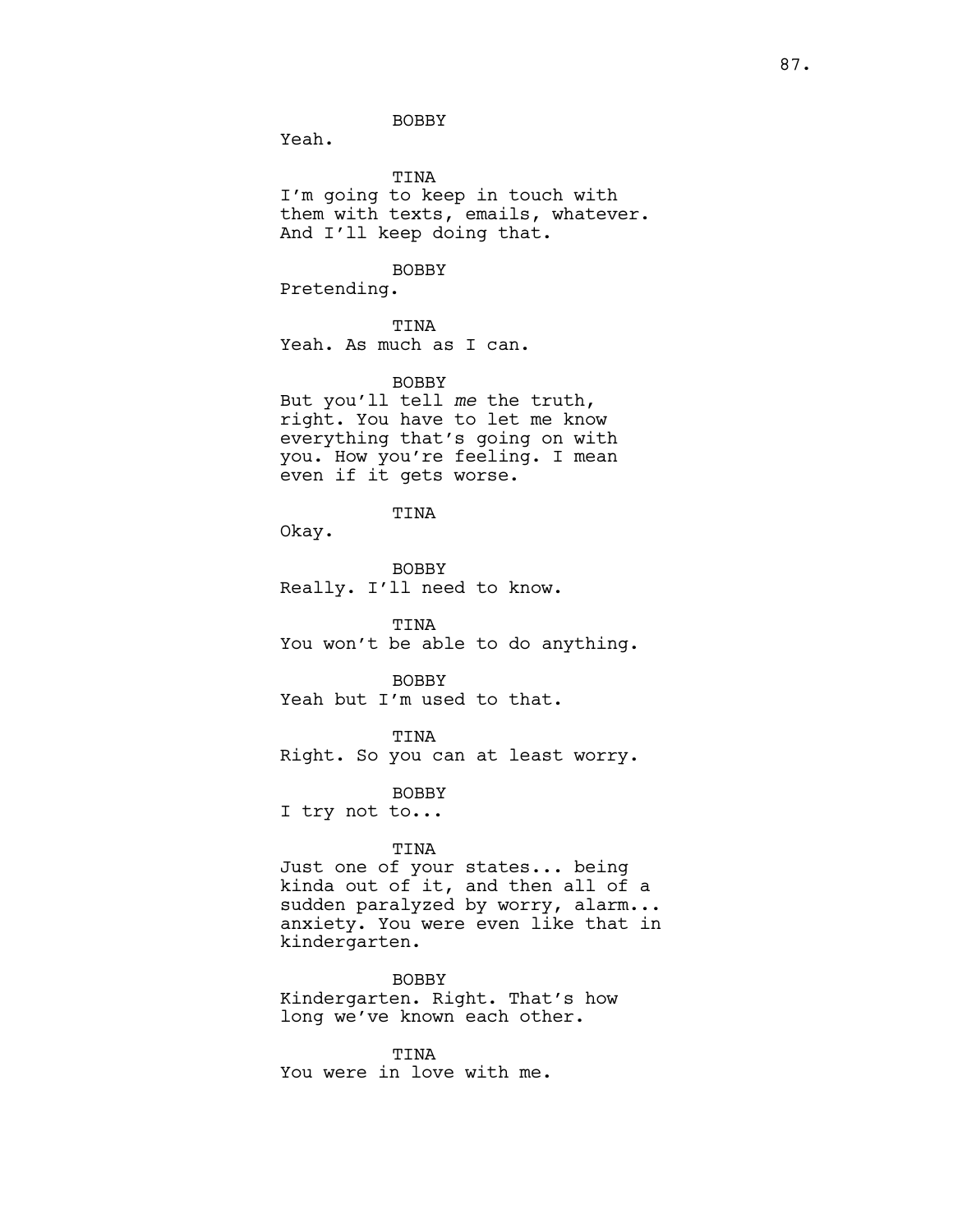I was?

TINA Yeah. You couldn't keep your eyes off me.

BOBBY I was worried about you. You looked scared all the time.

TINA

I was.

BOBBY Because of your mum...

TINA

Yeah...

She lowers her head. He watches her cry for awhile.

BOBBY You can make it better.

TINA I don't know...

BOBBY

You can. You just go away and make it all better for yourself.

#### TINA

Yeah. One of my shrinks said something about that. He said I didn't have to live today like it was a denial of yesterday.

BOBBY He meant you could just be happy?

TINA

Yeah...

BOBBY Well there you go.

TINA I didn't believe him.

He hugs her. She hugs him back. His cell goes off. He answers.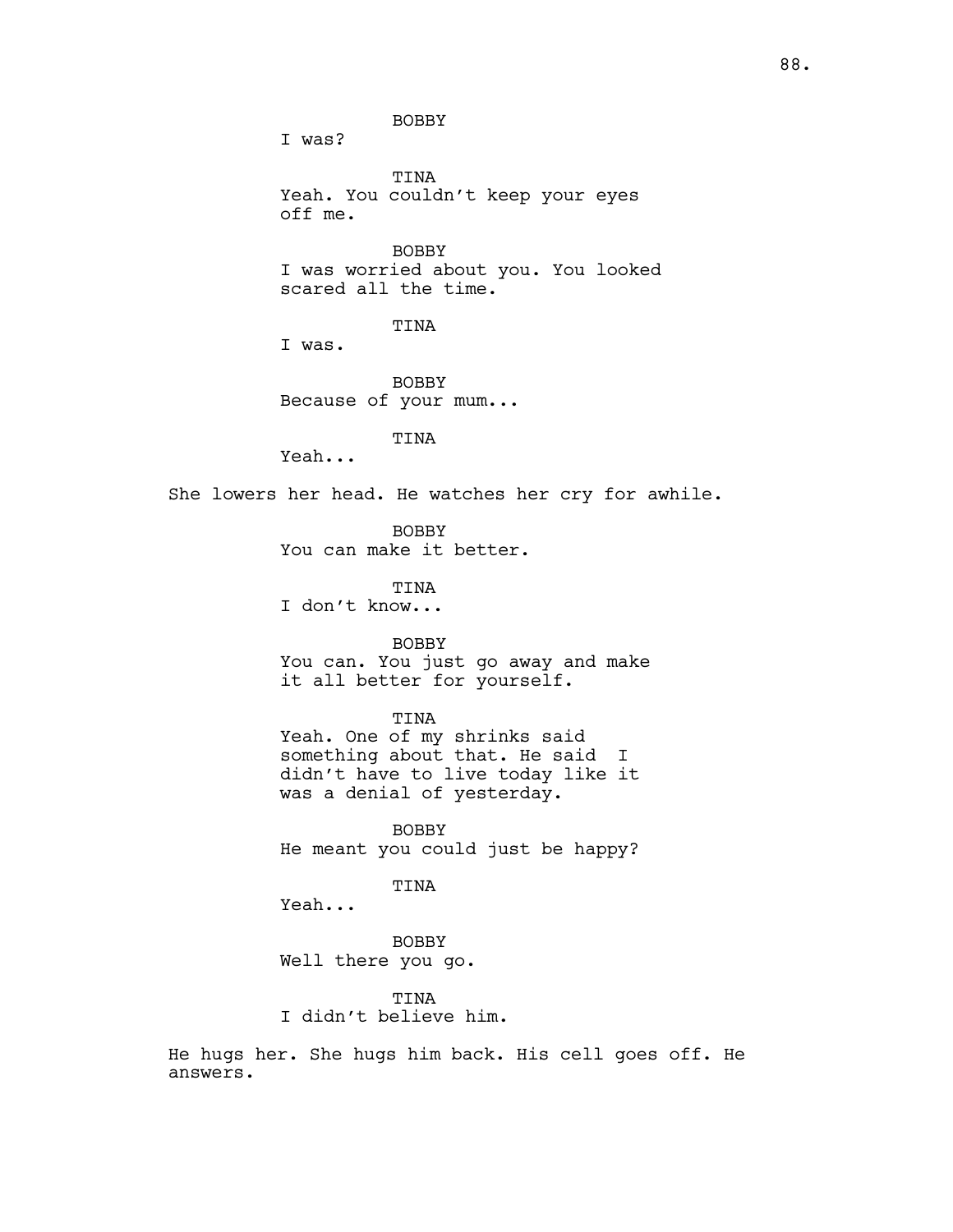(into phone) Yeah... I'll be awhile longer... Just talking... About things that need to be talked about... Like our daughters... Look I'll be there when I get there... Yeah. Bye...

He disconnects.

BOBBY (CONT'D)

Sorry.

TINA That's okay.

Bobby looks at her.

BOBBY

Yeah... (deep breath) Sorry... for everything really.

TINA

I know...

BOBBY No. Really. Everything. I just didn't get it. Not ever, I guess.

He looks shaken.

Tina just looks at him.

TINA You remember the first time we got high together?

BOBBY Yeah it was right here.

TINA

Not when we smoked weed. I meant when we did the heavy stuff. We were in your basement. Right off I started to fly.

BOBBY And I got sick.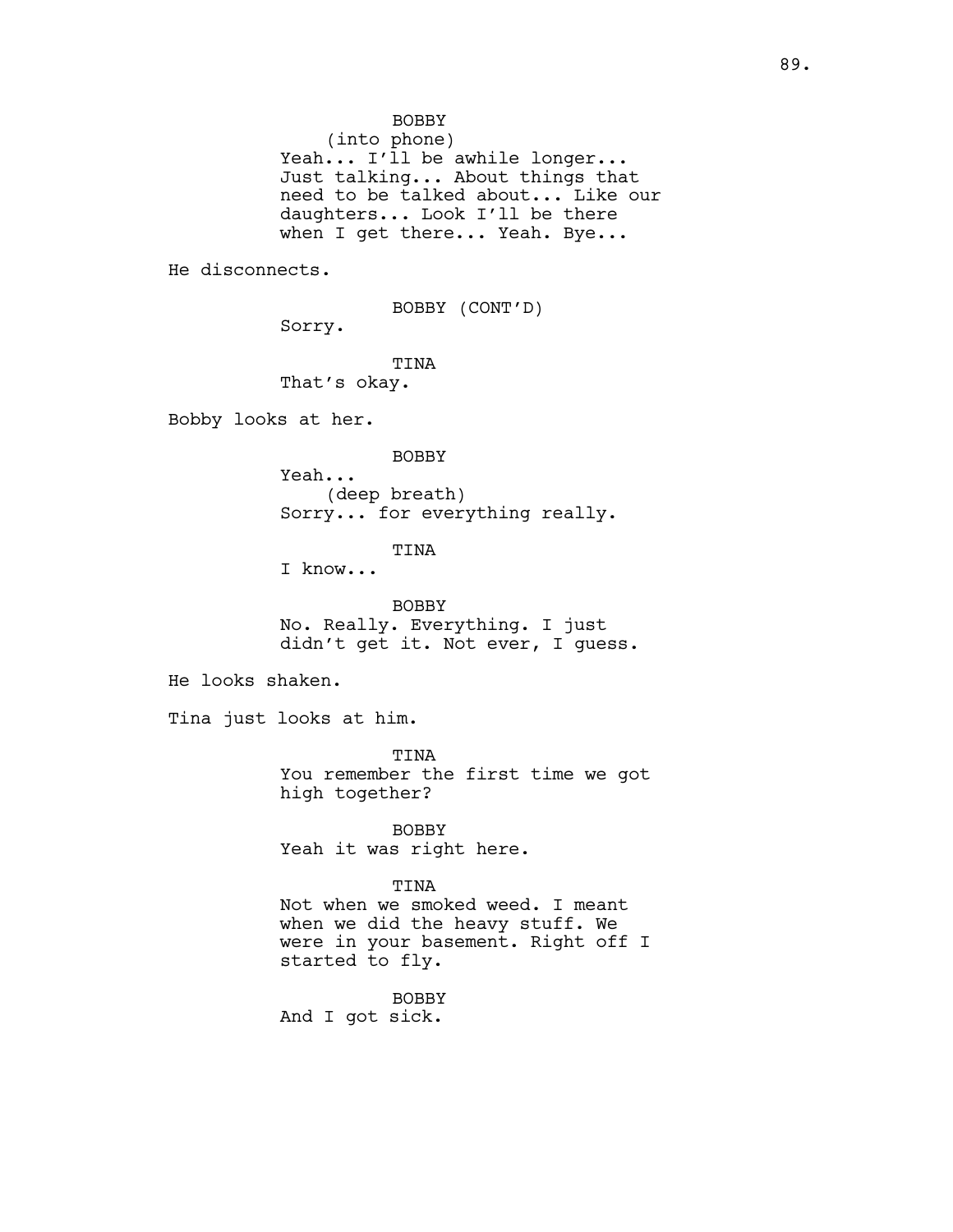TINA And worried. You're the only person I ever saw do heroin and get worried about something not having anything to do with the experience. BOBBY I was worried about you. I didn't think you were reacting well. TINA I was fine. I was terrific. BOBBY I never did it again. TINA No surprise there. BOBBY How about you? TINA Not until a couple of years ago. One of my... clients is a part-time dealer. BOBBY As well as being mentally ill. TINA Those two things aren't necessarily related. BOBBY Are you sure? TINA He is. Anyway I was feeling like crap as usual, and also I thought it would be a way to bond with him. That I could help him more if we did that together. BOBBY

Okay. So you smoked some with him.

TINA

Injected.

BOBBY

No way.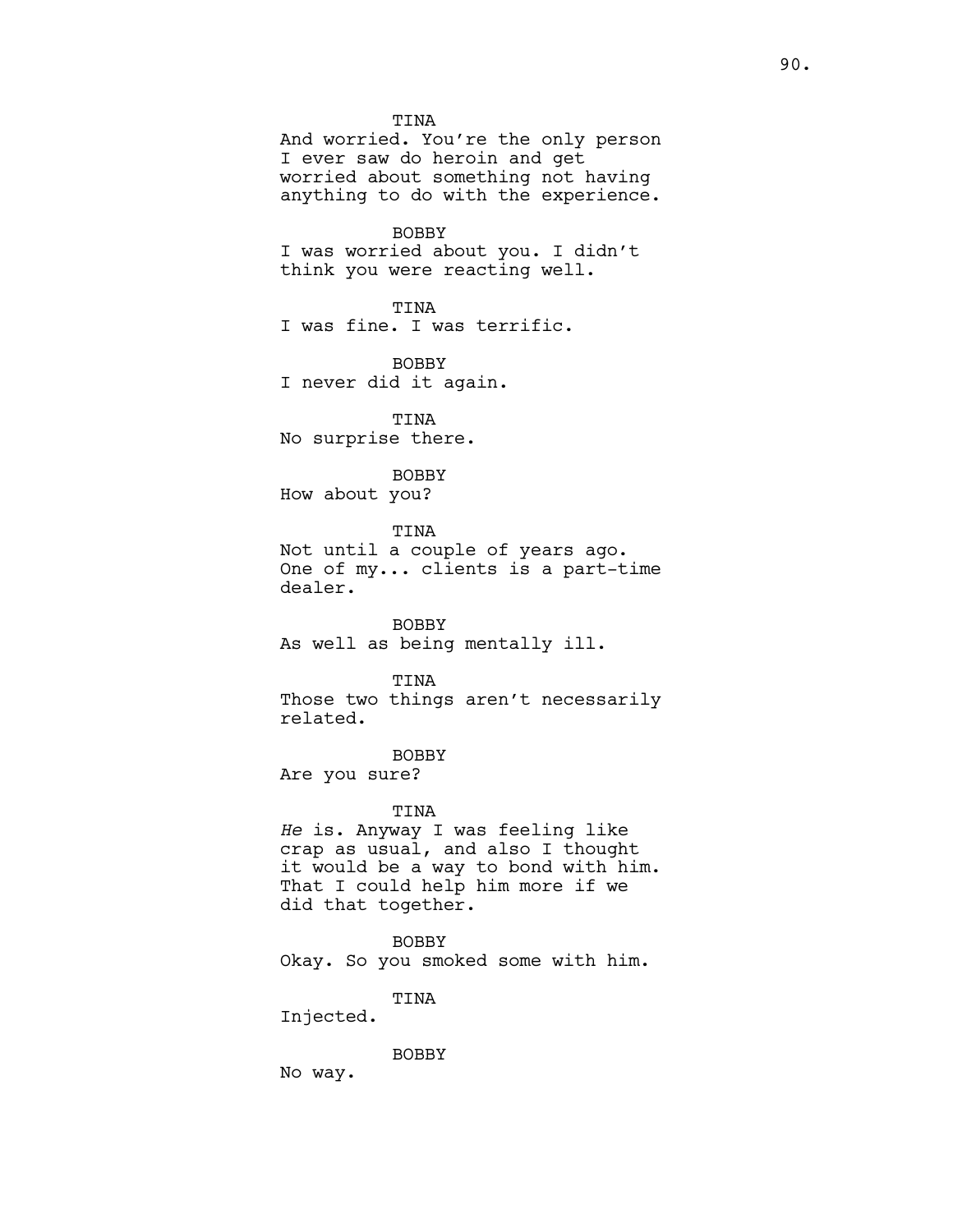TINA Oh yeah. Right into the arm, pal.

BOBBY

How was it?

TINA

Three dozen times better than the first time. Well that's just a guess, but it seems right.

# BOBBY

And it made you bond with the guy?

## TINA

I forgot he was even there. I forgot a lot. I forgot all the things I needed to forget. I wasn't afraid. I wasn't sad. I wasn't tired of being afraid and sad. So that was a possibility right there. Doing that more often became an option.

**BOBBY** 

But not really.

# TINA

Right. Not really. After the third time I knew I was this close to letting it take me away forever. So I said goodbye to my bipolar dealer and tried to just get on with it.

BOBBY I think you're trying to tell me you'd like to go back to it.

TINA That's a possibility.

#### BOBBY

But not really.

#### TINA

Well it'd be good way to forget stuff again.

BOBBY Yeah. I tried that with booze.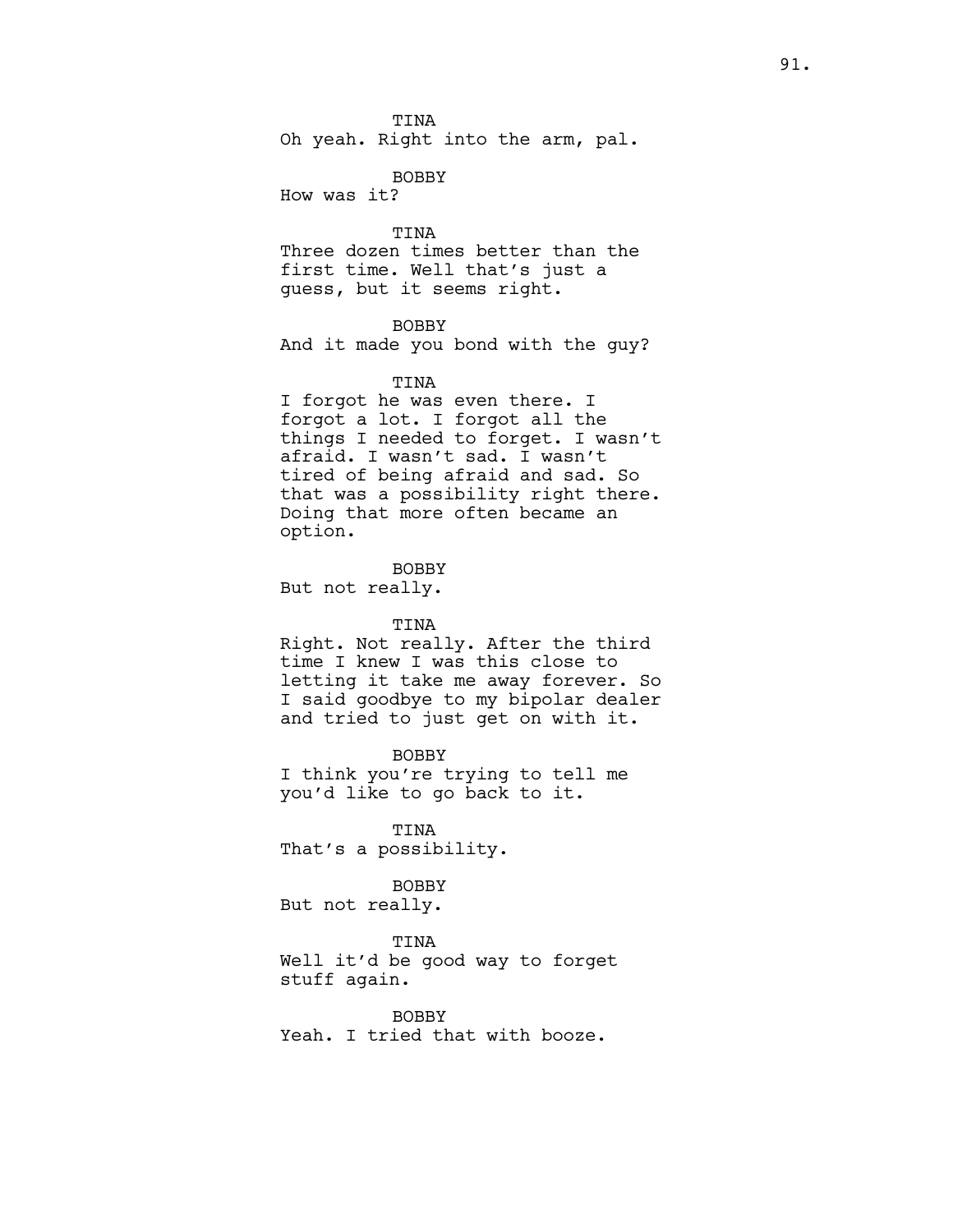TINA Right. That's those two years you disappeared out of the girls' lives.

#### BOBBY

I couldn't stand coming to get them. Seeing that family you'd made with Kyle. That house. I told you. I told you I was having a hard time with that.

TINA I thought you were just whining.

**BOBBY** I know. You were pretty tough on me about it.

TINA The girls, Bobby. It was always about what it was doing to them.

BOBBY Anyway I stopped.

TINA Stopped whining.

BOBBY That too. But I meant the drinking.

#### TINA

I think I can do this. Go away. Get some other things happening in my head for awhile.

**BOBBY** Then come back?

TINA Then come back, yeah. Probably.

# BOBBY

We'll be waiting.

#### TINA

No don't wait. Just get on with it.

#### BOBBY

I don't mind waiting for you.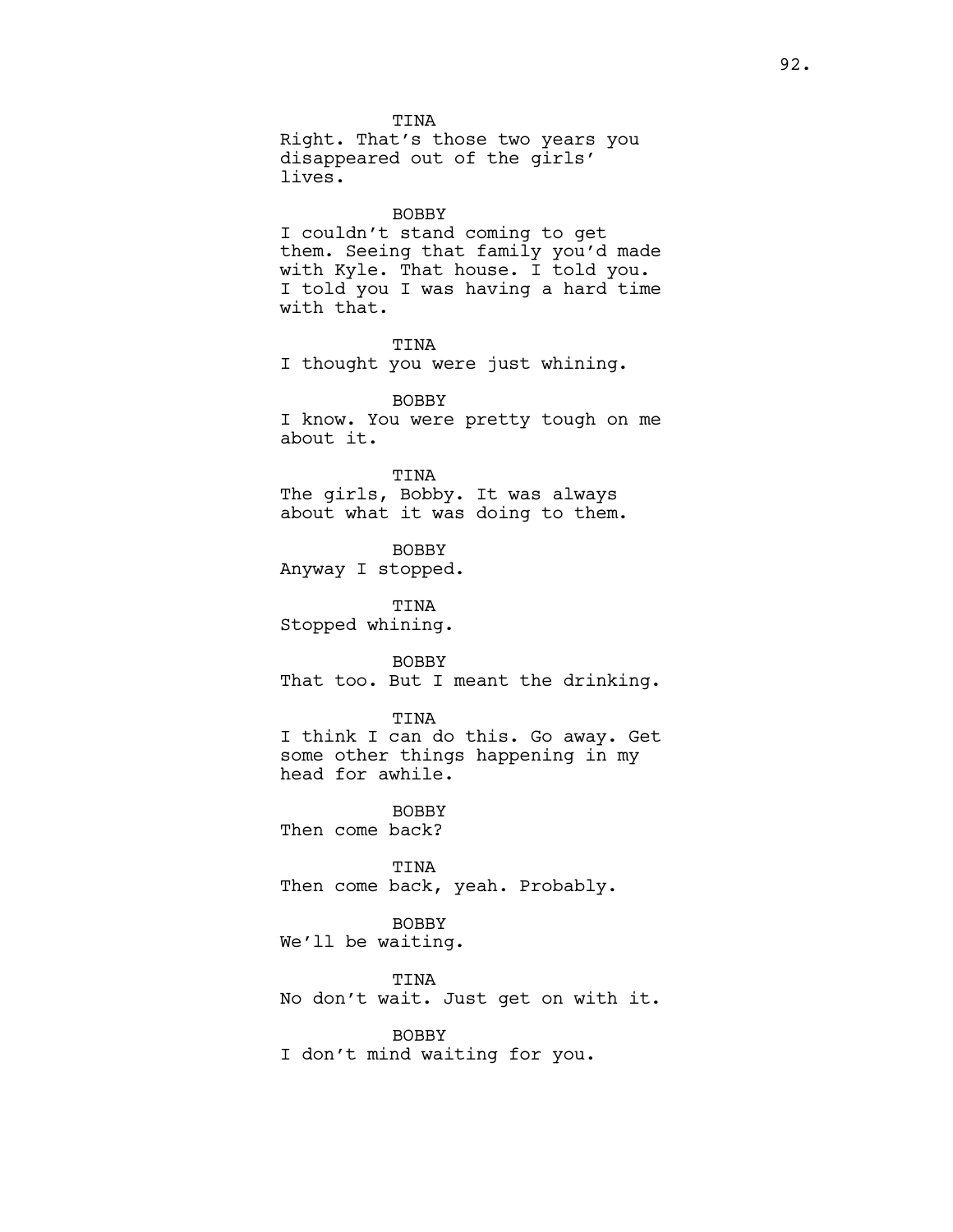TINA I don't want you fucking waiting for me. BOBBY I'm gonna do it anyway. TINA It's too late for us. Too much for too long, too long ago. BOBBY Are you sure? TINA You're one of the reasons I'm so messed up. BOBBY Are you sure? TINA Stop asking me if I'm sure. BOBBY Okay. But are you? I mean maybe now I'm one of the reasons you could be okay. TINA Right. BOBBY No seriously. Because I think I owe you. TINA Oh you definitely owe me, but... (looks at him) What about Stacy? BOBBY She'll be fine. She's got her bowling league. TINA Yeah. Is she any good at it by the

way? Bowling. BOBBY

She's fucking awesome. She's got trophies. They all do. Her whole family. Dozens of trophies.